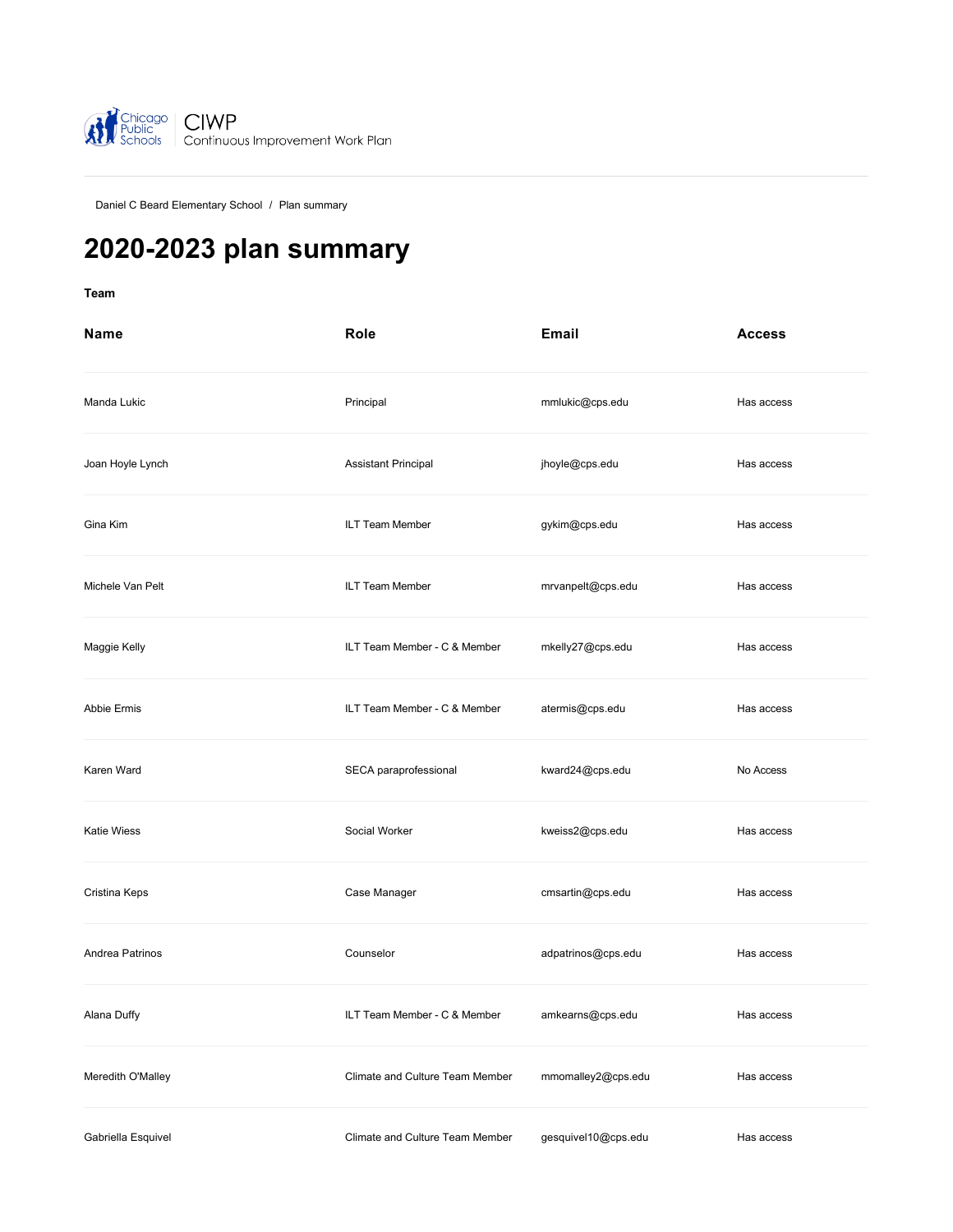| Siobhan Toler           | Climate and Culture Team Member | stoler@cps.edu       | Has access |
|-------------------------|---------------------------------|----------------------|------------|
| Emma Krissinger         | Climate and Culture Team Member | ejkrissinger@cps.edu | Has access |
| Jamie Chiostri          | <b>ILT Member</b>               | jlchiostri@cps.edu   | Has access |
| Gina Fuentes            | <b>ILT Member</b>               | gmfuentes@cps.edu    | Has access |
| Angela Fuentes          | <b>ILT Member</b>               | acfuentes1@cps.edu   | Has access |
| Kathleen Kelly          | <b>ILT Member</b>               | kmkelly1@cps.edu     | Has access |
| Halina Zielna           | <b>ILT Member</b>               | hbzielna@cps.edu     | Has access |
| <b>Kelley Morrissey</b> | <b>ILT Member</b>               | kcmorissey@cps.edu   | Has access |

# Self-assessment

Manda Lukic (Jan 31, 2020)

Overall assessment: **4 (nearly all/all practices evident)**

The selection of the CIWP team very intentional and strategic. They are the leads of the CIWP teams this year, representatives of our preschool program, our blended program, our diverse learner program, our fine arts program, and of our ELL student programs along with administration. We will be meeting twice a week to go through the process to select 2 to 3 priority goals for the upcoming SIPAAA cycle.

Yes The CIWP team has 8-12 members. Sound rationale is provided if team size is smaller or larger.

Yes The CIWP team includes people who are responsible for implementing, those with institutional memory, and those most impacted.

Yes The CIWP team includes staff reflecting the diversity of student demographics and school programs. The CIWP team should include content leads, program coordinators, staff serving student groups who are historically disadvantaged, etc.

Yes The CIWP team includes parents, community members and LSC members.

Yes All CIWP team members are meaningfully involved in the planning process for CIWP components as it relates to the CPS Spectrum of inclusive Partnerships and as appropriate for each stakeholders role. (Resource: CPS Spectrum of Inclusive Partnerships)

### Manda Lukic (Jan 31, 2020)

### Overall assessment: **4 (nearly all/all practices evident)**

The selection of the CIWP team very intentional and strategic. They are the leads of the CIWP teams this year, representatives of our preschool program, our blended program, our diverse learner program, our fine arts program, and of our ELL student programs along with administration. We will be meeting twice a week to go through the process to select 2 to 3 priority goals for the upcoming SIPAAA cycle.

Yes The CIWP team has 8-12 members. Sound rationale is provided if team size is smaller or larger.

Yes The CIWP team includes people who are responsible for implementing, those with institutional memory, and those most impacted.

Yes The CIWP team includes staff reflecting the diversity of student demographics and school programs. The CIWP team should include content leads, program coordinators, staff serving student groups who are historically disadvantaged, etc.

Yes The CIWP team includes parents, community members and LSC members.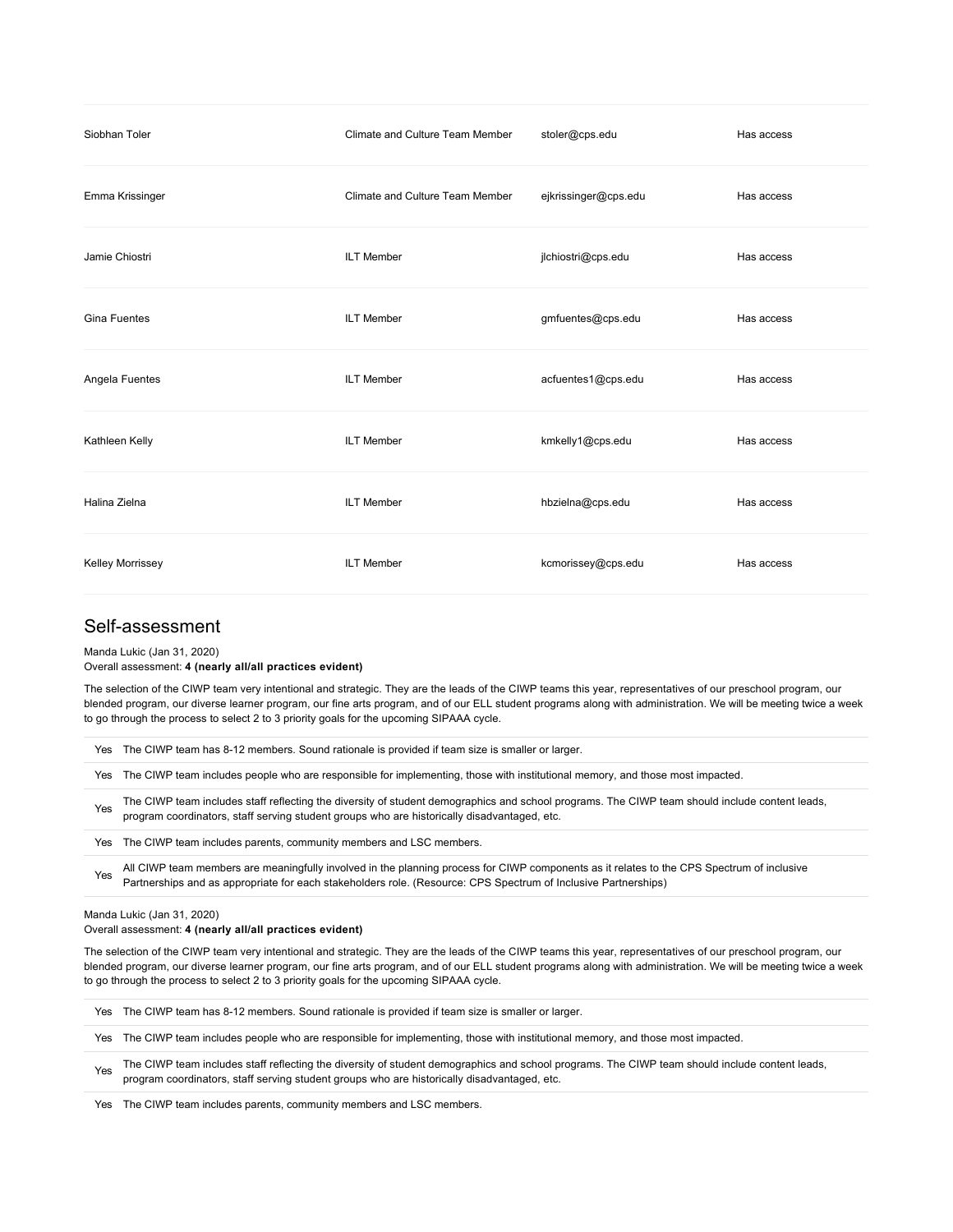All CIWP team members are meaningfully involved in the planning process for CIWP components as it relates to the CPS Spectrum of inclusive Partnerships and as appropriate for each stakeholders role. (Resource: CPS Spectrum of Inclusive Partnerships)

### **[Team meetings](#page-2-0)**

<span id="page-2-0"></span>

| <b>Date</b>                        | <b>Participants</b>                                                                                                                                                                          | <b>Topic</b>                                                                                                                                                                                                                                                                                 |
|------------------------------------|----------------------------------------------------------------------------------------------------------------------------------------------------------------------------------------------|----------------------------------------------------------------------------------------------------------------------------------------------------------------------------------------------------------------------------------------------------------------------------------------------|
| 01/31/2020                         | <b>Whole Staff</b>                                                                                                                                                                           | Invitation to complete the SEF framework                                                                                                                                                                                                                                                     |
| 02/13/2020                         | Flex Day - All teachers                                                                                                                                                                      | <b>CIWP Prioriites</b>                                                                                                                                                                                                                                                                       |
| 02/25/2020                         | CIWP team meeting                                                                                                                                                                            | Brain Storming around                                                                                                                                                                                                                                                                        |
| 03/10/2020                         | CIWP team meeting                                                                                                                                                                            | open discussion meeting                                                                                                                                                                                                                                                                      |
| 05/08/2020                         | whole staff                                                                                                                                                                                  | budget alignment to ciwp                                                                                                                                                                                                                                                                     |
| 12/14/2021                         | ILT team updating ciwp                                                                                                                                                                       | tracking and alignment to ciwp                                                                                                                                                                                                                                                               |
| <b>School Excellence Framework</b> |                                                                                                                                                                                              |                                                                                                                                                                                                                                                                                              |
| <b>Category scoring</b>            |                                                                                                                                                                                              | <b>Subcategory scoring</b>                                                                                                                                                                                                                                                                   |
| 1<br>2<br>and/or staff.            | NONE or FEW of the practices are CONSISTENTLY evident.<br>FEW of the practices are CONSISTENTLY evident for FEW students<br>MOST of the practices are CONSISTENTLY evident for SOME students | Practice is not consistently evident for ANY students and/or staff.<br>Practice is CONSISTENTLY evident for FEW students and/or staff.<br>2<br>Practice is CONSISTENTLY evident for SOME students and/or staff.<br>3<br>Practice is CONSISTENTLY evident for ALL students and/or staff.<br>4 |
| 3<br>and/or staff.<br>4            | Nearly ALL practices are CONSISTENTLY evident for ALL students                                                                                                                               | NA Practice is not applicable.<br><b>⊘</b> Not scored                                                                                                                                                                                                                                        |

# Leadership and Structure for Continuous Improvement [Expand all](https://ciwp.cps.edu/plan/pdfContent/2707?id=2707&actionPlanOnly=False&accessKey=hca339838bs46#)

**4**

<span id="page-2-1"></span>and/or staff.

# [Leadership for Continuous Improvement](https://ciwp.cps.edu/plan/pdfContent/2707?id=2707&actionPlanOnly=False&accessKey=hca339838bs46#)

- *4* Set the direction and create a sense of purpose by building consensus on and implementing a shared vision
- *4* Inspire a culture of collective responsibility for ALL students to succeed and for building a safer and more supportive environment throughout the school, not just in their own classrooms (REQUIRED: OSEL)
- *4* Empower others to make or influence significant decisions (REQUIRED: OSEL)
- *4* Enable staff to focus and prioritize what matters most
- *4* Employ the skills to effectively manage change
- *4* Make 'safe practice' an integral part of professional learning
- *4* Collaborate, value transparency, and inform and engage stakeholders

# **Evidence**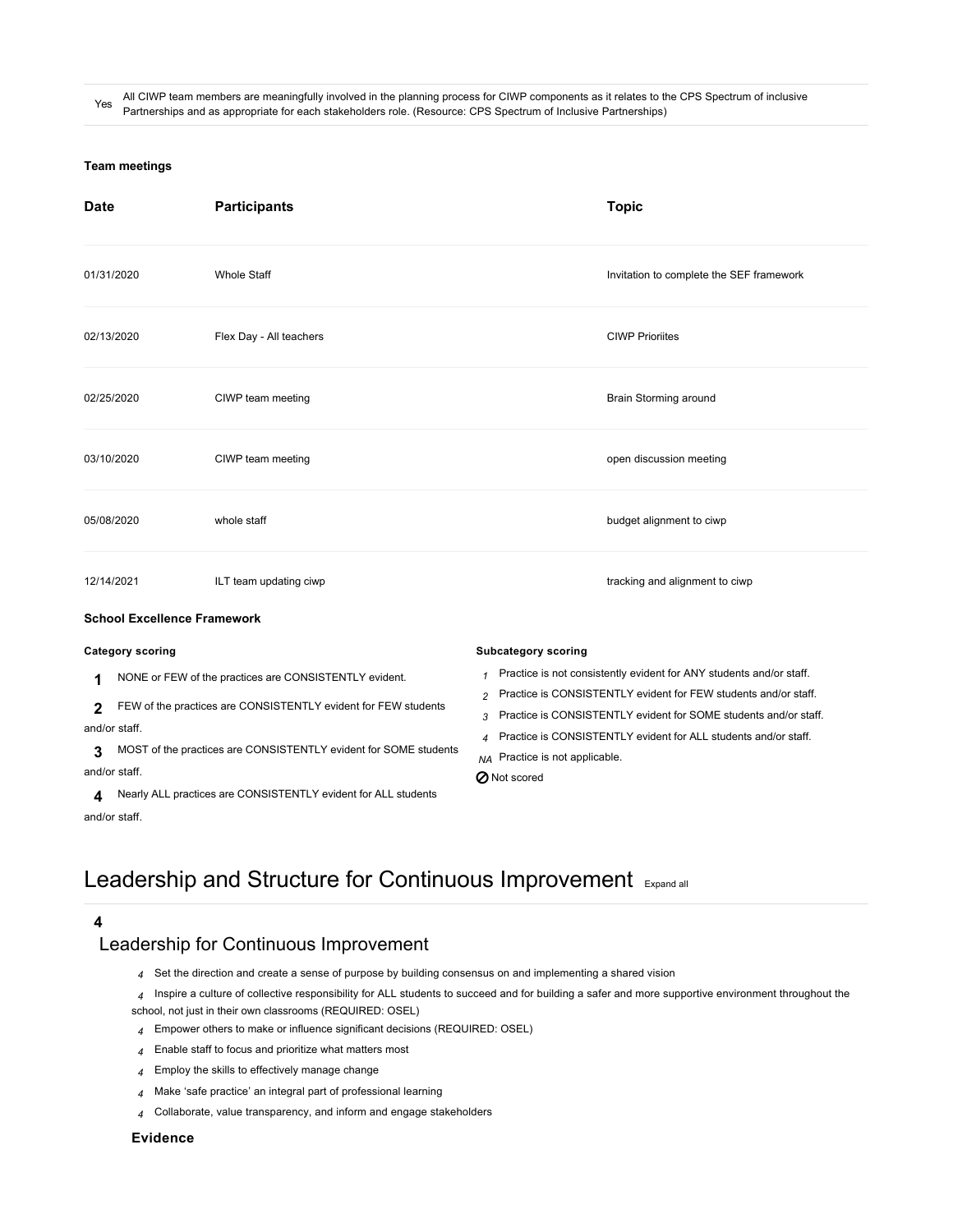\*Partnered with outside agency for SEL professional development of staff \*Classdojo used to share mission and vision \*School has vision and mission posted everywhere throughout the building \*Team meetings and events are shared through a school wide calendar \*Every staff member is on a CIWP team \*All staff is invited to have voice in decision making process of the school \*Writing team had representation from all grade levels \*Weekly Team notes, team meetings, handbook, provide clear expectations for all staff \*All teachers are on a CIWP team.

# **4** [Structure for Continuous Improvement](https://ciwp.cps.edu/plan/pdfContent/2707?id=2707&actionPlanOnly=False&accessKey=hca339838bs46#)

- *4* Engage in ongoing inquiry (e.g. continuous improvement cycles) as a basis for improvement
- *4* Build the capacity of teacher teams to lead cycles of learning and problem solving focused on student learning data and student work
- *4* Design professional learning (PL) to achieve school-wide improvement goals
- *4* Design and implement school day schedules that are responsive to student needs
- *4* Align the budget to the CIWP priorities and the mission of the school
- *4* Strategically hire, assign, and retain teachers to create balanced grade/content teams with a variety of strengths to ensure all students have equitable access to high-quality teachers

*4* The local school council (LSC) or another community oversight committee of board is actively and productively involved in supporting SEL initiatives and improvements to school climate (REQUIRED: OSEL)

*4* Physical surroundings convey a positive, student-centered school environment (REQUIRED: OSEL)

### **Evidence**

\*Staggered start times and arrival doors are flexible for student arrival and dismissal \*Professional learning aligns with SEL component \*Budget is aligned to CIWP goals \*Physical environment supports student academic learning and social emotional development: child centered \*Staff vacancies are filled immediately: staff members are included in interviews for new positions \*Physical environment is inclusive of all children \*Vision,mission statement and SEL is evident throughout the building

# Depth and Breadth of Student Learning and Quality Teaching [Expand all](https://ciwp.cps.edu/plan/pdfContent/2707?id=2707&actionPlanOnly=False&accessKey=hca339838bs46#)

# **3**

# [Curriculum](https://ciwp.cps.edu/plan/pdfContent/2707?id=2707&actionPlanOnly=False&accessKey=hca339838bs46#)

*3* Provide culturally relevant/sustaining curriculum that provides opportunities to explore and celebrate student's communities, culture, history, and language

*3* Utilize the 'big ideas' that should be taught to determine whether students are being taught the body of knowledge, the understandings, and the skills expected

- *3* Curriculum connects to real world, authentic application of learning
- *4* Curriculum is aligned to expectations of the standards
- *4* Integrate the teaching of academics and the ISBE Social Emotional Learning Standards (REQUIRED: OSEL)
- *3* Expand access to diverse, contemporary well-stocked text collections that provide opportunities for all students to engage with text from a wide

range of genres, including text of appropriate grade level complexity

### **Evidence**

\*Kindergarten through third grade students would benefit from hands on real world life skills learning \*Creative Curriculum is hands on,real world and developmentally appropriate themes that encompasses all developmental areas. \*Curriculum alllows for generalization \*Creative Curriculum has multicultural and a good mix of fiction and non fiction \*School has curriculum for all subjects: math, ELA, science and social studients \*Wonders curriculum is accessible to the students and easy to modify \*Supplemental curriculum is available for all subject areas for all students \*Wonder meets the ELL needs of all the students \*

# **3**

# [Instruction](https://ciwp.cps.edu/plan/pdfContent/2707?id=2707&actionPlanOnly=False&accessKey=hca339838bs46#)

*3* Create a culture that reflects high expectations for all students and enables practice and perseverance for each individual student (REQUIRED: OSEL)

- *3* Engage students in learning and foster student ownership
- *2* Use questioning and discussion as techniques to deepen student understanding
- *3* Plan and assign tasks that are cognitively challenging for individual students and require students to provide evidence of their reasoning
- *3* Provide students frequent, informative feedback
- *3* Persist in adjusting instruction so individual student misunderstandings or advanced needs are successfully accommodated
- *3* Engage all learners in content areas by differentiating and fully integrating opportunities for all learners
- *3* Tasks convey the key shifts and practices of the discipline. (See departmental guidance for Arts Education, Health and Physical Education,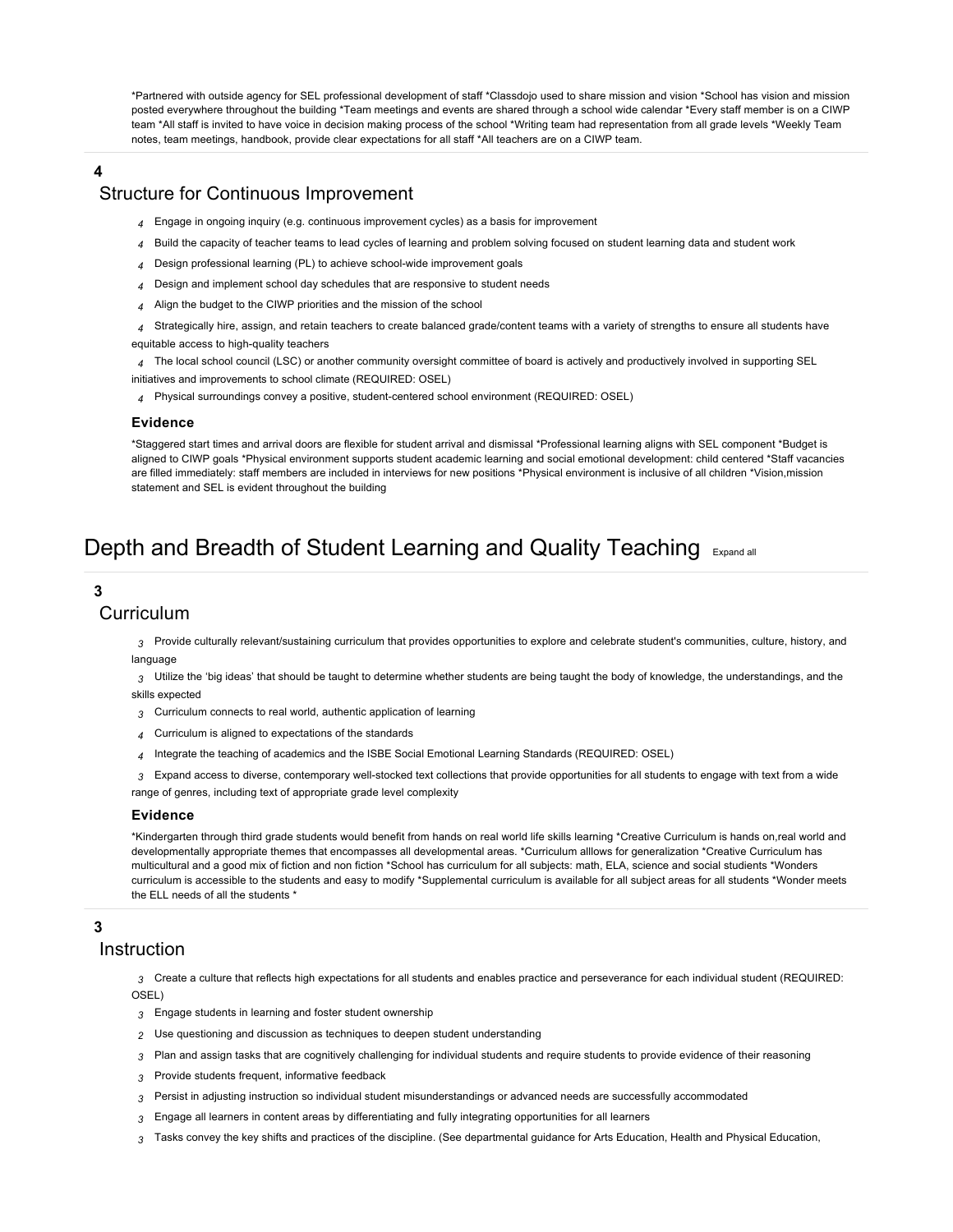Literacy, Math, Science, Social Science & Civic Engagement)

## **Evidence**

Speech provides many assistive tech devices to the school. PECS is introduced in prek instructional classrooms. Every student should be able to access an appropriate mode of communication the teachers and staff are familiar with. Staff should be using communication for students to have a voice. We will further build out each student's ability to communicate by supporting the purchases of PECs binders, software and training for staff. Communication and teaching students how to have a voice will be the primary focus of this area. \*Beard ballot is used by all students \*Classrooms use voting throughout the day. \*Urban Gateways, Curiosity Dome, Story Bus Community helpers are all brought to the school to provide students with community culture experiences \*Morning announcements provide students with voice \*Students are presented with a working for card for them to choose what they are working for. \*Student centered work is displayed throughout the building to celebrate what students are working on \*Feelings charts throughout the building provide students with a voice to express themselves Teachers will provide students with feedback and goal sharing opportunities.

**4**

# [Balanced Assessment and Grading](https://ciwp.cps.edu/plan/pdfContent/2707?id=2707&actionPlanOnly=False&accessKey=hca339838bs46#)

*3* School-based teams discuss and monitor the effect of teaching on student learning, integrate formative assessment into instruction and intervention of individual students

*4* Use multiple measures (i.e. a range of assessment types and at multiple points in time) to supplement district-centralized assessments with other formative assessments to provide a more comprehensive picture of student learning

*3* ILT, GLT, and interventionists use a Problem Solving Process approach to screening, diagnostic, and progress monitoring assessments to identify specific gaps and monitoring improvement for students within all tiers

*4* Make assessments accessible to students, including diverse learners and English Learners through employing features of universal design and

use of accommodations and, where needed, modifications

*4* Utilize assessments that reflect the key shifts in content areas in teacher created or selected assessments

*3* Utilize assessments that measure the development of academic language for English learners

*3* Have access to and analyze school-wide, teacher team, and classroom assessment data to determine instructional effectiveness, in house

criteria, and subsequent learning needs

*3* Improve and promote assessment literacy

*4* Have a grading system that clearly, accurately, consistently, and fairly communicates learning progress and achievement to students, families, postsecondary institutions, and prospective employers

### **Evidence**

# **4**

**[MTSS](https://ciwp.cps.edu/plan/pdfContent/2707?id=2707&actionPlanOnly=False&accessKey=hca339838bs46#)** 

*4* ON TRACK - Provide universal supports to prevent failing and absenteeism and targeted interventions for grades below "C" or chronic absenteeism (REQUIRED: MTSS)

*4* MTSS Team completes SEF ratings for MTSS subcategories (denoted as "REQUIRED MTSS") at MOY and EOY to reflect on MTSS fidelity of implementation (REQUIRED: MTSS)

*4* MTSS Team uses MTSS Framework Implementation Guide or other resources from Central Office to align priorities to outcomes (REQUIRED: MTSS)

*4* Administration supports MTSS Team with resources needed to make changes to framework/system (REQUIRED: MTSS)

*4* School tracks growth of ALL students, specifically students receiving Tier 2 and Tier 3 supports based on district-wide available data to

accurately assess student achievement results and school practices (REQUIRED: MTSS & OSEL)

*4* Shared Leadership: Administration recruits a diverse MTSS core team (content areas, counselors, etc.),or identifies an existing team that is responsible for driving the school's MTSS Framework and Implementation (REQUIRED: MTSS & OSEL)

*4* Shared Leadership: MTSS Team uses multiple data sources to determine local Tiering Criteria For Tier 1, Tier 2, Tier 3 interventions (REQUIRED: MTSS & OSEL)

*4* Shared Leadership: MTSS Team develops a Menu of Interventions that clearly outlines the supports, resources, system and structures for Tier 1, Tier 2, and Tier 3 (REQUIRED: MTSS & OSEL)

*4* Shared Leadership: School Teams communicate MTSS related outcomes to all stakeholders (REQUIRED: MTSS & OSEL)

*4* Problem Solving Process: MTSS Team, teachers, and intervention providers use the Problem Solving Process (PSP) to identify root causes and contributing factors of deficit areas (REQUIRED: MTSS & OSEL)

*4* Problem Solving Process: MTSS Team gathers and utilizes multiple data sources to define the problems and take action for Tiers 1, 2, and 3 (REQUIRED: MTSS & OSEL)

*4* Curriculum and Instruction: Instructional staff provides culturally relevant, high-quality, standards-aligned curriculum in which SEL instruction is embedded into core content (REQUIRED: MTSS & OSEL)

*4* Curriculum and Instruction: Instructional staff provides differentiated instruction to meet the needs of all students (REQUIRED: MTSS)

*4* Curriculum and Instruction: Instructional staff provides interventions that are research-based (REQUIRED: MTSS & OSEL)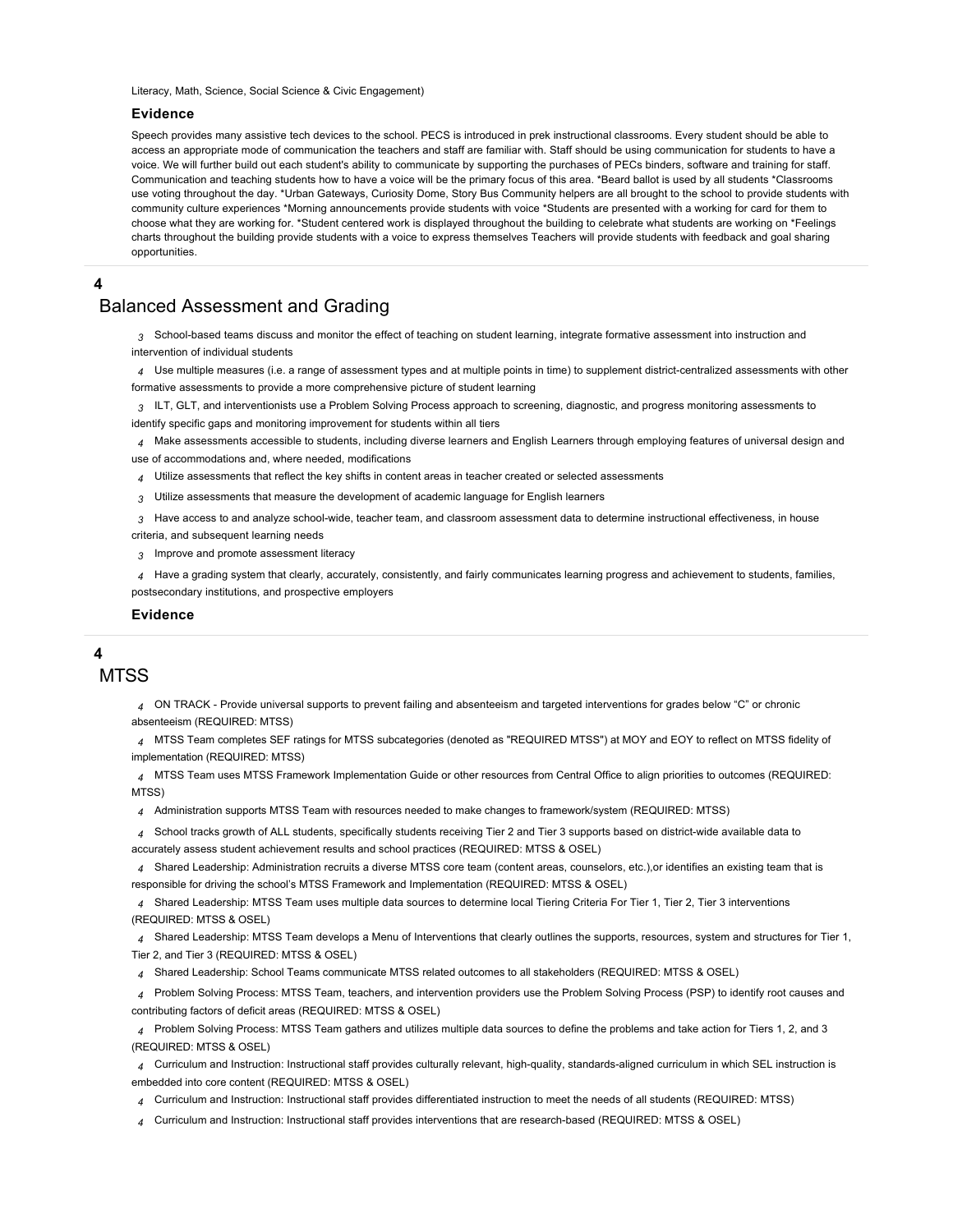*4* Curriculum and Instruction: School Teams analyze data to prioritize opportunities to improve instruction, guide grouping, re-teaching and to identify/prioritize instructional needs (REQUIRED: MTSS)

*4* Progress Monitoring (PM): School identifies and uses a research-based diagnostic tool and process to determine root-cause and area of need for Tier 2 and Tier 3 supports (REQUIRED: MTSS & OSEL)

*4* Progress Monitoring (PM): School Teams progress monitor and analyze student response to intervention throughout the intervention cycle to determine and implement needed adjustments (REQUIRED: MTSS & OSEL)

*4* Progress Monitoring (PM): MTSS Team clearly defines the method, duration, frequency, and measures for progress monitoring (REQUIRED: MTSS & OSEL)

*4* Family & Community Engagement: School establishes regular communication with families to build their understanding of MTSS, purpose of interventions and tiered support systems, and how it will support their child (REQUIRED: MTSS & OSEL)

*4* Family & Community Engagement: School teams develop a process of communication for formally notifying parents/families when their child is selected to receive Tier 2 or Tier 3 interventions (REQUIRED: MTSS & OSEL)

*4* Family & Community Engagement: Administration and school teams establish and continually evaluate community partnerships to support MTSS implementation (i.e. providing Tier 2 or Tier 3 supports) (REQUIRED: MTSS & OSEL)

*4* Family & Community Engagement: School teams ensure that feedback/input from families is taken into consideration during the PSP and intervention planning (REQUIRED: MTSS & OSEL)

*4* Family & Community Engagement: School engages families in supporting with progress monitoring of their students (REQUIRED: MTSS & OSEL)

*4* Fidelity of Implementation: School teams utilize the SAM at BOY, MOY and EOY to reflect on MTSS fidelity of Implementation (REQUIRED: MTSS)

*4* Fidelity of Implementation: School teams use MTSS Framework Implementation Guide and/or other resources from Central Office to align priorities to outcomes (REQUIRED: MTSS)

*4* Fidelity of Implementation: School teams leverage other self-reflecting processes such as the SEF or the CIWP to evaluate and improve MTSS framework and implementation (REQUIRED: MTSS)

*4* Fidelity of Implementation: Administration supports the fidelity of MTSS practices, principles, and resources needed to make suitable changes to systems and structures (REQUIRED: MTSS)

### **Evidence**

# **4**

# [Transitions, College & Career Access, & Persistence](https://ciwp.cps.edu/plan/pdfContent/2707?id=2707&actionPlanOnly=False&accessKey=hca339838bs46#)

*4* TRANSITIONS - Have structures and processes in place to ensure successful transitions (e.g. into school, grade to grade, school to school, school to post-secondary)

*4* AWARENESS - Expose students early to academic/professional worlds beyond K-12

- *4* READINESS Ensure equitable access to college preparatory curriculum
- *4* SUCCESS Provide direct assistance to all students and families through every stage of the college selection, application, and entry process

(Transition to College (HS)) including, but not limited to academic planning/advising to assist with

# **Evidence**

# Quality and Character of School Life [Expand all](https://ciwp.cps.edu/plan/pdfContent/2707?id=2707&actionPlanOnly=False&accessKey=hca339838bs46#)

# **3**

# [Relational Trust](https://ciwp.cps.edu/plan/pdfContent/2707?id=2707&actionPlanOnly=False&accessKey=hca339838bs46#)

*3* Foster respectful and supportive student-student interactions, with strong norms for responsible behavior, to encourage a sense of belonging to the school and the classroom community (REQUIRED: OSEL)

*3* Foster supportive, caring and respectful staff-student interactions, so that each student has at least one trusted adult in the school (REQUIRED: OSEL)

*3* Adults support and respect one another, personally and professionally (Teacher-Teacher Trust, Teacher-Principal Trust) (REQUIRED: OSEL)

# **Evidence**

\*PBIS is universally implemented \*Beard Ballot provides students a voice \*Calm Classroom provides students with roles and responsibilities \*Weekly team meetings and common planning time are beneficial to teachers

# **3**

[Student Voice, Engagement, and Civic Life](https://ciwp.cps.edu/plan/pdfContent/2707?id=2707&actionPlanOnly=False&accessKey=hca339838bs46#)

- *3* Study politics
- *3* Become informed voters and participants in the electoral process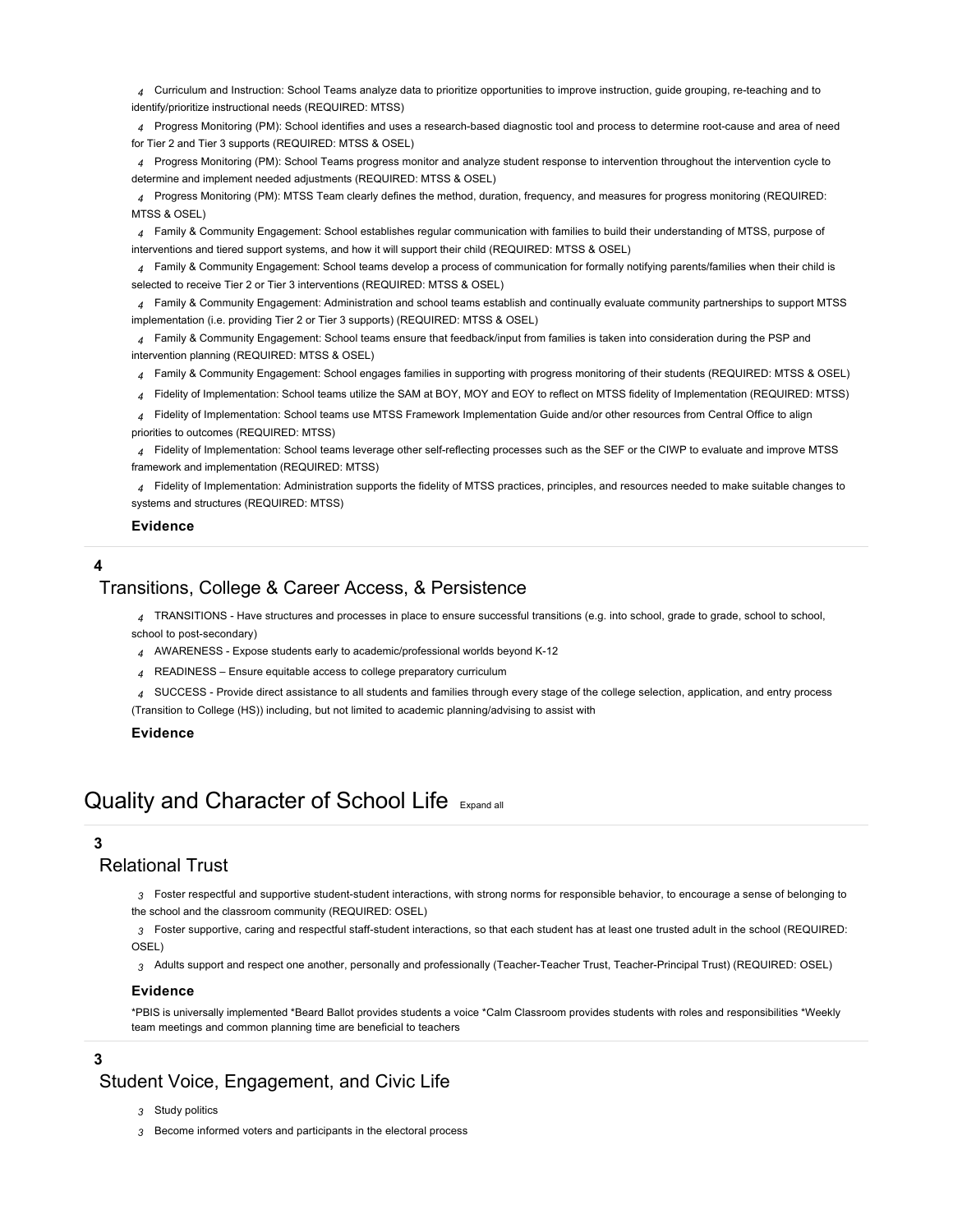- *3* Engage in discussions about current and controversial issues
- *3* Explore their identities and beliefs (REQUIRED: OSEL)
- *3* Exercise student voice (REQUIRED: OSEL)
- *3* Authentically interact with community and civic leaders
- *3* Engage with their community
- *3* Take informed action where they work together to propose and advocate for solutions
- *3* Experience a schoolwide civics culture

# **Evidence**

# **4**

# [Physical and Emotional Safety](https://ciwp.cps.edu/plan/pdfContent/2707?id=2707&actionPlanOnly=False&accessKey=hca339838bs46#)

- *4* Ensure students and adults feel physically, socially, intellectually, and emotionally safe throughout the school (REQUIRED: OSEL)
- *4* Provide clear procedures for reporting and responding to concerns about safety and well-being (REQUIRED: OSEL)
- *4* Manage efficient and orderly transitions between activities (REQUIRED: OSEL)
- *4* A representative team (e.g. admins, teachers, staff, families, & students) dedicated to school climate development meets regularly to make decisions that promote SEL and create supportive, restorative, and trauma sensitive environments (REQUIRED: OSEL)

# **Evidence**

\*Staff is QBS trained \*We have calls on walkie talkie for additional support when needed \*SEL components are in place \*Safety and Order Team in place

# **3**

# [Supportive and Equitable Approaches to Discipline](https://ciwp.cps.edu/plan/pdfContent/2707?id=2707&actionPlanOnly=False&accessKey=hca339838bs46#)

*4* INSTRUCTIVE - Integrate universal SEL skills instruction in disciplinary responses (REQUIRED: OSEL)

*3* RESTORATIVE - Employ a discipline system that guides students to take ownership, resolve conflict, and learn from their actions (REQUIRED: OSEL)

*4* SUPPORTIVE - Employ a discipline system that assesses the root causes of student behaviors and utilizes a trauma-informed, multi-tiered approach to supportive social and emotional intervention (REQUIRED: OSEL)

*4* EQUITABLE - Employ a discipline system that ensures equity across groups of students, school-wide and district-wide (REQUIRED: OSEL)

# **Evidence**

\*De-escalation strategies are available throughout the school \*Sensory/calm down areas are in all classrooms \*

# **4**

# [Family & Community Engagement](https://ciwp.cps.edu/plan/pdfContent/2707?id=2707&actionPlanOnly=False&accessKey=hca339838bs46#)

*4* Establish a welcoming environment for families and community members that is warm, inviting, and helpful (REQUIRED: OSEL)

*4* Provide frequent, high quality, well publicized opportunities for families and community to participate in authentic and engaging activities in the school community (e.g. student performances/ exhibitions, literacy, or math events).

- *4* Provide multiple opportunities for parents to ask questions, raise concerns, and give feedback
- *4* Teachers and families see each other as partners in educating children, and all families are directly invited to formally contribute and participate
- in decision-making about their children and about the school (REQUIRED: OSEL)
- *4* Communicate with families proactively and frequently about class and individual activities and individual student's progress (REQUIRED: OSEL)

*3* Conduct intensive outreach to families in need of specialized support through home visits and collaboration with social service agencies (REQUIRED: OSEL)

*3* Partner equitably with parents speaking languages other than English

*4* Partner with one or more organizations that share the values of the school and have a complementary mission to the school's vision (REQUIRED: OSEL)

# **Evidence**

\*Mystery Reader is an opportunity for parents to come to school \*Parents come in as community helpers \*Parents are invited to participate in field trips \* \*

### <span id="page-6-0"></span>**[School Excellence Framework Priorities](#page-6-0)**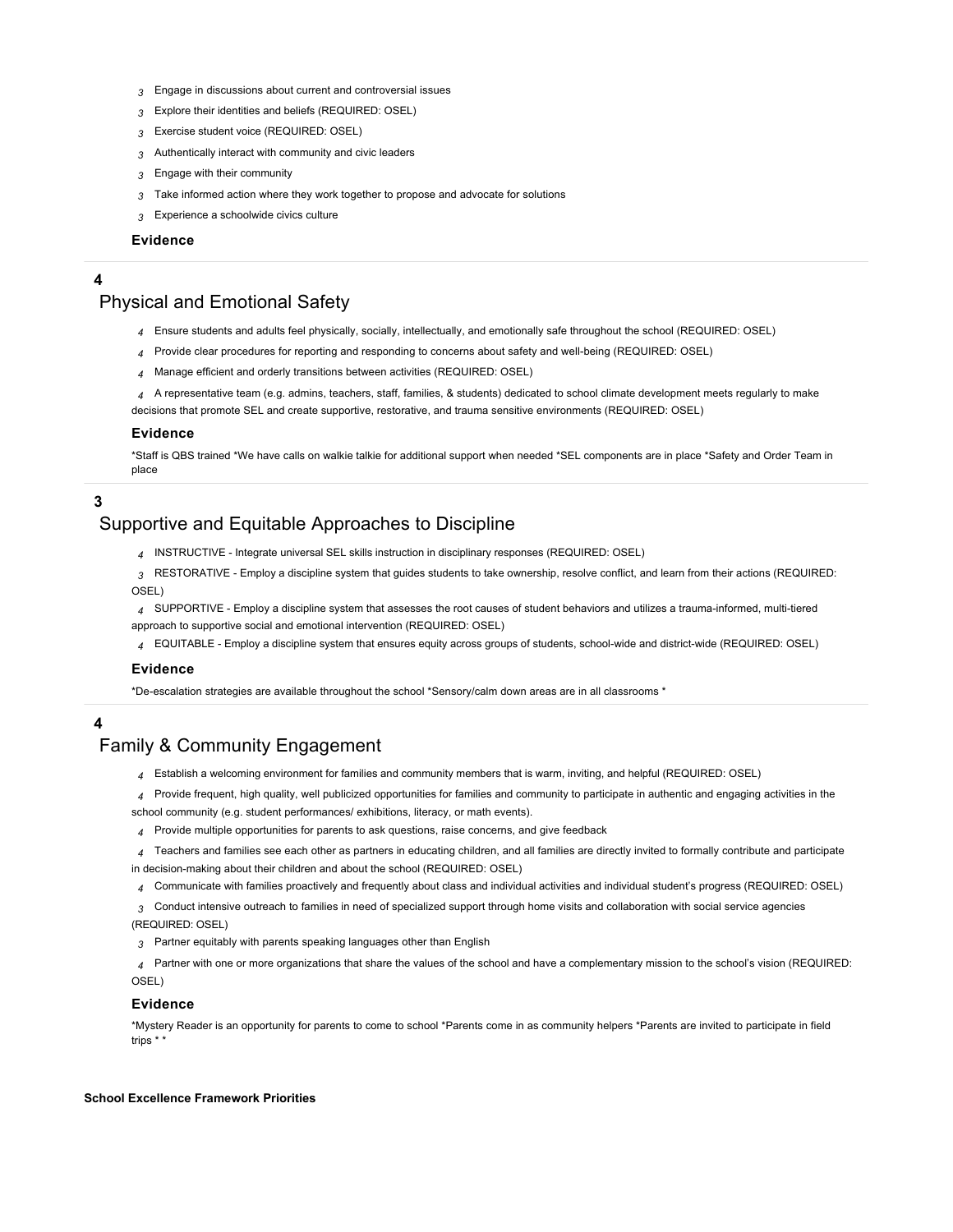| <b>Score</b> | Framework dimension and category                                                                                   |   | Area of focus Ø= Not of focus |   |   |   |   |
|--------------|--------------------------------------------------------------------------------------------------------------------|---|-------------------------------|---|---|---|---|
| 3            | Depth and Breadth of Student Learning and Quality Teaching: Curriculum                                             |   | 2                             | 3 | 4 | 5 | Ø |
| 3            | Depth and Breadth of Student Learning and Quality Teaching: Instruction                                            | 1 | 2                             | 3 | 4 | 5 | Ø |
| 3            | Quality and Character of School Life: Relational Trust                                                             |   | $\overline{2}$                | 3 | 4 | 5 | Ø |
| 3            | Quality and Character of School Life: Student Voice, Engagement, and Civic Life                                    |   | 2                             | 3 | 4 | 5 | ø |
| 3            | Quality and Character of School Life: Supportive and Equitable Approaches to Discipline                            |   | 2                             | 3 | 4 | 5 | Ø |
| 4            | Depth and Breadth of Student Learning and Quality Teaching: Balanced Assessment and Grading                        |   | 2                             | 3 | 4 | 5 | Ø |
| 4            | Depth and Breadth of Student Learning and Quality Teaching: MTSS                                                   |   |                               | 3 | 4 | 5 | ø |
| 4            | Depth and Breadth of Student Learning and Quality Teaching: Transitions, College & Career Access, &<br>Persistence |   | 2                             | 3 | 4 | 5 | ø |
| 4            | Leadership and Structure for Continuous Improvement: Leadership for Continuous Improvement                         |   | 2                             | 3 | 4 | 5 | ø |
| 4            | Leadership and Structure for Continuous Improvement: Structure for Continuous Improvement                          |   | 2                             | 3 | 4 | 5 | ø |
| 4            | Quality and Character of School Life: Family & Community Engagement                                                |   | 2                             | 3 | 4 | 5 | ø |
|              | Quality and Character of School Life: Physical and Emotional Safety                                                |   | 2                             | 3 | 4 | 5 | ø |
|              |                                                                                                                    |   |                               |   |   |   |   |

# **[Goals](#page-7-0)**

# <span id="page-7-0"></span>Areas of critical need and root cause analysis

■ By checking this box, I confirm that we have recalled previous data analysis, conducted new data analysis as needed, and indicated 3-5 areas of critical need in our school's CIWP Google sheet for the Area of Critical Need component. We will now move on to the Goals component.;

By checking this box, I confirm that we have completed a root cause analysis for **each** area of critical need and indicated 3-5 root causes in our school's CIWP Google sheet for the Root Cause Analysis component.

# Vision metrics

| Metrics (select 3-5)                                                                                                           | Student groups (1–2 for each metric) | SY19 data<br>actual<br>(provided by<br>CPS) | 2020-2021 goal | 2021-2022 goal |
|--------------------------------------------------------------------------------------------------------------------------------|--------------------------------------|---------------------------------------------|----------------|----------------|
| Vision: Attendance Rate                                                                                                        | Overall                              |                                             | 93.00          | 95.00          |
| I chose this metric due to the low attendance<br>rate that Beard has overall for preschool<br>and diverse learners with IEP's. | Students with IEPs                   |                                             | 93.00          | 95.00          |
|                                                                                                                                |                                      |                                             |                |                |
| (Blank)                                                                                                                        |                                      |                                             | (Blank)        | (Blank)        |

*(Blank) (Blank)*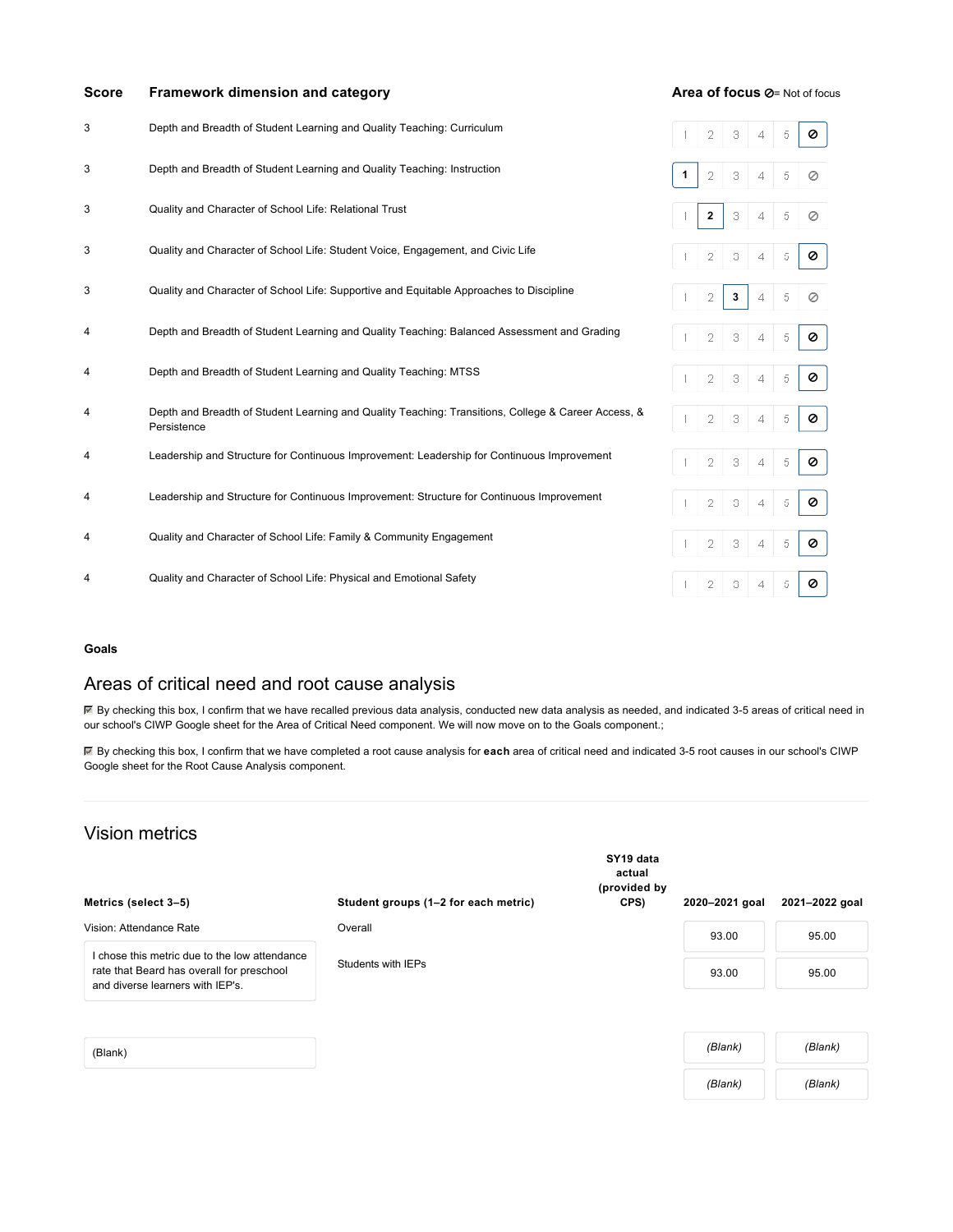| Metrics (select 3-5) | Student groups (1-2 for each metric) | SY19 data<br>actual<br>(provided by<br>CPS) | 2020-2021 goal | 2021-2022 goal |
|----------------------|--------------------------------------|---------------------------------------------|----------------|----------------|
| (Blank)              |                                      |                                             | (Blank)        | (Blank)        |
|                      |                                      |                                             | (Blank)        | (Blank)        |
|                      |                                      |                                             |                |                |
| (Blank)              |                                      |                                             | (Blank)        | (Blank)        |
|                      |                                      |                                             | (Blank)        | (Blank)        |
|                      |                                      |                                             |                |                |
| (Blank)              |                                      |                                             | (Blank)        | (Blank)        |
|                      |                                      |                                             | (Blank)        | (Blank)        |
|                      |                                      |                                             |                |                |
| (Blank)              |                                      |                                             | (Blank)        | (Blank)        |
|                      |                                      |                                             | (Blank)        | (Blank)        |

# **[Required metrics \(Elementary\)](#page-8-0)**

<span id="page-8-0"></span>

| My Voice, My School 5 Essentials Survey                                                                                                                                              | 2018-2019<br>Actual | 2020-2021<br>Actual | 2020-2021<br>SORP<br>Goal | 2021-2022<br>SQRP<br>Goal |
|--------------------------------------------------------------------------------------------------------------------------------------------------------------------------------------|---------------------|---------------------|---------------------------|---------------------------|
| Highest performing measures include parent influence on decision making, socialization<br>of new teachers, innovation, reflective dialogue, and quality of professional development. | (Blank)             | (Blank)             | 95.00                     | 97.00                     |
| Areas of improvement include collaborative practices, collective use of assessment data.                                                                                             |                     |                     |                           |                           |

# **[Custom metrics](#page-8-1)**

# **100% complete**

<span id="page-8-1"></span>

|                                                                                                                                                                       | 2018-2019<br>Actual | 2020-2021<br>Actual | 2020-2021<br>SQRP<br>Goal | 2021-2022<br><b>SQRP</b><br>Goal |
|-----------------------------------------------------------------------------------------------------------------------------------------------------------------------|---------------------|---------------------|---------------------------|----------------------------------|
| <b>SANDI</b>                                                                                                                                                          |                     |                     |                           |                                  |
| For students in grades K through 3rd, by EOY students will demonstrate over an<br>individualized 25% growth target from the previous year in communication.           | 13.00               | 25.00               | 27.00                     | 30.00                            |
| <b>SANDI</b>                                                                                                                                                          |                     |                     |                           |                                  |
| For students in grades K through 3rd, by EOY students will demonstrate over an<br>individualized 25% growth target from the previous year in social emotional skills. | 18.00               | 25.00               | 27.00                     | 30.00                            |
| TSG.                                                                                                                                                                  |                     |                     |                           |                                  |

# **133% complete**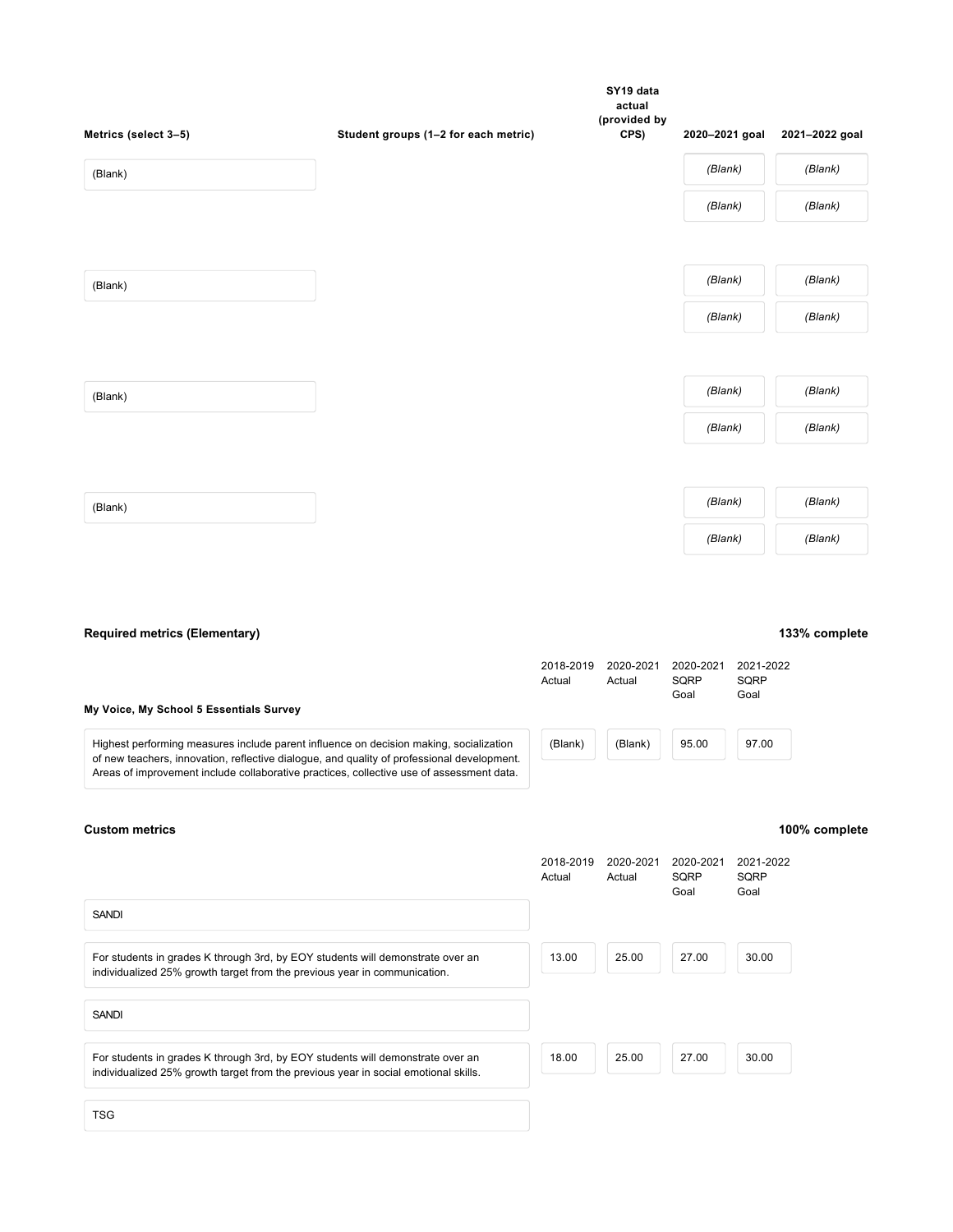# Self-assessment

Manda Lukic (Mar 11, 2020) Overall assessment: **1 (no/few practices evident)**

|     |          | Yes Areas of critical need: Areas of critical need are informed by findings from previous analysis of relevant and recent data.                                                                                                                                                                                               |
|-----|----------|-------------------------------------------------------------------------------------------------------------------------------------------------------------------------------------------------------------------------------------------------------------------------------------------------------------------------------|
| Yes |          | Areas of critical need: Areas of critical need reflect findings from new data analysis.                                                                                                                                                                                                                                       |
| Yes |          | Areas of critical need: Data sources analyzed reflect all dimensions of the School Excellence Framework: Culture & Structure for Continuous<br>Improvement, Depth & Breadth of Student Learning & Quality Teaching, Quality & Character of School Life.                                                                       |
| Yes |          | Goals: Goals are ambitious and attainable based on applicable baselines, trend data AS WELL AS anticipated strategies and unique school contexts.                                                                                                                                                                             |
| Yes |          | Goals: Goals seek to address opportunity gaps by embracing the principles of targeted universalism.                                                                                                                                                                                                                           |
| Yes |          | Goals: Goals are reviewed and adjusted with most-current data sources, including MOY and EOY.                                                                                                                                                                                                                                 |
| Yes |          | Root cause analysis: Each root cause analysis engages students, teachers, and other stakeholders closest to each area of critical need, if they are not<br>already represented by members of the CIWP team.                                                                                                                   |
| Yes |          | Root cause analysis: The CIWP Team engages in a protocol to that idenifies root cause, typically system-based. Identified root causes are those that the<br>school can impact and are not descriptive of a stakeholder group.                                                                                                 |
| Yes |          | Root cause analysis: Root causes are articulated in specific detail.                                                                                                                                                                                                                                                          |
| Yes |          | Root cause analysis: Root causes provide a logical link between each Area of Critical Need.                                                                                                                                                                                                                                   |
|     |          | Overall assessment: 1 (no/few practices evident)<br>The students at Beard grade K through 3rd grade receive a modified promotion criteria. If regression is shown they are eligible for ESY. Our students with<br>significant disabilities do not take the NWEA or IAR therefore we do not have scores to publish as metrics. |
|     |          | Somewhat Areas of critical need: Areas of critical need are informed by findings from previous analysis of relevant and recent data.                                                                                                                                                                                          |
|     |          | Somewhat Areas of critical need: Areas of critical need reflect findings from new data analysis.                                                                                                                                                                                                                              |
|     | Somewhat | Areas of critical need: Data sources analyzed reflect all dimensions of the School Excellence Framework: Culture & Structure for Continuous<br>Improvement, Depth & Breadth of Student Learning & Quality Teaching, Quality & Character of School Life.                                                                       |
|     | Somewhat | Goals: Goals are ambitious and attainable based on applicable baselines, trend data AS WELL AS anticipated strategies and unique school<br>contexts.                                                                                                                                                                          |
|     | Somewhat | Goals: Goals seek to address opportunity gaps by embracing the principles of targeted universalism.                                                                                                                                                                                                                           |
|     | Somewhat | Goals: Goals are reviewed and adjusted with most-current data sources, including MOY and EOY.                                                                                                                                                                                                                                 |
|     | Somewhat | Root cause analysis: Each root cause analysis engages students, teachers, and other stakeholders closest to each area of critical need, if they<br>are not already represented by members of the CIWP team.                                                                                                                   |
|     | Somewhat | Root cause analysis: The CIWP Team engages in a protocol to that idenifies root cause, typically system-based. Identified root causes are those<br>that the school can impact and are not descriptive of a stakeholder group.                                                                                                 |
|     | Somewhat | Root cause analysis: Root causes are articulated in specific detail.                                                                                                                                                                                                                                                          |
|     |          | Somewhat Root cause analysis: Root causes provide a logical link between each Area of Critical Need.                                                                                                                                                                                                                          |
|     |          |                                                                                                                                                                                                                                                                                                                               |

Overall assessment: **3 (most practices evident)**

Yes Areas of critical need: Areas of critical need are informed by findings from previous analysis of relevant and recent data.

Yes Areas of critical need: Areas of critical need reflect findings from new data analysis.

Areas of critical need: Data sources analyzed reflect all dimensions of the School Excellence Framework: Culture & Structure for Continuous<br>
New Jersey Structure for Continuous<br>
Structure of Cabel Life Improvement, Depth & Breadth of Student Learning & Quality Teaching, Quality & Character of School Life.

Yes Goals: Goals are ambitious and attainable based on applicable baselines, trend data AS WELL AS anticipated strategies and unique school contexts.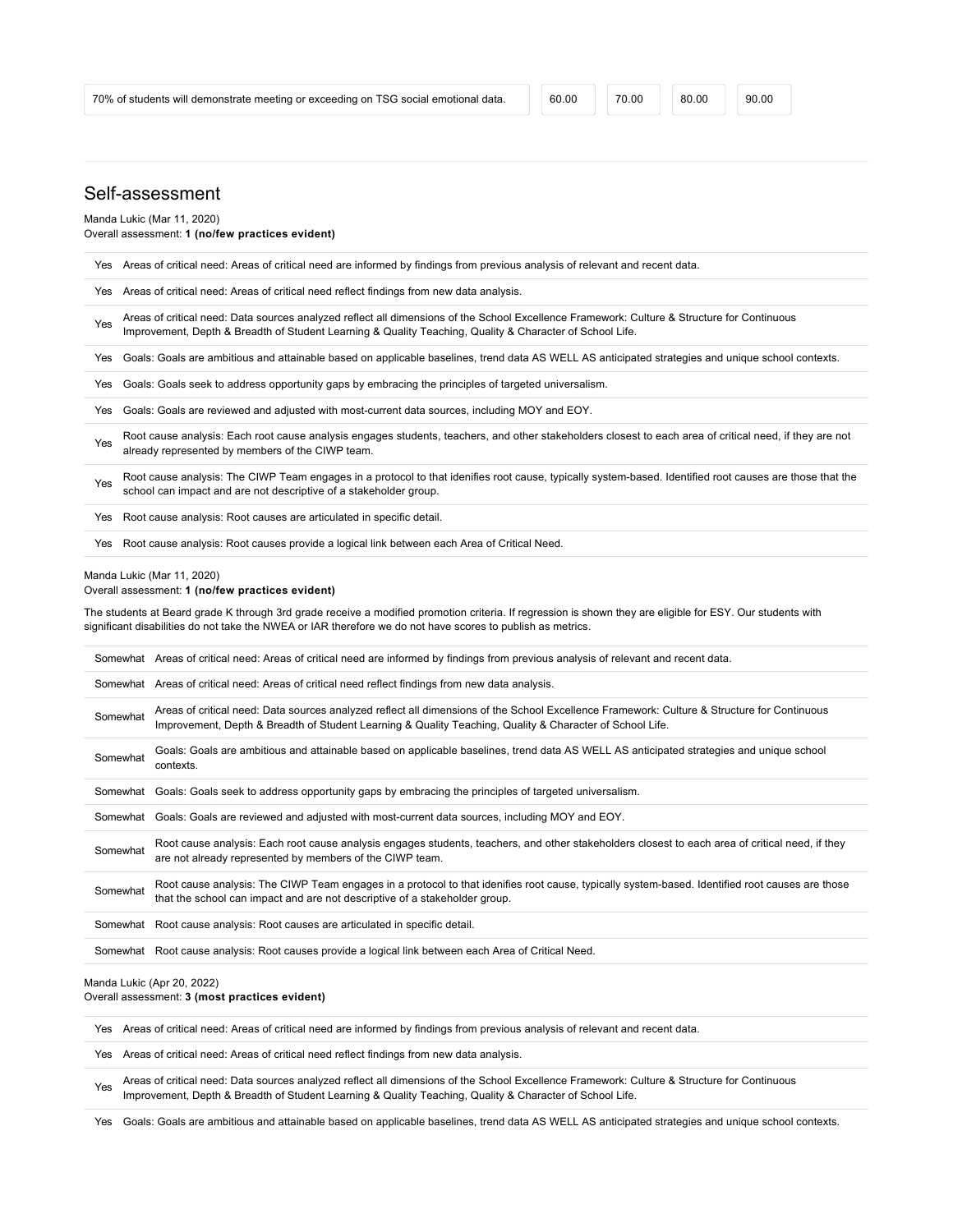| Yes |                                                                                                                                                                                                                                                                                         |  |  |  |  |  |
|-----|-----------------------------------------------------------------------------------------------------------------------------------------------------------------------------------------------------------------------------------------------------------------------------------------|--|--|--|--|--|
|     | Goals: Goals seek to address opportunity gaps by embracing the principles of targeted universalism.                                                                                                                                                                                     |  |  |  |  |  |
| Yes | Goals: Goals are reviewed and adjusted with most-current data sources, including MOY and EOY.                                                                                                                                                                                           |  |  |  |  |  |
| Yes | Root cause analysis: Each root cause analysis engages students, teachers, and other stakeholders closest to each area of critical need, if they are not<br>already represented by members of the CIWP team.                                                                             |  |  |  |  |  |
| Yes | Root cause analysis: The CIWP Team engages in a protocol to that idenifies root cause, typically system-based. Identified root causes are those that the<br>school can impact and are not descriptive of a stakeholder group.                                                           |  |  |  |  |  |
| Yes | Root cause analysis: Root causes are articulated in specific detail.                                                                                                                                                                                                                    |  |  |  |  |  |
| Yes | Root cause analysis: Root causes provide a logical link between each Area of Critical Need.                                                                                                                                                                                             |  |  |  |  |  |
|     | Manda Lukic (Apr 20, 2022)<br>Overall assessment: 3 (most practices evident)                                                                                                                                                                                                            |  |  |  |  |  |
|     | ILT continues to meet on goal setting conducting of root cause analysis                                                                                                                                                                                                                 |  |  |  |  |  |
|     | Somewhat Areas of critical need: Areas of critical need are informed by findings from previous analysis of relevant and recent data.                                                                                                                                                    |  |  |  |  |  |
| Yes | Areas of critical need: Areas of critical need reflect findings from new data analysis.                                                                                                                                                                                                 |  |  |  |  |  |
| Yes | Areas of critical need: Data sources analyzed reflect all dimensions of the School Excellence Framework: Culture & Structure for Continuous<br>Improvement, Depth & Breadth of Student Learning & Quality Teaching, Quality & Character of School Life.                                 |  |  |  |  |  |
| Yes | Goals: Goals are ambitious and attainable based on applicable baselines, trend data AS WELL AS anticipated strategies and unique school<br>contexts.                                                                                                                                    |  |  |  |  |  |
| Yes | Goals: Goals seek to address opportunity gaps by embracing the principles of targeted universalism.                                                                                                                                                                                     |  |  |  |  |  |
| Yes | Goals: Goals are reviewed and adjusted with most-current data sources, including MOY and EOY.                                                                                                                                                                                           |  |  |  |  |  |
| Yes | Root cause analysis: Each root cause analysis engages students, teachers, and other stakeholders closest to each area of critical need, if they<br>are not already represented by members of the CIWP team.                                                                             |  |  |  |  |  |
|     |                                                                                                                                                                                                                                                                                         |  |  |  |  |  |
| Yes | Root cause analysis: The CIWP Team engages in a protocol to that idenifies root cause, typically system-based. Identified root causes are those<br>that the school can impact and are not descriptive of a stakeholder group.                                                           |  |  |  |  |  |
| Yes | Root cause analysis: Root causes are articulated in specific detail.                                                                                                                                                                                                                    |  |  |  |  |  |
| Yes | Root cause analysis: Root causes provide a logical link between each Area of Critical Need.                                                                                                                                                                                             |  |  |  |  |  |
|     | Manda Lukic (Apr 20, 2022)<br>Overall assessment: 3 (most practices evident)<br>ILT team continues to meet on school improvement root cause analysis<br>Yes Areas of critical need: Areas of critical need are informed by findings from previous analysis of relevant and recent data. |  |  |  |  |  |
|     | Areas of critical need: Areas of critical need reflect findings from new data analysis.                                                                                                                                                                                                 |  |  |  |  |  |
| Yes | Areas of critical need: Data sources analyzed reflect all dimensions of the School Excellence Framework: Culture & Structure for Continuous<br>Improvement, Depth & Breadth of Student Learning & Quality Teaching, Quality & Character of School Life.                                 |  |  |  |  |  |
| Yes | Goals: Goals are ambitious and attainable based on applicable baselines, trend data AS WELL AS anticipated strategies and unique school contexts.                                                                                                                                       |  |  |  |  |  |
| Yes | Goals: Goals seek to address opportunity gaps by embracing the principles of targeted universalism.                                                                                                                                                                                     |  |  |  |  |  |
| Yes | Goals: Goals are reviewed and adjusted with most-current data sources, including MOY and EOY.                                                                                                                                                                                           |  |  |  |  |  |
| Yes | Root cause analysis: Each root cause analysis engages students, teachers, and other stakeholders closest to each area of critical need, if they are not<br>already represented by members of the CIWP team.                                                                             |  |  |  |  |  |
| Yes | Root cause analysis: The CIWP Team engages in a protocol to that idenifies root cause, typically system-based. Identified root causes are those that the<br>school can impact and are not descriptive of a stakeholder group.                                                           |  |  |  |  |  |
| Yes | Root cause analysis: Root causes are articulated in specific detail.                                                                                                                                                                                                                    |  |  |  |  |  |

**[Strategies](#page-10-0)**

<span id="page-10-1"></span><span id="page-10-0"></span>**[Strategy 1](#page-10-1)**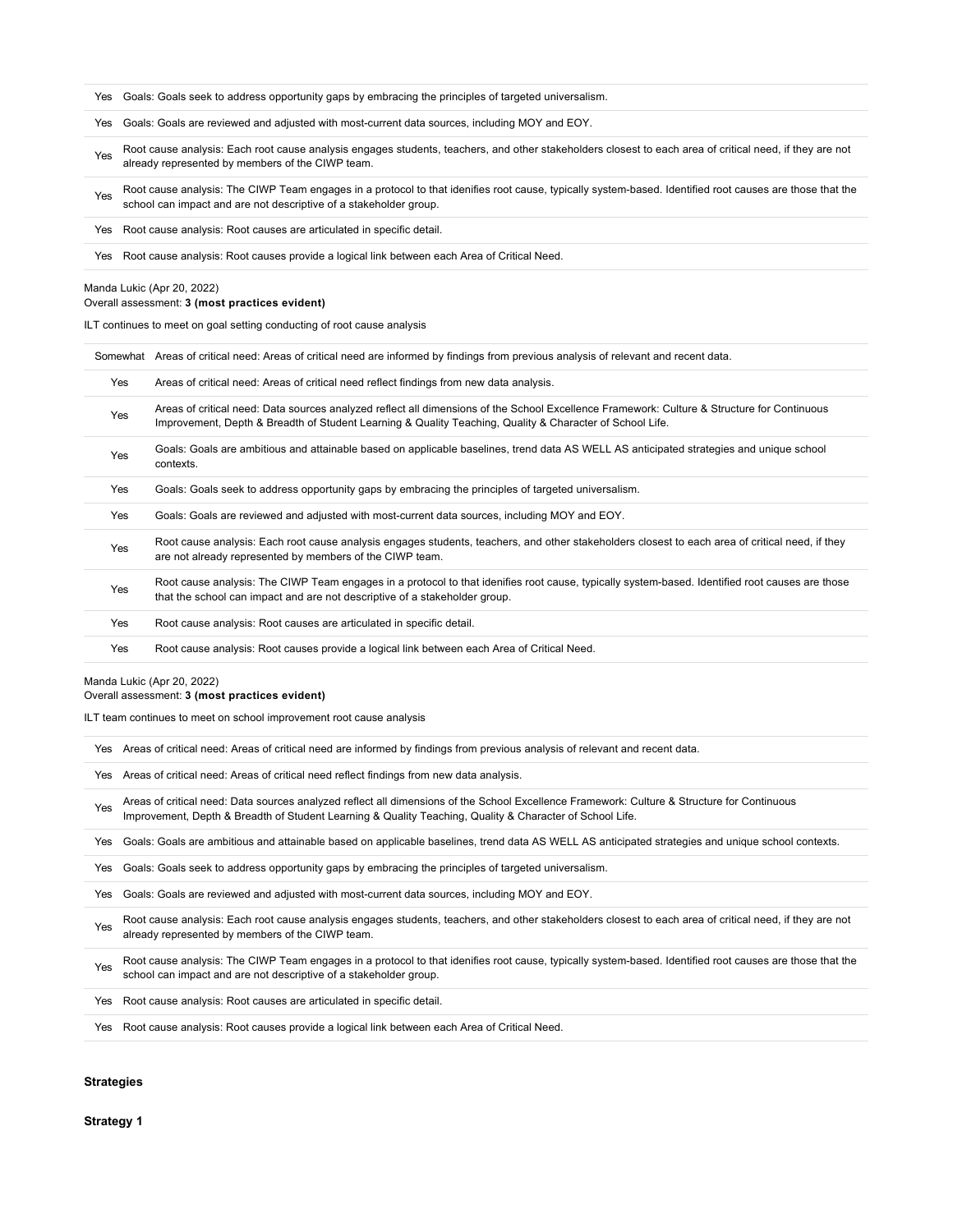### If we do...

...then we see...

Engage students through high quality instruction by providing each student a way or means to communicate with, and plan for culturally relevant and high quality curriculum that is differentiated

relevant and personalized student learning achieved, higher order thinking questions asked, scaffolded instruction delivered, student engagement in complex tasks with opportunities to make choices and have student voice

...which leads to...

a 15% increase on TSG % data scores for preschool in reading and math for EOY expectations, a 25% increase on SANDI communication, reading, math and social emotional scores, and an increase in the amount of communication devices/means each child has access to.

**Notes on Resource Needed to inform Scheduling and Budget Planning:** What new investments in time, material, or human resources are necessary to [implement this strategy and achieve the associated CIWP goals? Include as much information as possible such as anticipated funding sources or budget](https://docs.google.com/document/d/17eqe9rWfMOOwbJLw12e7hXBteKzgm5PeSAbN0g00IA8/edit?usp=sharing) categories to fund.

| Tags:<br>Leadership for Continuous Improvement, Instruction, Arts Education: Embedding the Arts School-Wide,<br>Assessment: Monitoring Student Learning to Support Growth, MTSS: Curriculum & Instruction, MTSS:<br>Problem Solving Process, ODLSS: Assistive Technology, ODLSS: Cluster Programs, ODLSS: Early<br>Childhood, ODLSS: Instructional Quality, OECE: PK Assessment & Data, OSEL: Supportive Classroom<br>Environment, OSEL: Supportive School Environment |                                                         | Area(s) of focus:<br>1          |               |
|------------------------------------------------------------------------------------------------------------------------------------------------------------------------------------------------------------------------------------------------------------------------------------------------------------------------------------------------------------------------------------------------------------------------------------------------------------------------|---------------------------------------------------------|---------------------------------|---------------|
| Action step                                                                                                                                                                                                                                                                                                                                                                                                                                                            | Responsible                                             | Timeframe                       | <b>Status</b> |
| Provide each students with a school purchased PECS books to get<br>started on having a communication device. Once identified through<br>Speech Dept, will get own assistive tech device that is appropriate to their<br>individualized need.                                                                                                                                                                                                                           | Speech Therapists,<br>ILT team, Principal,<br>MTSS team | Aug 30, 2020 to<br>Sep 13, 2020 | On-Track      |
| <b>ODLSS: Assistive Technology, ODLSS: Instructional Quality</b>                                                                                                                                                                                                                                                                                                                                                                                                       |                                                         |                                 |               |
| Continue to purchase software programs that support student instruction.                                                                                                                                                                                                                                                                                                                                                                                               | Principal                                               | Jul 1, 2020 to<br>Dec 5, 2020   | Completed     |
| <b>MTSS: Curriculum &amp; Instruction</b>                                                                                                                                                                                                                                                                                                                                                                                                                              |                                                         |                                 |               |
| Implement the Beard School developed Writing Program                                                                                                                                                                                                                                                                                                                                                                                                                   | Classroom teachers.<br><b>MTSS</b> interventionist      | Sep 1, 2020 to<br>Jun 23, 2021  | Completed     |
| <b>MTSS: Curriculum &amp; Instruction</b>                                                                                                                                                                                                                                                                                                                                                                                                                              |                                                         |                                 |               |
| Purchase, replenish or replace current academic content materials so that<br>it meets the needs of the students. This includes the purchase of<br>Scholastic Science and S.S. news articles for all students.                                                                                                                                                                                                                                                          | Principal, classroom<br>teachers                        | Jul 1, 2020 to<br>Aug 1, 2020   | Completed     |
| <b>MTSS: Curriculum &amp; Instruction</b>                                                                                                                                                                                                                                                                                                                                                                                                                              |                                                         |                                 |               |
| Purchase additional iPads for students to use for remote learning plans to<br>be supported. Purchase additional chrome books for staff members to use<br>at home to support remote learning.                                                                                                                                                                                                                                                                           | Principal, classroom<br>teachers, ILT                   | Jul 1, 2020 to<br>Oct 1, 2020   | Completed     |
| <b>Instruction, ODLSS: Cluster Programs</b>                                                                                                                                                                                                                                                                                                                                                                                                                            |                                                         |                                 |               |
| Continue to support events at the school such as Author Celebration, 100<br>School Days, Fall Fest, Winter Assemblies, Olympics, and End of the Year<br>celebrations.                                                                                                                                                                                                                                                                                                  | ILT, Events<br>Committee                                | Sep 1, 2020 to<br>Jun 24, 2021  | Completed     |
| <b>OSEL: Supportive School Environment</b>                                                                                                                                                                                                                                                                                                                                                                                                                             |                                                         |                                 |               |
| Work with students in cluster and prek classrooms in goal setting<br>especially when it comes to communication. Each student in a cluster<br>classroom will have a form of communication to utilize. Students in prek will<br>be evaluated for needs.                                                                                                                                                                                                                  | Speech, Classroom<br>teachers                           | Sep 8, 2020 to<br>Jun 24, 2021  | Completed     |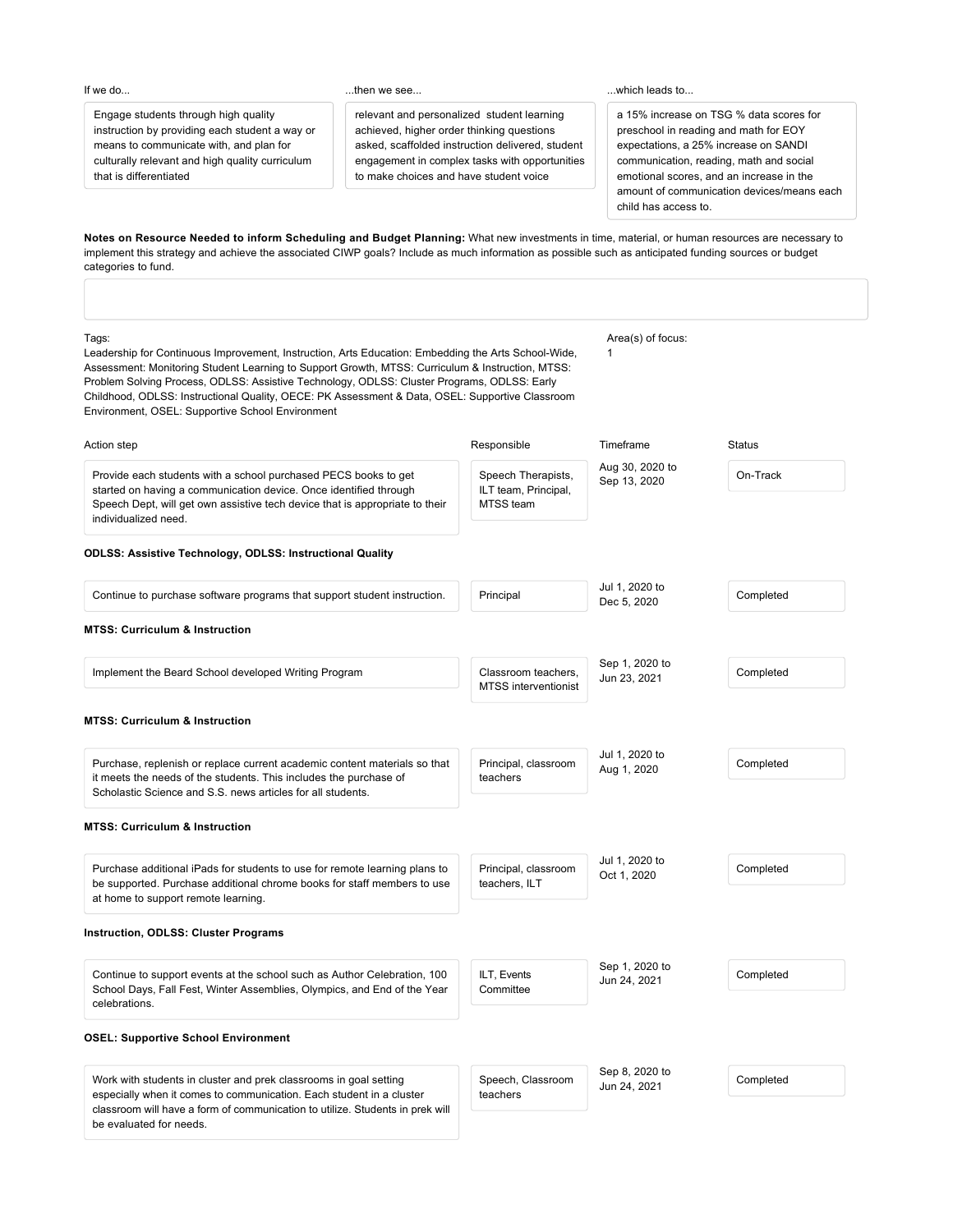# **Assessment: Monitoring Student Learning to Support Growth, ODLSS: Cluster Programs, OECE: PK Assessment & Data**

| Teachers will work with all students and parents to goal set at the<br>beginning of the year and achieve goals. Ex: Dreams and Wishes<br>displayed throughout the year in the classroom, all about me book, family                                                                              | Classroom<br>Teachers, parents                         | Aug 23, 2020 to<br>Sep 15, 2020 | Completed |
|-------------------------------------------------------------------------------------------------------------------------------------------------------------------------------------------------------------------------------------------------------------------------------------------------|--------------------------------------------------------|---------------------------------|-----------|
| pictures in the classroom, attendance contracts, school resources<br>available to parents                                                                                                                                                                                                       |                                                        |                                 |           |
| <b>FACE2: Parent Engagement</b>                                                                                                                                                                                                                                                                 |                                                        |                                 |           |
| Teachers will create and monitor a plan that ensures all students have a<br>form of communication and that students know how to use the device<br>provided to them.                                                                                                                             | Classroom<br>Teachers, Speech<br>Therapists            | Sep 8, 2020 to<br>Sep 30, 2020  | Completed |
| <b>Instruction, ODLSS: Cluster Programs</b>                                                                                                                                                                                                                                                     |                                                        |                                 |           |
| Teachers will utilize the Seesaw application to send home practice work<br>over the weekend to address where students need more support. Work<br>will be individualized per student needs that will augment areas that can<br>be concentrated.                                                  | Teachers                                               | Sep 1, 2020 to<br>Jun 23, 2021  | Completed |
| MTSS: Curriculum & Instruction, OSEL: Tier 2 and 3 Interventions                                                                                                                                                                                                                                |                                                        |                                 |           |
| An ILT team will be established to oversee all of the organizational<br>committees of the school. An MTSS team, along with an MTSS<br>interventionist will work to provide supports to all students.                                                                                            | ILT, Admin, MTSS<br>team                               | Sep 1, 2020 to<br>Jun 30, 2021  | Completed |
| Leadership for Continuous Improvement, MTSS: Problem Solving Process                                                                                                                                                                                                                            |                                                        |                                 |           |
| Provide staff training as needed to perform their job and develop new skill<br>sets to implement high quality instruction                                                                                                                                                                       | Beard Staff, Admin                                     | Aug 1, 2020 to<br>Jun 24, 2021  | Completed |
| <b>Instruction, ODLSS: Instructional Quality</b>                                                                                                                                                                                                                                                |                                                        |                                 |           |
| Continue to utilize PBIS programs in place and provide students with<br>enrichment opportunities such as open gym, library, art, and other<br>incentive activities as rewards for making good choices and earning class<br>dojo points. This will be embedded throughout the instructional day. | ILT, classroom<br>teachers, service<br>providers, MTSS | Sep 8, 2020 to<br>Jun 24, 2021  | On-Track  |
| <b>OSEL: Supportive School Environment</b>                                                                                                                                                                                                                                                      |                                                        |                                 |           |
| Build classroom libraries, purchase books in native student languages,<br>and provide take home opportunities for students through home school<br>communication work through SeeSaw.                                                                                                            | Classroom teachers                                     | Sep 8, 2020 to<br>Dec 25, 2020  | Completed |
| <b>OSEL: Supportive Classroom Environment</b>                                                                                                                                                                                                                                                   |                                                        |                                 |           |
| Develop opportunities for students to develop their voice by generalizing<br>what they learning / life skills in the community. Use the Beard Ballot as a<br>mechanism to provide voice and choice to students that are non-verbal.                                                             | <b>Classroom Teachers</b><br>MTSS                      | Sep 8, 2020 to<br>Jun 24, 2021  | Completed |
| Instruction, ODLSS: Early Childhood                                                                                                                                                                                                                                                             |                                                        |                                 |           |
| Fine Arts will be embedded throughout all of the schools academic<br>programs.                                                                                                                                                                                                                  | Fine Arts, Specials,                                   | Sep 1, 2020 to<br>Jun 24, 2021  | Completed |
|                                                                                                                                                                                                                                                                                                 |                                                        |                                 |           |

**Arts Education: Embedding the Arts School-Wide**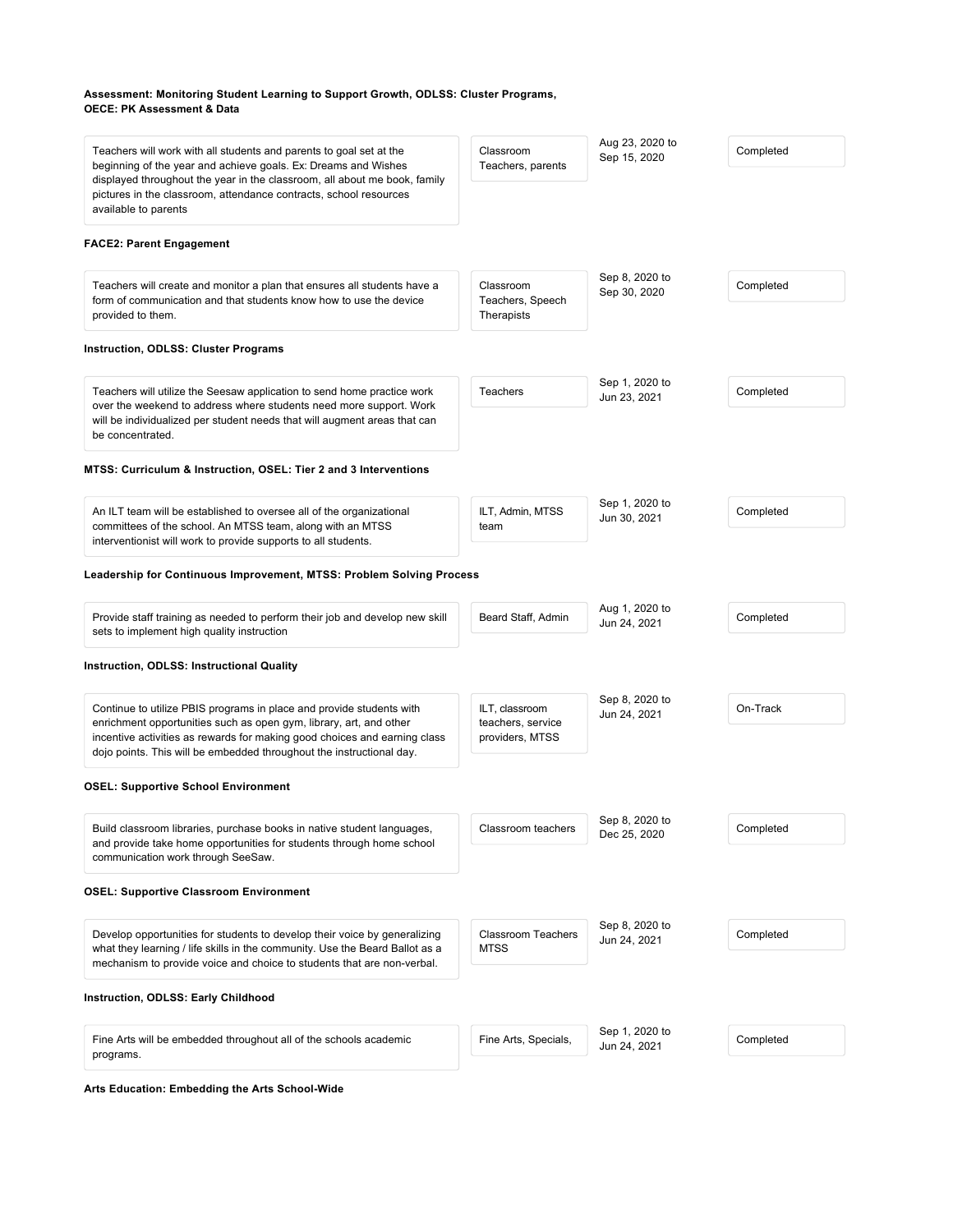Data will be analyzed to progress monitor ELL students and their growth towards their goals and the success of which they reach their goals.

Beard Staff, MTSS team, ILT team, admin

Sep 8, 2020 to Sep 6, 2020 to<br>Jun 24, 2021 Completed

# **MTSS: Problem Solving Process**

# **[Strategy 2](#page-13-0)**

<span id="page-13-0"></span>

| If we do                                                                                                                                                                                                                           | then we see                                                                                                                                                                                                                                                                                                                | which leads to                                                                                                                                                                                                                                                                                                 |
|------------------------------------------------------------------------------------------------------------------------------------------------------------------------------------------------------------------------------------|----------------------------------------------------------------------------------------------------------------------------------------------------------------------------------------------------------------------------------------------------------------------------------------------------------------------------|----------------------------------------------------------------------------------------------------------------------------------------------------------------------------------------------------------------------------------------------------------------------------------------------------------------|
| Foster respectful and supportive student-<br>student, student-staff and staff-staff<br>interactions, with strong norms for responsible<br>behaviors to encourage a sense of belonging<br>to the school and the classroom community | Staff use restorative practice approaches<br>towards students and one another, participate<br>in peer observations and peer teaching,<br>demonstrate empathy and compassion towards<br>others while developing trusting relationships at<br>the school, and contributing to the growth of a<br>positive school environment | An increase in 10% scores on the 5 Essentials.<br>2% increase in staff and student attendance.<br>20% increase in families that participate and<br>engage at school events from the previous<br>year, 10% increase in staff that participate in<br>school events both during and outside of the<br>school day. |
| categories to fund.                                                                                                                                                                                                                | Notes on Resource Needed to inform Scheduling and Budget Planning: What new investments in time, material, or human resources are necessary to<br>implement this strategy and achieve the associated CIWP goals? Include as much information as possible such as anticipated funding sources or budget                     |                                                                                                                                                                                                                                                                                                                |

| Tags:<br>FACE2: Parent Engagement, MTSS: Shared Leadership, OSEL: SEL Instruction, OSEL: Supportive<br>Classroom Environment, OSEL: Supportive School Environment, OSEL: Tier 2 and 3 Interventions,<br>Teacher Leader Development & Innovation: New Teachers, Teacher Leader Development & Innovation:<br><b>Teacher Teams</b> |                                                                 | Area(s) of focus:<br>2         |               |
|---------------------------------------------------------------------------------------------------------------------------------------------------------------------------------------------------------------------------------------------------------------------------------------------------------------------------------|-----------------------------------------------------------------|--------------------------------|---------------|
| Action step                                                                                                                                                                                                                                                                                                                     | Responsible                                                     | Timeframe                      | <b>Status</b> |
| Staff will foster respectful and supportive student-student interactions, with<br>strong norms for responsible behavior, to encourage a sense of belonging                                                                                                                                                                      | <b>Beard Staff</b>                                              | Sep 8, 2020 to<br>Jun 24, 2021 | Completed     |
| to the school and the classroom community. Adults intentionally create<br>opportunities for students to socialize, build positive relationships, and<br>resolve conflicts peacefully in both the classroom and during unstructured<br>time (e.g. lunch, recess, etc.) through restorative conversations.                        |                                                                 |                                |               |
| <b>OSEL: Supportive Classroom Environment</b>                                                                                                                                                                                                                                                                                   |                                                                 |                                |               |
| Provide opportunities for all students and staff to learn social and<br>emotional skills, including empathy, social awareness, and relationship-<br>building through morning meetings and programs like SS Grin and<br>Second Step.                                                                                             | Counselor, Second<br><b>Step Teachers</b>                       | Sep 1, 2020 to<br>Jun 24, 2021 | Completed     |
| <b>OSEL: SEL Instruction</b>                                                                                                                                                                                                                                                                                                    |                                                                 |                                |               |
| Implement class dojo points, calm classroom and other supportive PBIS<br>programs to support student SEL needs and growth.                                                                                                                                                                                                      | <b>Beard Staff</b>                                              | Sep 1, 2020 to<br>Jun 24, 2021 | On-Track      |
| <b>OSEL: Supportive School Environment</b>                                                                                                                                                                                                                                                                                      |                                                                 |                                |               |
| Students with higher levels of need have assigned staff who check in<br>frequently or serve as mentors. Use supportive adult-student relationships<br>to prevent and de-escalate behavior or attendance issues. This will                                                                                                       | Crisis Team, Admin,<br>classroom teachers.<br>service providers | Sep 1, 2020 to<br>Jun 23, 2021 | Completed     |
| include service providers to be on the behavior support teams of the<br>school.                                                                                                                                                                                                                                                 |                                                                 |                                |               |

**OSEL: Supportive School Environment, OSEL: Tier 2 and 3 Interventions**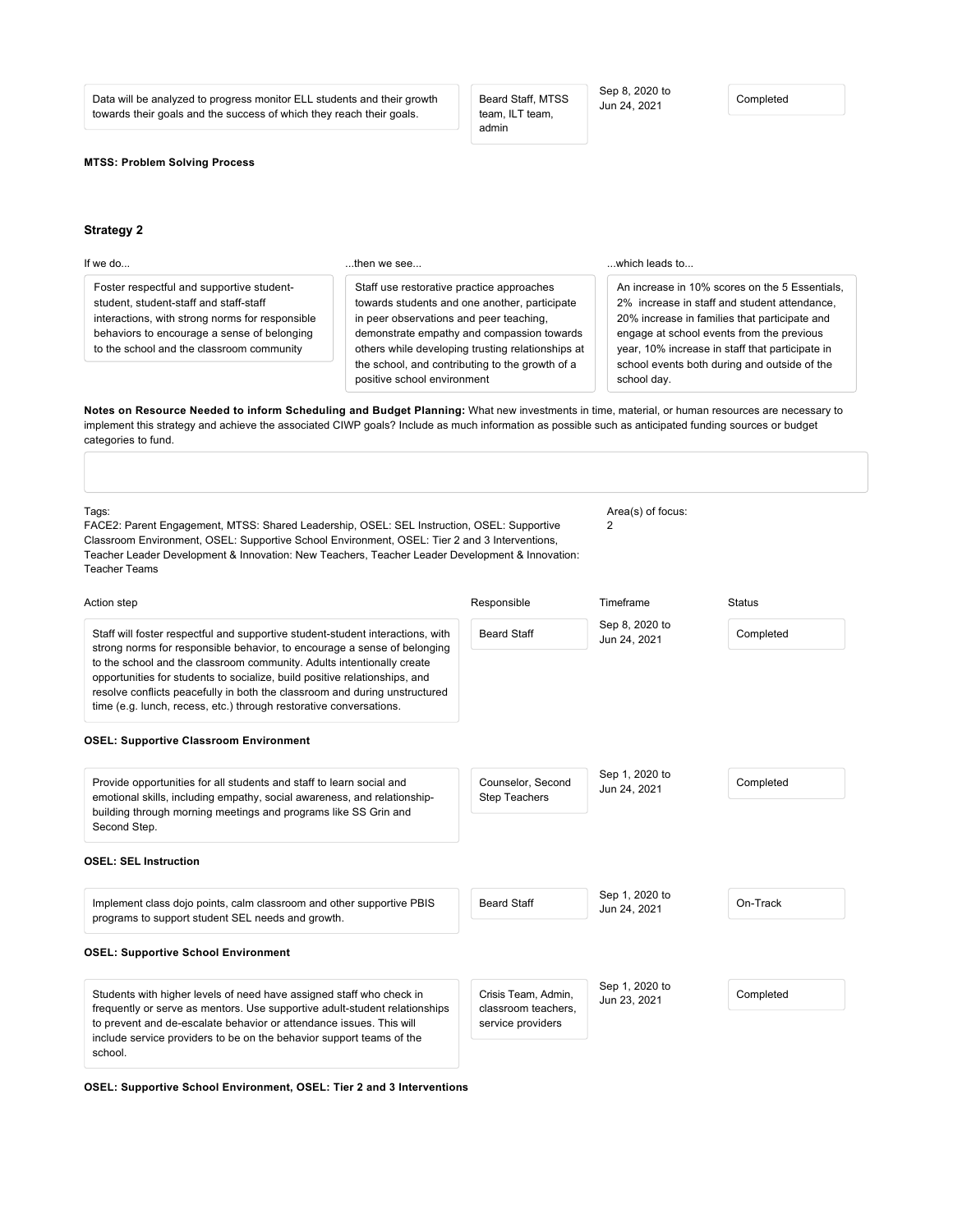| Adults frequently acknowledge students for their positive contributions to<br>the school community. Build a platform in which staff and students can be<br>celebrated for their accomplishments regularly. Examples include, the<br>board outside of the IEP conference room for staff, incentives,<br>publishings, website photos, assembly as a few examples. | ILT, classroom<br>teachers, service<br>providers,<br>counselor, events<br>committee | Sep 1, 2020 to<br>Jun 24, 2021  | Completed |
|-----------------------------------------------------------------------------------------------------------------------------------------------------------------------------------------------------------------------------------------------------------------------------------------------------------------------------------------------------------------|-------------------------------------------------------------------------------------|---------------------------------|-----------|
| <b>OSEL: Supportive School Environment</b>                                                                                                                                                                                                                                                                                                                      |                                                                                     |                                 |           |
| Provide frequent opportunities for teachers to collaborate, learn from<br>each other, have peer observations, build positive relationships and a<br>sense of community among staff (i.e. plan for restorative conversation<br>during professional development time). Focus on adult SEL.                                                                        | Classroom<br>Teachers, paras,<br>staff, admin                                       | Sep 1, 2020 to<br>Jun 24, 2021  | On-Track  |
| <b>OSEL: Supportive Classroom Environment</b>                                                                                                                                                                                                                                                                                                                   |                                                                                     |                                 |           |
| Create a strategy for staff to bring up issues and resolve conflicts using<br>restorative and open dialogue.                                                                                                                                                                                                                                                    | PPC, ILT, admin                                                                     | Sep 8, 2020 to<br>Jun 23, 2021  | Completed |
| <b>OSEL: Supportive School Environment</b>                                                                                                                                                                                                                                                                                                                      |                                                                                     |                                 |           |
| ILT team will develop a peer observation plan for all staff to observe one<br>another while they are teaching.                                                                                                                                                                                                                                                  | ILT                                                                                 | Sep 1, 2020 to<br>Jun 24, 2021  | Cancelled |
| <b>OSEL: Supportive School Environment</b>                                                                                                                                                                                                                                                                                                                      |                                                                                     |                                 |           |
| Invite the Beard School teachers to help plan and create celebrations for<br>paraprofessional and teacher appreciation week. Teachers plan for<br>paraprofessionals and paraprofessionals will plan for teachers.                                                                                                                                               | Beard staff                                                                         | Oct 1, 2020 to<br>May 29, 2021  | Completed |
| MTSS: Shared Leadership, Teacher Leader Development & Innovation: Teacher Teams<br>Involve staff in hiring process, especially for members of their own teams.                                                                                                                                                                                                  | Beard teachers,<br>paras, admin                                                     | Jul 1, 2020 to<br>Nov 3, 2020   | Completed |
| <b>MTSS: Shared Leadership</b>                                                                                                                                                                                                                                                                                                                                  |                                                                                     |                                 |           |
| Strenthen our new staff member mentor program.                                                                                                                                                                                                                                                                                                                  | AP, ILT                                                                             | Jul 1, 2020 to<br>Nov 5, 2020   | Completed |
| Teacher Leader Development & Innovation: New Teachers                                                                                                                                                                                                                                                                                                           |                                                                                     |                                 |           |
| Bring specific relationship building professional development to Beard.                                                                                                                                                                                                                                                                                         | ILT, admin,<br>classroom teachers                                                   | Aug 30, 2020 to<br>Jun 24, 2021 | Completed |
| Teacher Leader Development & Innovation: Teacher Teams                                                                                                                                                                                                                                                                                                          |                                                                                     |                                 |           |
| Provide students with visual surveys and the Beard Ballot to gauge their<br>voice.                                                                                                                                                                                                                                                                              | classroom teachers                                                                  | Sep 22, 2020 to<br>Jun 24, 2021 | Completed |
|                                                                                                                                                                                                                                                                                                                                                                 |                                                                                     |                                 |           |
|                                                                                                                                                                                                                                                                                                                                                                 |                                                                                     |                                 |           |
| Work to provide families with outside play dates in which they could<br>participate in fun activities outside of Beard School.                                                                                                                                                                                                                                  | PAC and BAC                                                                         | Sep 1, 2020 to<br>Jun 23, 2021  | Cancelled |
| <b>OSEL: Supportive Classroom Environment</b><br><b>FACE2: Parent Engagement</b>                                                                                                                                                                                                                                                                                |                                                                                     |                                 |           |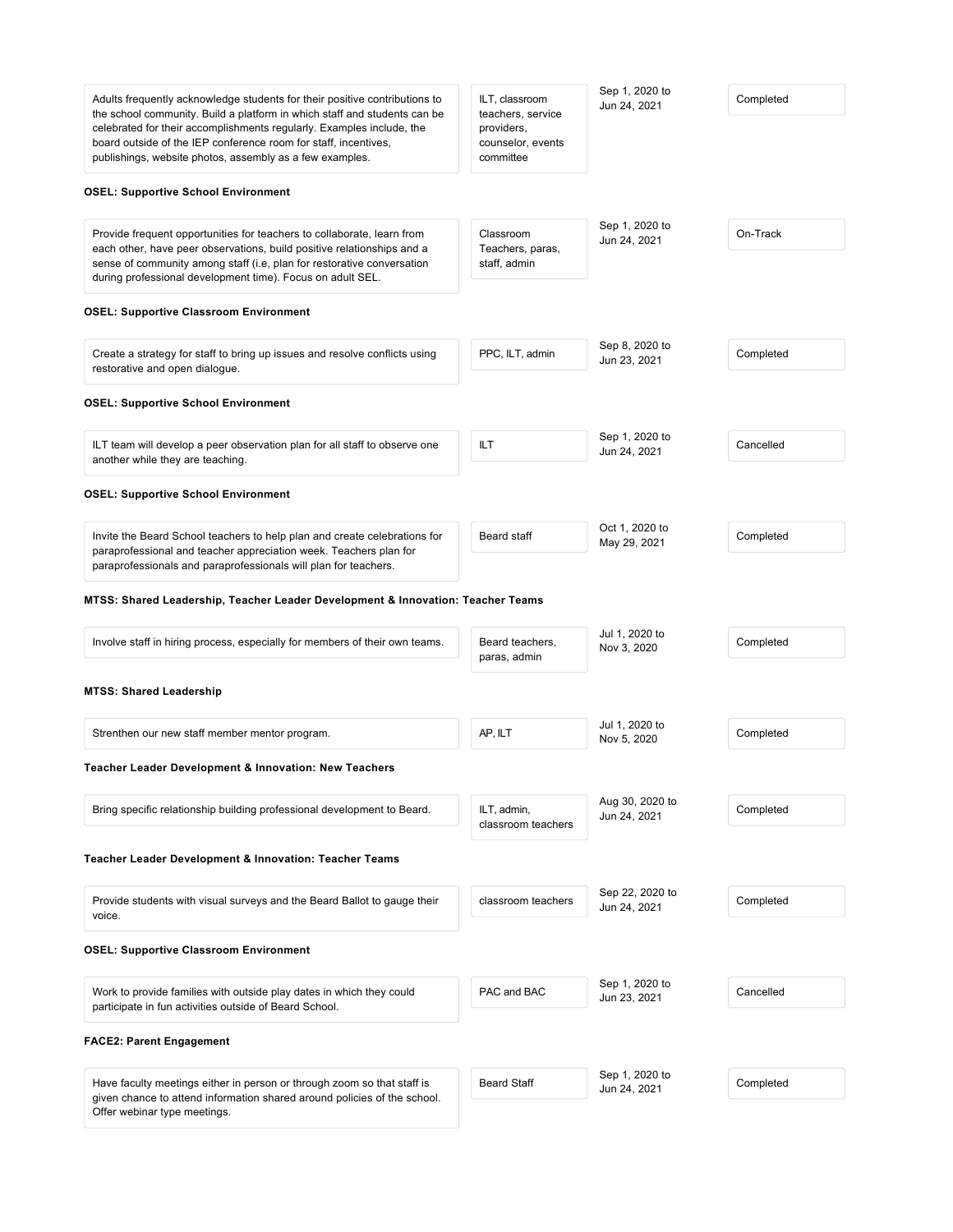### **OSEL: Supportive School Environment**

Build team building activities with parents, staff and community by partnering with a charity organization.

Beard Staff, parents, community

Sep 1, 2020 to Jun 24, 2021 Completed

**FACE2: Parent Engagement, OSEL: Supportive School Environment**

### **[Strategy 3](#page-15-0)**

<span id="page-15-0"></span>

| If we do                                                                                                                                                            | then we see                                                                                                                                                                                                                                                                                            | which leads to                                                                                                                                                                                                                                                                                                                          |
|---------------------------------------------------------------------------------------------------------------------------------------------------------------------|--------------------------------------------------------------------------------------------------------------------------------------------------------------------------------------------------------------------------------------------------------------------------------------------------------|-----------------------------------------------------------------------------------------------------------------------------------------------------------------------------------------------------------------------------------------------------------------------------------------------------------------------------------------|
| Develop and teach staff strategies that offer<br>students and families instructive, restorative,<br>supportive and equitable approaches to<br>relationship building | staff will model and use positive language,<br>practice PBIS protocols, data track, work with a<br>menu of tiered interventions to reinforce and<br>reteach positive behavior expectations, and<br>have restorative conversations                                                                      | 1% increase in 5 Essentials parent<br>engagement and school culture scores, 15%<br>increase in TSG social emotional learning<br>scores, decrease in inappropriate student<br>behaviors as tracked on data sheets in grades<br>K through 3, 25% increase on SANDI social<br>emotional scores, and a 2% increase in<br>attendance scores. |
| categories to fund.                                                                                                                                                 | Notes on Resource Needed to inform Scheduling and Budget Planning: What new investments in time, material, or human resources are necessary to<br>implement this strategy and achieve the associated CIWP goals? Include as much information as possible such as anticipated funding sources or budget |                                                                                                                                                                                                                                                                                                                                         |
|                                                                                                                                                                     |                                                                                                                                                                                                                                                                                                        |                                                                                                                                                                                                                                                                                                                                         |

Tags: Physical and Emotional Safety, Supportive and Equitable Approaches to Discipline, FACE2: Parent Engagement, MTSS: Problem Solving Process, ODLSS: Behavior Support, ODLSS: Cluster Programs, OECE: PK Assessment & Data, OSCPA: Tier 1, OSEL: Supportive Classroom Environment, OSEL: Tier 2 and 3 Interventions, Teacher Leader Development & Innovation: Teacher Teams Area(s) of focus: 3 Action step Responsible Timeframe Status

Integrate universal SEL skills instruction in disciplinary responses. Explicitly teach expected behavior and positively reinforce consistently school-wide expectations staff, counselor Sep 8, 2020 to Jun 24, 2021 Completed **OSCPA: Tier 1, OSEL: Supportive Classroom Environment** Use data to determine which behaviors should be retaught or more heavily reinforced. classroom teachers, counselor Sep 1, 2020 to Jun 24, 2021 Completed **ODLSS: Cluster Programs, OECE: PK Assessment & Data** Use disciplinary interactions as opportunity to teach the IL SEL Standards and have restorative conversations. Beard Staff, counselor Sep 1, 2020 to Jun 24, 2021 Completed **OSEL: Supportive School Environment** Counselor, Sep 1, 2020 to Jun 24, 2021 Completed

Employ a PBIS system that guides students to take ownership, resolve conflict, and learn from their actions. Support all staff to engage in restorative conversations and respond to behavior incidents in ways that de-escalate conflict, reteach expectations, repair relationships, and cause minimal disruption to learning. Second Step, Anti-Bullying, SS Grin.

classroom teachers, service providers, MTSS team

**MTSS: Problem Solving Process, OSEL: Supportive Classroom Environment, OSEL: Tier 2 and 3 Interventions**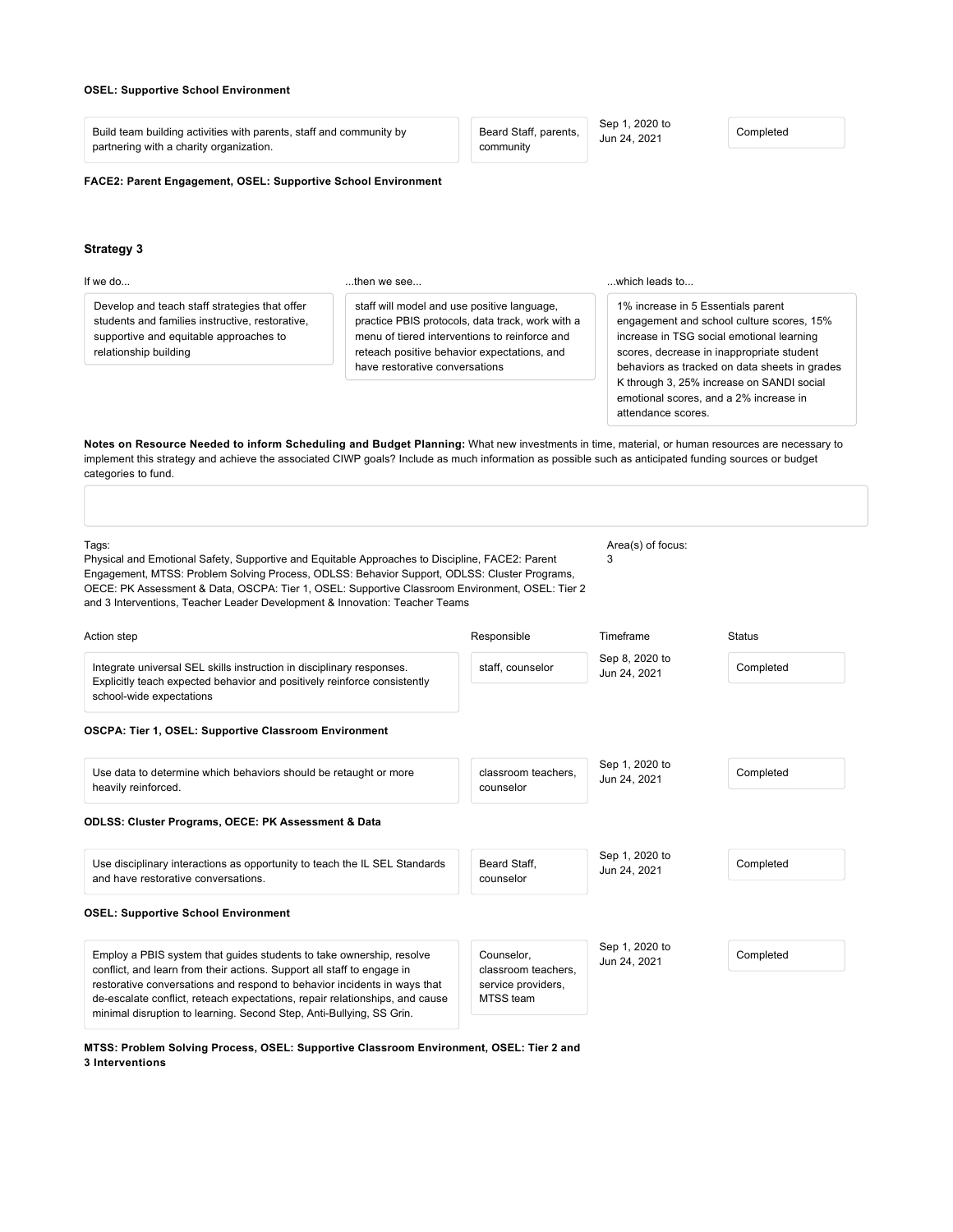| Designate a restorative practices coordinators/team, responsible for<br>leading centrally-managed responses to behaviors using consistent<br>restorative conversations.                                                                                                                                                                                                      | ILT, Sarti, Karijolich,<br>Counselor, AP,<br>teachers, counselor,<br>MTSS team              | Sep 1, 2020 to<br>Jun 23, 2021 | Completed |
|------------------------------------------------------------------------------------------------------------------------------------------------------------------------------------------------------------------------------------------------------------------------------------------------------------------------------------------------------------------------------|---------------------------------------------------------------------------------------------|--------------------------------|-----------|
| MTSS: Problem Solving Process, OSEL: Supportive and Equitable Discipline Practices                                                                                                                                                                                                                                                                                           |                                                                                             |                                |           |
| Provide opportunities for students to take responsibility for repairing harm<br>caused by their actions, generate solutions, and resolve conflicts with<br>peers or staff. This will be done through the use of calm reflective sheets<br>and by providing areas within the school (calming areas) that allow for<br>student to staff restorative conversations.             | MTSS coordinator.<br>crisis response<br>team, ILT, counselor                                | Sep 8, 2020 to<br>Jun 24, 2021 | Completed |
| <b>MTSS: Problem Solving Process, OSEL: Supportive School Environment</b>                                                                                                                                                                                                                                                                                                    |                                                                                             |                                |           |
| Beard staff will assess the root causes of student behaviors and utilizes a<br>trauma-informed, multi-tiered approach to supportive social and emotional<br>intervention such as SS grin, second step, calming areas, class dojo<br>points, and calm classroom instruction.                                                                                                  | Beard Staff and<br>teachers, counselor,<br>MTSS team                                        | Sep 1, 2020 to<br>Jun 24, 2021 | Completed |
| MTSS: Problem Solving Process, OSEL: Tier 2 and 3 Interventions                                                                                                                                                                                                                                                                                                              |                                                                                             |                                |           |
| When planning a disciplinary response, staff members reflect on the root<br>cause or function of the behavior and consider whether adult behavior<br>and/or trauma may be contributing to student behavior                                                                                                                                                                   | ILT - MTSS team,<br>service providers,<br>classroom teachers.<br>counselor                  | Sep 8, 2020 to<br>Jun 24, 2021 | Completed |
| <b>MTSS: Problem Solving Process, OSEL: Supportive Classroom Environment</b>                                                                                                                                                                                                                                                                                                 |                                                                                             |                                |           |
| Engage families as partners when responding to behavioral incidents                                                                                                                                                                                                                                                                                                          | teachers, service<br>providers, parents,<br>counselor                                       | Sep 8, 2020 to<br>Jun 24, 2021 | Completed |
| <b>FACE2: Parent Engagement</b>                                                                                                                                                                                                                                                                                                                                              |                                                                                             |                                |           |
| Support staff in understanding the impact of trauma on student behaviors<br>and using trauma-sensitive approaches to discipline. Provide professional<br>development training that will enhance teacher skill sets in restorative                                                                                                                                            | ILT, MTSS,<br>counselor                                                                     | Sep 1, 2020 to<br>Jun 24, 2021 | Completed |
| practices.<br>Teacher Leader Development & Innovation: Teacher Teams                                                                                                                                                                                                                                                                                                         |                                                                                             |                                |           |
| Employ a menu of interventions across multiple tiers of support in<br>response to behavioral incidents                                                                                                                                                                                                                                                                       | MTSS support<br>teams, ILT,<br>classroom teachers,<br>para, service<br>providers, counselor | Sep 1, 2020 to<br>Jun 24, 2021 | Completed |
| <b>ODLSS: Behavior Support, OSEL: Tier 2 and 3 Interventions</b>                                                                                                                                                                                                                                                                                                             |                                                                                             |                                |           |
| Beard staff will employ a discipline system that ensures equity across<br>groups of students, school-wide and district-wide. Suspensions are used<br>as a last resort and only when the student's attendance at school<br>presents an imminent threat to the physical or emotional safety of specific<br>students and/or staff, or the student has caused chronic or extreme | crisis team, MTSS<br>support team                                                           | Sep 1, 2020 to<br>Jun 24, 2021 | Completed |
| interruption to other students' participation in school activities, and prior<br>interventions were attempted.                                                                                                                                                                                                                                                               |                                                                                             |                                |           |

**Physical and Emotional Safety, MTSS: Problem Solving Process, ODLSS: Behavior Support**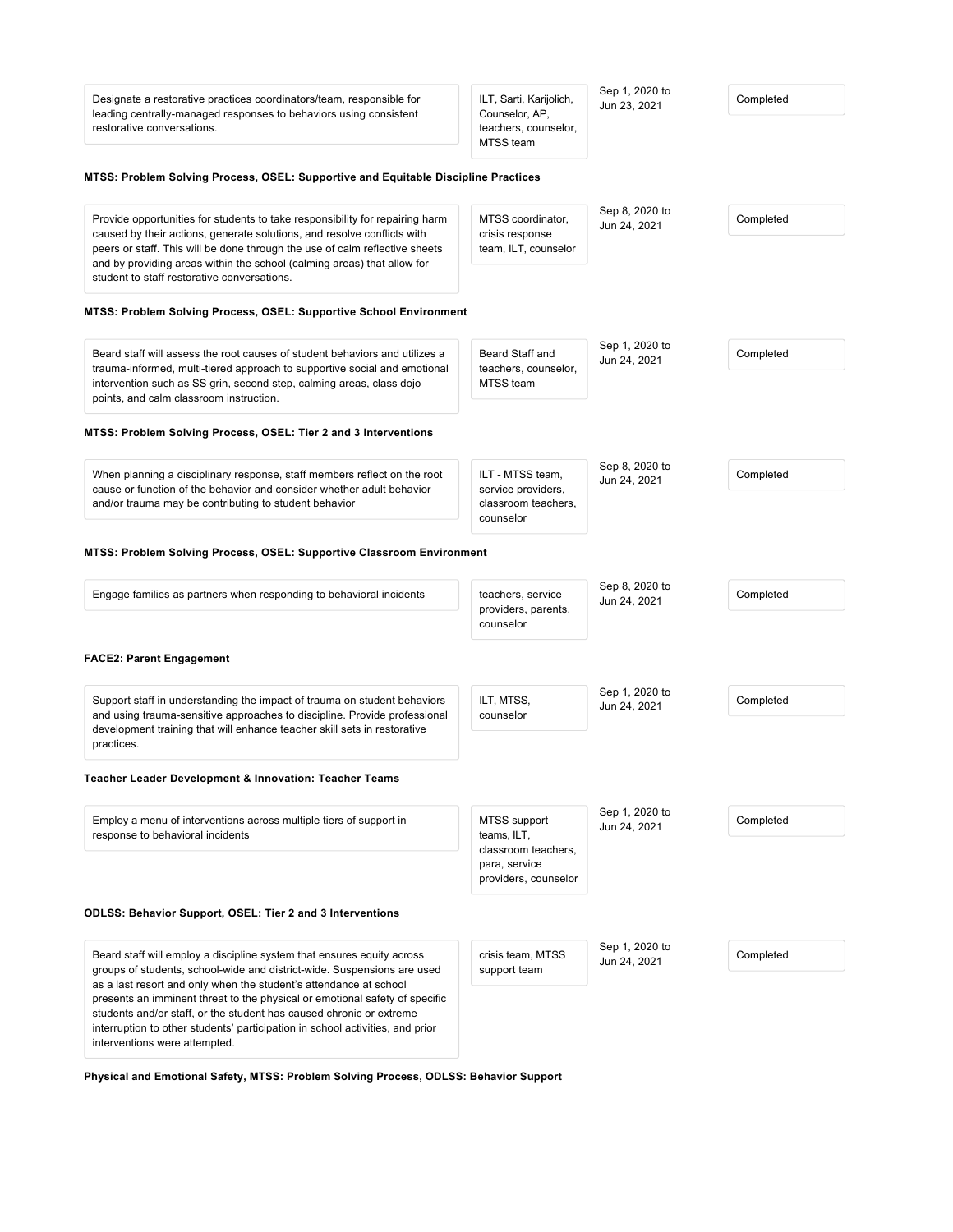<span id="page-17-1"></span><span id="page-17-0"></span>

| The school uses a standardized process for documenting and monitoring<br>misconduct and disciplinary responses and accurately reports<br>misconducts through official district reporting systems. | AP, teachers, MTSS<br>and ILT team                   | Sep 8, 2020 to<br>Jun 24, 2021 | Completed                    |
|---------------------------------------------------------------------------------------------------------------------------------------------------------------------------------------------------|------------------------------------------------------|--------------------------------|------------------------------|
| MTSS: Problem Solving Process, ODLSS: Behavior Support                                                                                                                                            |                                                      |                                |                              |
| Providing students with celebration opportunities for their successes and<br>work with families to include the parent engagement component in<br>celebrations.                                    | ILT team, Events<br>committee,<br>classroom teachers | Sep 8, 2020 to<br>Jun 24, 2021 | Completed                    |
| <b>OSEL: Supportive Classroom Environment</b>                                                                                                                                                     |                                                      |                                |                              |
|                                                                                                                                                                                                   |                                                      |                                |                              |
|                                                                                                                                                                                                   |                                                      |                                |                              |
| <b>Action Plan</b>                                                                                                                                                                                |                                                      |                                |                              |
| Strategy 1                                                                                                                                                                                        |                                                      |                                |                              |
|                                                                                                                                                                                                   |                                                      |                                |                              |
| ON-TRACK<br>NOV 15, 2021                                                                                                                                                                          |                                                      |                                |                              |
| + Provide each students with a school purchased PECS books to get started on having a communication device. Once identified through Speech Dept, will                                             |                                                      |                                |                              |
| get own assistive tech device that is appropriate to their individualized need.<br>Aug 30, 2020 to Sep 13, 2020 - Speech Therapists, ILT team, Principal, MTSS team                               |                                                      |                                |                              |
| <b>Status history</b>                                                                                                                                                                             |                                                      |                                |                              |
|                                                                                                                                                                                                   |                                                      |                                |                              |
| 3. May<br>28. Jun<br>$12.$ Jul<br>26. Jul<br>17. May<br>31. May<br>14. Jun                                                                                                                        | 9. Aug<br>23. Aug                                    | 6. Sep<br>20. Sep<br>4. Oct    | 18. Oct<br>1. Nov<br>15. Nov |
| Nov 15, 2021<br><b>ON-TRACK</b>                                                                                                                                                                   |                                                      |                                |                              |
| <b>Evidence</b><br>Staff attended PECS training in August.                                                                                                                                        |                                                      |                                |                              |
| Speech department is taking inventory to determine what needs to be purchased.                                                                                                                    |                                                      |                                |                              |
|                                                                                                                                                                                                   |                                                      |                                |                              |
| ON-TRACK<br>Apr 27, 2021                                                                                                                                                                          |                                                      |                                |                              |
| <b>Evidence</b><br>Pyramid Consultant Training is scheduled for formal training PECS Level 1 in August, 2021 for PK - 3 grades.                                                                   |                                                      |                                |                              |
| Students have ongoing evaluations for assistive tech and augmentative communication as determined by data collection and the IEP team.                                                            |                                                      |                                |                              |
|                                                                                                                                                                                                   |                                                      |                                |                              |
| COMPLETED<br>NOV 15, 2021<br>+ Continue to purchase software programs that support student instruction.                                                                                           |                                                      |                                |                              |
| Jul 01, 2020 to Dec 05, 2020 - Principal                                                                                                                                                          |                                                      |                                |                              |

# Status history



Seesaw, Happy Numbers, Kids A-Z, Unique Learning, Brain Pop Jr., Pear Deck, Choose It Maker, Mystery Science, Orton-Gillingham, Rozzy, and Touch Math subscriptions have either been renewed or purchased to support both remote and in person student learning.

**Evidence**

COMPLETED | APR 27, 2021

 $\overline{\text{H}}$  [Implement the Beard School developed Writing Program](https://ciwp.cps.edu/plan/pdfContent/2707?id=2707&actionPlanOnly=False&accessKey=hca339838bs46#)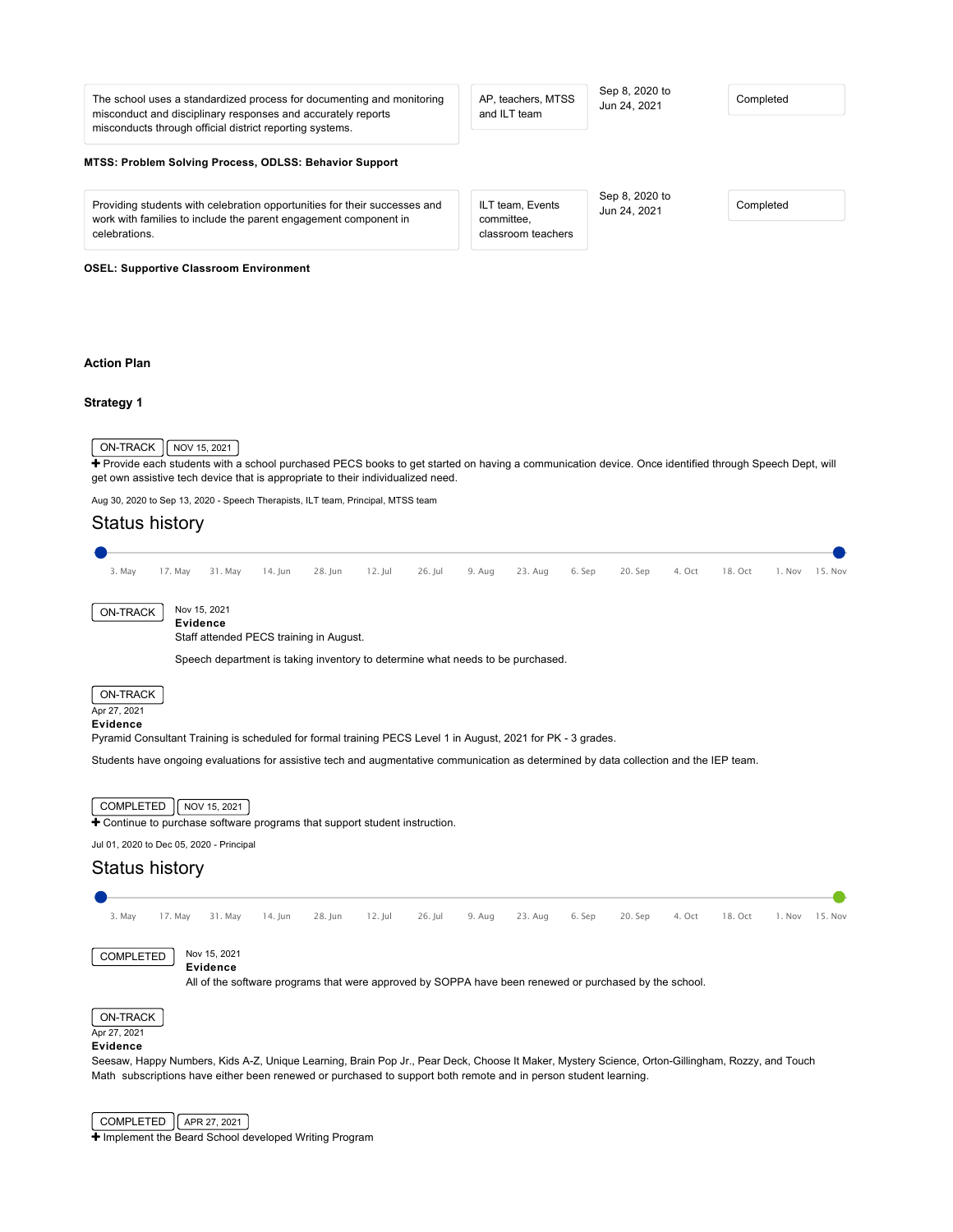# Status history

Apr 27

# **COMPLETED**

### Apr 27, 2021 **Evidence**

The Writing Team created a school wide writing program for grades PK - 3 that directly aligns with the Illinois Learning Standards and differentiates for all learners within the school.

# $\boxed{\text{COMPLETED}}$  NOV 15, 2021

+ [Purchase, replenish or replace current academic content materials so that it meets the needs of the students. This includes the purchase of Scholastic](https://ciwp.cps.edu/plan/pdfContent/2707?id=2707&actionPlanOnly=False&accessKey=hca339838bs46#) Science and S.S. news articles for all students.

Jul 01, 2020 to Aug 01, 2020 - Principal, classroom teachers

# Status history 3. May 17. May 31. May 14. Jun 28. Jun 12. Jul 26. Jul 9. Aug 23. Aug 6. Sep 20. Sep 4. Oct 18. Oct 1. Nov 15. Nov COMPLETED Nov 15, 2021 **Evidence** Unique Learning was purchased for the school. Touch Math kits were distributed to the special education teachers. Seesaw was purchased for asynchronous learning to use if a class has to quarantine.

### ON-TRACK Apr 27, 2021

# **Evidence**

Due to the pandemic, online software programs (Seesaw, Pear Deck, Kids A-Z, Happy Numbers) were purchased to meet the students' academic needs. New products for Touch Math were purchased as well as additional materials to replenish classroom curriculum.

## $COMPLETED$   $AR 27, 2021$

+ [Purchase additional iPads for students to use for remote learning plans to be supported. Purchase additional chrome books for staff members to use at](https://ciwp.cps.edu/plan/pdfContent/2707?id=2707&actionPlanOnly=False&accessKey=hca339838bs46#) home to support remote learning.

Jul 01, 2020 to Oct 01, 2020 - Principal, classroom teachers, ILT

# Status history



COMPLETED Nov 15, 2021

### **Evidence**

End of year celebrations were held last year, fall fest was held end of October, winter fest and winter assemblies are upcoming. Events team is working on parent and student engagement activities for the remainder of the year.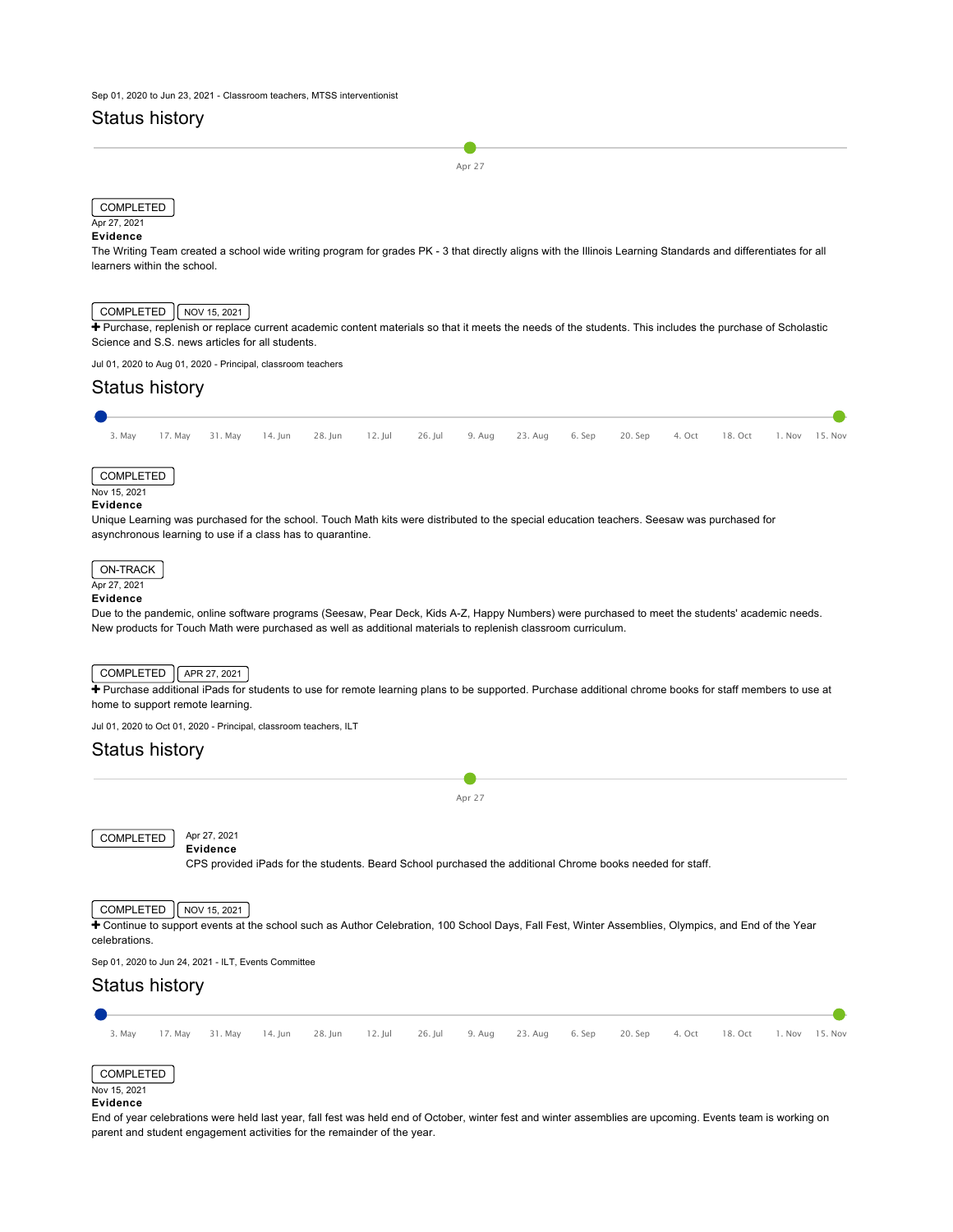

**Evidence**

All celebrations were conducted remotely this past and current school year thru virtual graduation ceremonies, Meet & Greet, Monthly Mystery Readers, and 100th Day Celebrations.

# COMPLETED NOV 15, 2021

+ [Work with students in cluster and prek classrooms in goal setting especially when it comes to communication. Each student in a cluster classroom will have](https://ciwp.cps.edu/plan/pdfContent/2707?id=2707&actionPlanOnly=False&accessKey=hca339838bs46#) a form of communication to utilize. Students in prek will be evaluated for needs.

Sep 08, 2020 to Jun 24, 2021 - Speech, Classroom teachers

# Status history

|  |  |  |  | 3. May 17. May 31. May 14. Jun 28. Jun 12. Jul 26. Jul 9. Aug 23. Aug 6. Sep 20. Sep 4. Oct 18. Oct 1. Nov 15. Nov |  |  |  |
|--|--|--|--|--------------------------------------------------------------------------------------------------------------------|--|--|--|

COMPLETED

Nov 15, 2021

**Evidence**

Teachers are collaborating with speech therapists to evaluate students progress and needs.

Prek classrooms continue to use ESI-R, ASQ, TSG, and MTSS data collection to determine needs.

Students in cluster programs continue to utilize PECS, CORE boards, communication devices as well as communication support centers within the classroom to develop communication.

ON-TRACK Apr 27, 2021 **Evidence**

PK classrooms use ESI-R, ASQ, TSG, MTSS data collection to determine needs.

Students in a cluster program are either utilizing PECS, CORE Boards, communication devices, as well as communication support centers within the classrooms to develop communication.

### $\vert$  COMPLETED  $\vert$  NOV 15, 2021

+ [Teachers will work with all students and parents to goal set at the beginning of the year and achieve goals. Ex: Dreams and Wishes displayed throughout](https://ciwp.cps.edu/plan/pdfContent/2707?id=2707&actionPlanOnly=False&accessKey=hca339838bs46#) the year in the classroom, all about me book, family pictures in the classroom, attendance contracts, school resources available to parents

Aug 23, 2020 to Sep 15, 2020 - Classroom Teachers, parents

# Status history



COMPLETED Nov 15, 2021

### **Evidence**

All classrooms sent home Dreams and Wishes ornaments for parents to complete for their children, All About Me Books, and the family pictures. Attendance contracts are discussed as needed and on an on-going basis. Counselor sends out attendance reports to teachers. IEP teams meet with parents during meetings to discuss their goals for their children. Teachers complete a pre-interview before IEP meetings to discuss previous goals and future goals.

ON-TRACK Apr 27, 2021 **Evidence**

All classrooms sent home, received and displayed Dreams and Wishes ornaments, All About Me Books, and the family pictures. Attendance contracts were discussed at parent/teacher conferences. Parents in the cluster program received interest/needs survey for their child at the beginning of the school year in order to determine personal goals that may not be necessarily reflected on the IEP.

### COMPLETED  $\sqrt{\phantom{a}}$  NOV 15, 2021

[Teachers will create and monitor a plan that ensures all students have a form of communication and that students know how to use the device provided to](https://ciwp.cps.edu/plan/pdfContent/2707?id=2707&actionPlanOnly=False&accessKey=hca339838bs46#) them.

Sep 08, 2020 to Sep 30, 2020 - Classroom Teachers, Speech Therapists

# Status history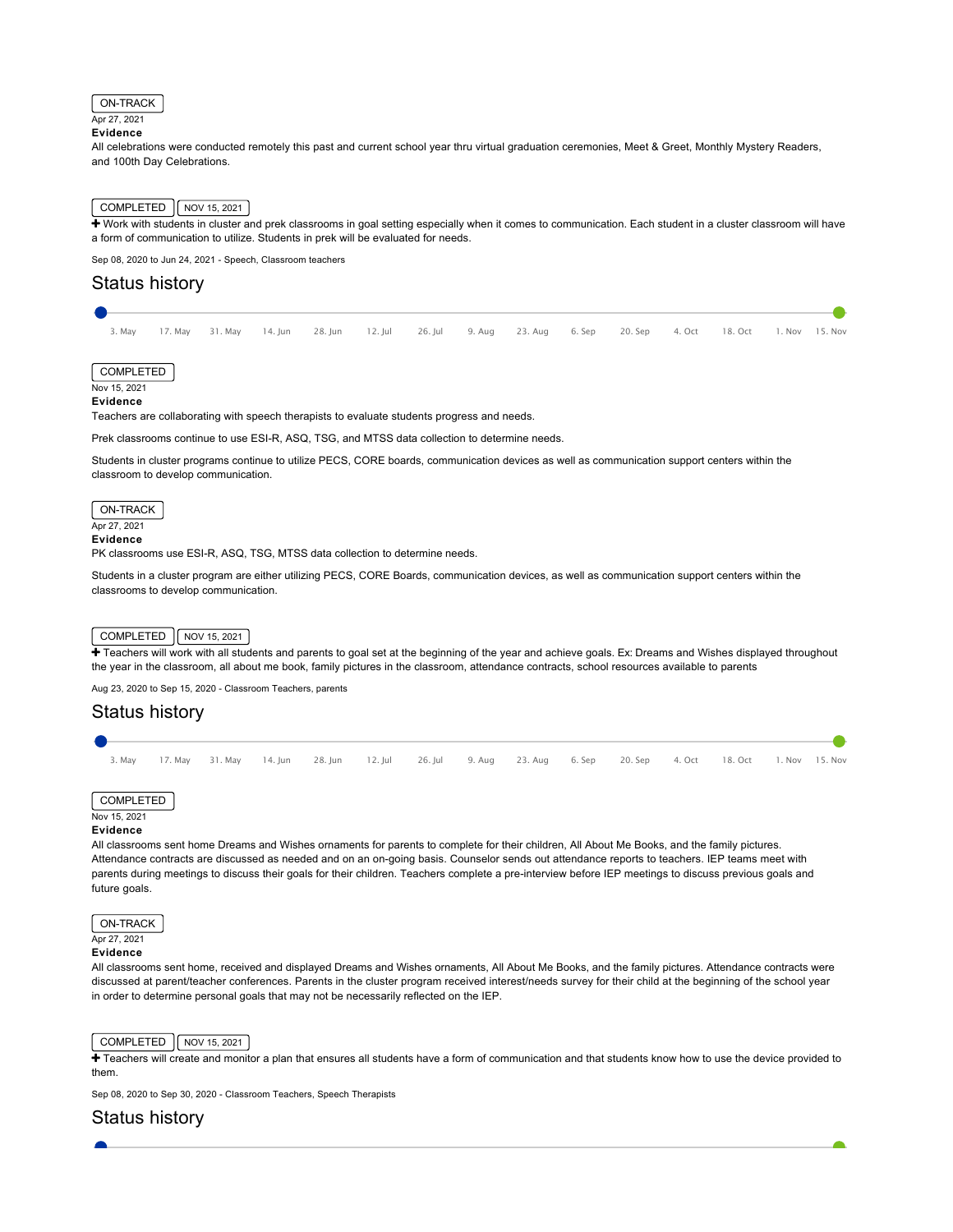|  |  |  |  | 3. May 17. May 31. May 14. Jun 28. Jun 12. Jul 26. Jul 9. Aug 23. Aug 6. Sep 20. Sep 4. Oct 18. Oct 1. Nov 15. Nov |  |  |  |
|--|--|--|--|--------------------------------------------------------------------------------------------------------------------|--|--|--|

| <b>COMPLETED</b> |  |
|------------------|--|
| Nov 15, 2021     |  |
| Evidence         |  |

PK classrooms use ESI-R, ASQ, TSG, MTSS data collection to determine needs.

Students in a cluster program are either utilizing PECS, CORE Boards, communication devices, as well as communication support centers within the classrooms to develop communication.

Teachers and/or speech providers monitor their progress per the IEP goals. Students who are non-verbal are provided multiple opportunities throughout the school day to practice utilizing their communication skills via PECS or assistive tech device. Both teachers and parents have access to training on the correct way to use the assistive tech device and how to monitor the progress of the student. Speech providers meet with the teachers and determine minigoals to track the progress of the student. Once training on the device has been completed, the device provider gives teachers/parents/speech providers data tracking sheets to monitor student progress.

ON-TRACK Apr 27, 2021

### **Evidence**

PK classrooms use ESI-R, ASQ, TSG, MTSS data collection to determine needs.

Students in a cluster program are either utilizing PECS, CORE Boards, communication devices, as well as communication support centers within the classrooms to develop communication.

Teachers and/or speech providers monitor their progress per the IEP goals. Students who are non-verbal are provided multiple opportunities throughout the school day to practice utilizing their communication skills via PECS or assistive tech device. Both teachers and parents have access to training on the correct way to use the assistive tech device and how to monitor the progress of the student. Speech providers meet with the teachers and determine minigoals to track the progress of the student. Once training on the device has been completed, the device provider gives teachers/parents/speech providers data tracking sheets to monitor student progress.

# $\boxed{\text{COMPLETED}}$   $\boxed{\sqrt{\text{NOV} 15, 2021}}$

[Teachers will utilize the Seesaw application to send home practice work over the weekend to address where students need more support. Work will be](https://ciwp.cps.edu/plan/pdfContent/2707?id=2707&actionPlanOnly=False&accessKey=hca339838bs46#) individualized per student needs that will augment areas that can be concentrated.

Sep 01, 2020 to Jun 23, 2021 - Teachers

# Status history

| 3. May                                                                                                                                                                                                           | 17. May | 31. May                  | $14.$ Jun | 28. Jun | $12.$ Jul | 26. Jul | 9. Aug | 23. Aug                                                                                                                               | 6. Sep | 20. Sep | 4. Oct | 18. Oct | 1. Nov | 15. Nov |
|------------------------------------------------------------------------------------------------------------------------------------------------------------------------------------------------------------------|---------|--------------------------|-----------|---------|-----------|---------|--------|---------------------------------------------------------------------------------------------------------------------------------------|--------|---------|--------|---------|--------|---------|
| COMPLETED                                                                                                                                                                                                        |         | Nov 15, 2021<br>Evidence |           |         |           |         |        | Students are enrolled in Seesaw and can be assigned asynchronous activities as needed.                                                |        |         |        |         |        |         |
| <b>ON-TRACK</b>                                                                                                                                                                                                  |         | Apr 27, 2021<br>Evidence |           |         |           |         |        | Seesaw has been utilized to support learning during remote instruction as well as to support extended learning of in person students. |        |         |        |         |        |         |
| COMPLETED<br>+ An ILT team will be established to oversee all of the organizational committees of the school. An MTSS team, along with an MTSS interventionist will work to<br>provide supports to all students. |         | NOV 15, 2021             |           |         |           |         |        |                                                                                                                                       |        |         |        |         |        |         |
| Sep 01, 2020 to Jun 30, 2021 - ILT, Admin, MTSS team                                                                                                                                                             |         |                          |           |         |           |         |        |                                                                                                                                       |        |         |        |         |        |         |
| <b>Status history</b>                                                                                                                                                                                            |         |                          |           |         |           |         |        |                                                                                                                                       |        |         |        |         |        |         |
| 3. May                                                                                                                                                                                                           | 17. May | 31. May                  | $14.$ Jun | 28. Jun | $12.$ Jul | 26. Jul | 9. Aug | 23. Aug                                                                                                                               | 6. Sep | 20. Sep | 4. Oct | 18. Oct | 1. Nov | 15. Nov |
| COMPLETED<br>Nov 15, 2021<br><b>Evidence</b>                                                                                                                                                                     |         |                          |           |         |           |         |        |                                                                                                                                       |        |         |        |         |        |         |

ILT, Culture and Climate, and the BHT teams have been established and have been implementing strategies to best support all students. All teams have ongoing communication to consistently develop, modify, and implement strategies based on the students current needs.

ON-TRACK Apr 27, 2021 **Evidence**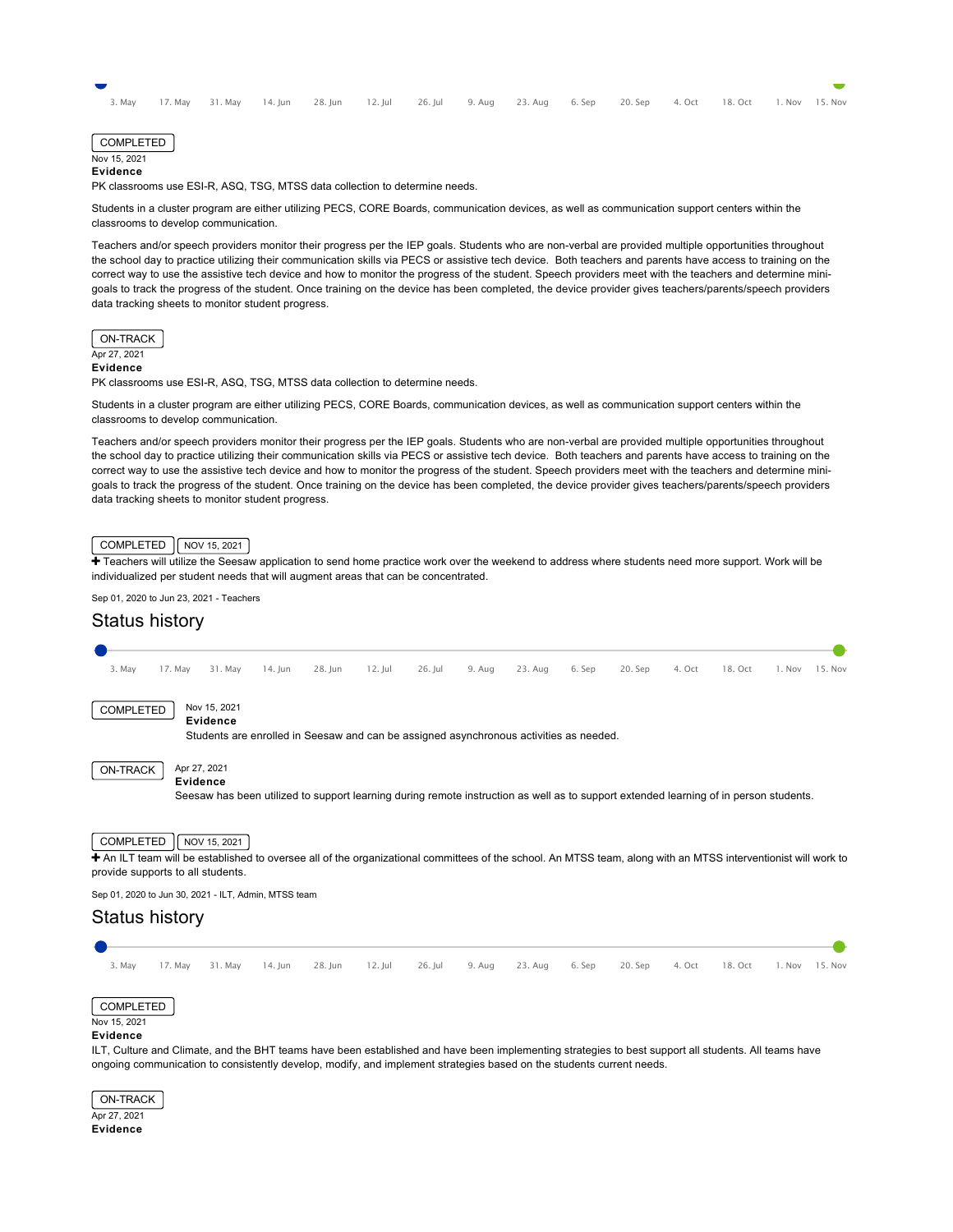Both an ILT and MTSS team have been established and have been implementing strategies to best support all students. Both teams have ongoing communication to consistently develop, modify, and implement strategies based on the students current needs.



+ [Provide staff training as needed to perform their job and develop new skill sets to implement high quality instruction](https://ciwp.cps.edu/plan/pdfContent/2707?id=2707&actionPlanOnly=False&accessKey=hca339838bs46#)

Aug 01, 2020 to Jun 24, 2021 - Beard Staff, Admin

# Status history

|  |  |  |  | 3. May 17. May 31. May 14. Jun 28. Jun 12. Jul 26. Jul 9. Aug 23. Aug 6. Sep 20. Sep 4. Oct 18. Oct 1. Nov 15. Nov |  |  |  |
|--|--|--|--|--------------------------------------------------------------------------------------------------------------------|--|--|--|

## COMPLETED

Nov 15, 2021

### **Evidence**

Staff training is ongoing thru CPS Safe Schools as well as school based training to support and/or learn skill sets. Orton-Gillingham, TSG training Seesaw have all been completed by staff members. During the November PD day all staff received on EL, Adult SEL, as well as Positive Discipline from Kristin Houvious.



# **Evidence**

Staff training is ongoing thru CPS Safe Schools as well as school based training to support and/or learn skill sets. Google trainings, Orton-Gillingham, TSG training, Seesaw, Pear Deck, QBS and Network sponsored SECA/TA training have all been completed by staff members.

### $\sqrt{N-TRACK}$   $\sqrt{NOV 15, 2021}$

 [Continue to utilize PBIS programs in place and provide students with enrichment opportunities such as open gym, library, art, and other incentive activities](https://ciwp.cps.edu/plan/pdfContent/2707?id=2707&actionPlanOnly=False&accessKey=hca339838bs46#) as rewards for making good choices and earning class dojo points. This will be embedded throughout the instructional day.

Sep 08, 2020 to Jun 24, 2021 - ILT, classroom teachers, service providers, MTSS



# Apr 27, 2021

# **Evidence**

PBIS is utilized on a daily basis for both remote and in person students. Visuals are posted throughout the school. ClassDojo points, prize boxes, and the school store are used as part of the incentive program. All staff has been and uses appropriate PBIS verbage that is consistent throughout the school.

# $COMPLETED$   $\sqrt{\text{NOV} 15, 2021}$

+ [Build classroom libraries, purchase books in native student languages, and provide take home opportunities for students through home school](https://ciwp.cps.edu/plan/pdfContent/2707?id=2707&actionPlanOnly=False&accessKey=hca339838bs46#) communication work through SeeSaw.

Sep 08, 2020 to Dec 25, 2020 - Classroom teachers

# Status history

| 3. Mav |  |  |  | 17. May 31. May 14. Jun 28. Jun 12. Jul 26. Jul 9. Aug 23. Aug 6. Sep 20. Sep 4. Oct 18. Oct 1. Nov 15. Nov |  |  |  |
|--------|--|--|--|-------------------------------------------------------------------------------------------------------------|--|--|--|
|        |  |  |  |                                                                                                             |  |  |  |
|        |  |  |  |                                                                                                             |  |  |  |

### COMPLETED Nov 15, 2021

### **Evidence**

Most classrooms received funding for classroom libraries and literacy materials. New preschool classrooms were provided multicultural and SEL books. Teachers have utilized DonorsChoose to supplement classroom libraries. Teachers made many google slide book versions to use for remote learning as well as in person learning. Classrooms have lending libraries for students to check out books to take home.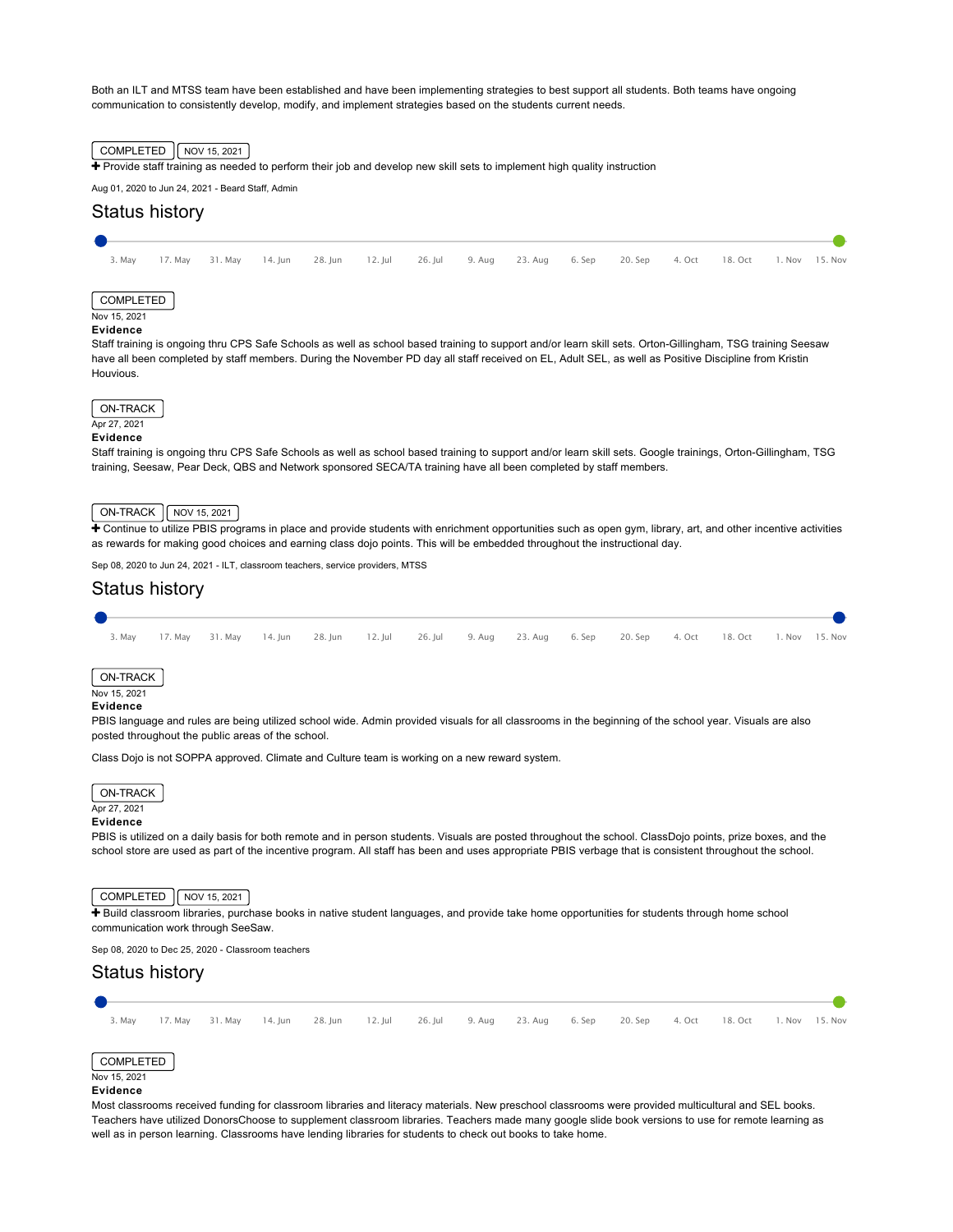

### **Evidence**

Teachers have utilized Donors Choose in order to supplement current classroom libraries that are multi-cultural as well as books in native languages that support EL students. Prior to moving to all remote learning, classrooms were using a library check-out system for students to check out books to share with their families at home.

This will broaden once access to Skyline is granted.

Activity opportunities are posted daily on Seesaw that further encourage literacy development.

# $COMPLETED$   $NOV 15, 2021$

Thevelop opportunities for students to develop their voice by generalizing what they learning / life skills in the community. Use the Beard Ballot as a mechanism to provide voice and choice to students that are non-verbal.

Sep 08, 2020 to Jun 24, 2021 - Classroom Teachers MTSS

# Status history 3. May 17. May 31. May 14. Jun 28. Jun 12. Jul 26. Jul 9. Aug 23. Aug 6. Sep 20. Sep 4. Oct 18. Oct 1. Nov 15. Nov COMPLETED Nov 15, 2021 **Evidence** Beard Ballot has been utilized this year. Students can present their family engagement projects to the class. Students answer questions of the day during morning meeting. Students in the cluster classrooms are given the choice of what they want to work for that day. ON-TRACK Apr 27, 2021 **Evidence** Beard Ballot was utilized until the transition to remote learning in March, 2020. For the current school year, this has been utilized in individual classrooms through the Question of the Day as well as the student survey. COMPLETED  $\sqrt{\sqrt{2021}}$ [Fine Arts will be embedded throughout all of the schools academic programs.](https://ciwp.cps.edu/plan/pdfContent/2707?id=2707&actionPlanOnly=False&accessKey=hca339838bs46#)

Sep 01, 2020 to Jun 24, 2021 - Fine Arts, Specials,

# Status history

| May 2021         | Jun 2021                 | Jul 2021 | Aug 2021                                                                                                                            | Sep 2021 | Oct 2021 | Nov 2021 |
|------------------|--------------------------|----------|-------------------------------------------------------------------------------------------------------------------------------------|----------|----------|----------|
| COMPLETED        | Nov 15, 2021<br>Evidence |          | Our students have access to a music program and art class. Art activities are embedded within the curriculum in the classrooms.     |          |          |          |
| <b>ON-TRACK</b>  | Apr 27, 2021<br>Evidence |          | Chime, Tiny Tunemakers, and art class is offered to all students pk - 3. Likewise, these areas are embedded in the curriculum used. |          |          |          |
| <b>COMPLETED</b> | NOV 15, 2021             |          |                                                                                                                                     |          |          |          |

+ [Data will be analyzed to progress monitor ELL students and their growth towards their goals and the success of which they reach their goals.](https://ciwp.cps.edu/plan/pdfContent/2707?id=2707&actionPlanOnly=False&accessKey=hca339838bs46#)

Sep 08, 2020 to Jun 24, 2021 - Beard Staff, MTSS team, ILT team, admin

# Status history



ELL student progress is monitored through the data analysis of original pre-ipt screener, the ACCESS or Alternate ACCESS test as well as TSG checkpoints for EL students within a classroom. Progress is also monitored through the IEP benchmarks and goals.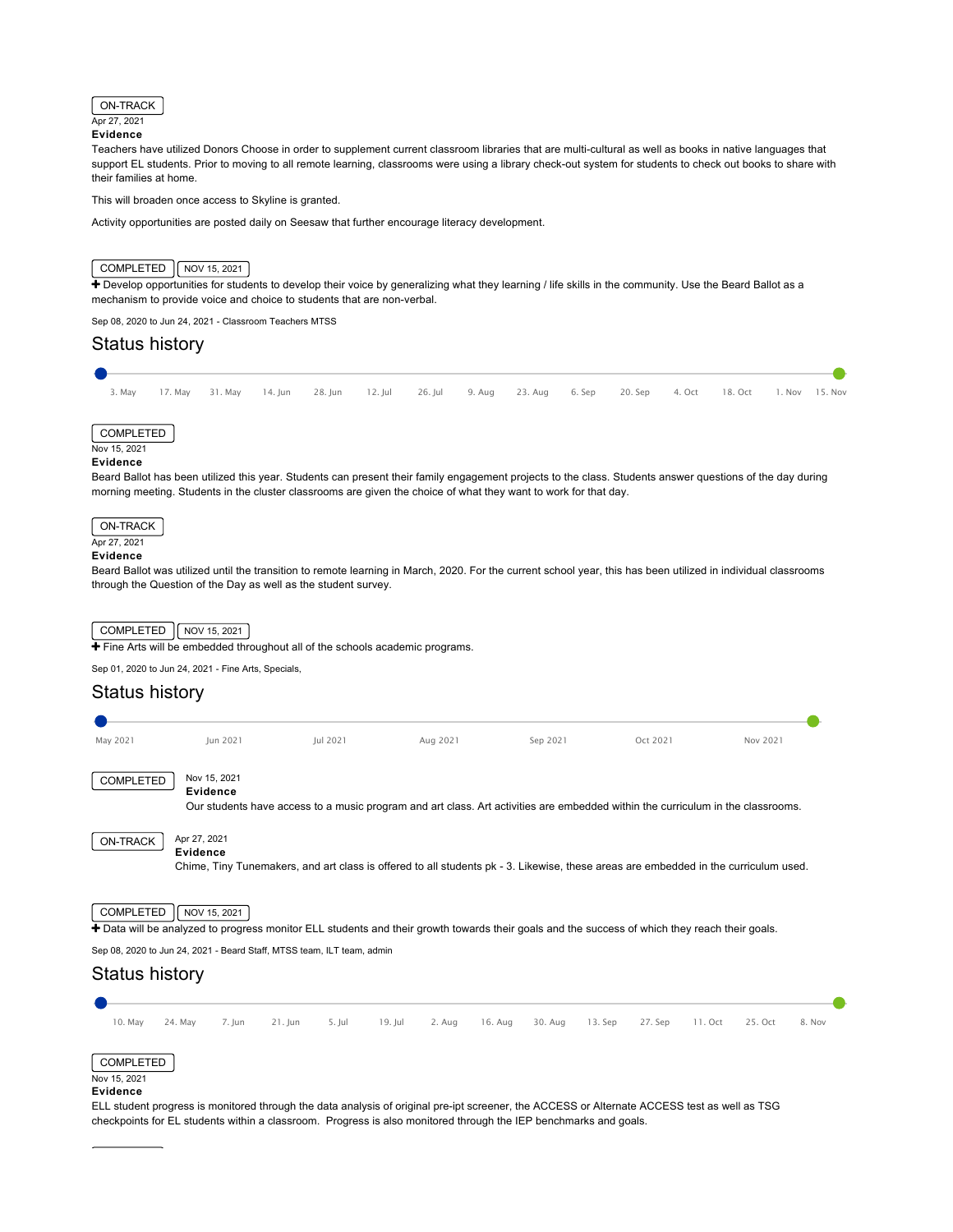### ON-TRACK

May 03, 2021 **Evidence**

ELL student progress is monitored through the data analysis of original pre-ipt screener, the ACCESS or Alternate ACCESS test as well as TSG checkpoints for EL students within a classroom. Progress is also monitored through the IEP benchmarks and goals.

### **[Strategy 2](#page-23-0)**

# <span id="page-23-0"></span> $COMPLETED$   $DEC 14, 2021$

F Staff will foster respectful and supportive student-student interactions, with strong norms for responsible behavior, to encourage a sense of belonging to [the school and the classroom community. Adults intentionally create opportunities for students to socialize, build positive relationships, and resolve conflicts](https://ciwp.cps.edu/plan/pdfContent/2707?id=2707&actionPlanOnly=False&accessKey=hca339838bs46#) peacefully in both the classroom and during unstructured time (e.g. lunch, recess, etc.) through restorative conversations.

Sep 08, 2020 to Jun 24, 2021 - Beard Staff

# Status history

| Mar 2021     | Apr 2021 | May 2021 | Jun 2021 | Jul 2021 | Aug 2021 | Sep 2021 | Oct 2021 | Nov 2021 | Dec 2021 |
|--------------|----------|----------|----------|----------|----------|----------|----------|----------|----------|
|              |          |          |          |          |          |          |          |          |          |
| COMPLETED    |          |          |          |          |          |          |          |          |          |
| Dec 14, 2021 |          |          |          |          |          |          |          |          |          |
| Evidence     |          |          |          |          |          |          |          |          |          |

Staff is currently administering and analyzing the data from student and staff surveys to determine attitudes towards school climate. Improvements will be made based on aggregated data. We have created many opportunities for students to socialize and build relationships as well as resolve conflicts. Several staff members have trained and are certified in restorative and positive discipline practices. PBIS program has been put into place and is being implemented school wide.

# ON-TRACK

# Mar 01, 2021

# **Evidence**

Staff is currently administering and analyzing the data from student and staff surveys to determine attitudes towards school climate. Improvements will be made based on aggregated data.

### $\big\vert$  COMPLETED  $\big\vert$  DEC 14, 2021

[Provide opportunities for all students and staff to learn social and emotional skills, including empathy, social awareness, and relationship-building through](https://ciwp.cps.edu/plan/pdfContent/2707?id=2707&actionPlanOnly=False&accessKey=hca339838bs46#) morning meetings and programs like SS Grin and Second Step.

Sep 01, 2020 to Jun 24, 2021 - Counselor, Second Step Teachers

# Status history



### **Evidence**

Staff is currently administering and analyzing the data from student and staff surveys to determine attitudes towards school climate. Improvements will be made based on aggregated data. We have created many opportunities for students to socialize and build relationships as well as resolve conflicts. Several staff members have trained and are certified in restorative and positive discipline practices. PBIS program has been put into place and is being implemented school wide.

Programs that have been implemented besides PBIS within individual classrooms include: Second Step, Calm Classroom, SS Grin, Rainbows, Sanford Harmony, Me Moves, Go Noodle, and Teach Kindness. Teachers also have students complete reflection exercises on how they feel they completed a task and also allow for times of reflection to self-asses emotional well-being.



# Mar 01, 2021

# **Evidence**

Staff is currently administering and analyzing the data from student and staff surveys to determine attitudes towards school climate. Improvements will be made based on aggregated data.



[Implement class dojo points, calm classroom and other supportive PBIS programs to support student SEL needs and growth.](https://ciwp.cps.edu/plan/pdfContent/2707?id=2707&actionPlanOnly=False&accessKey=hca339838bs46#)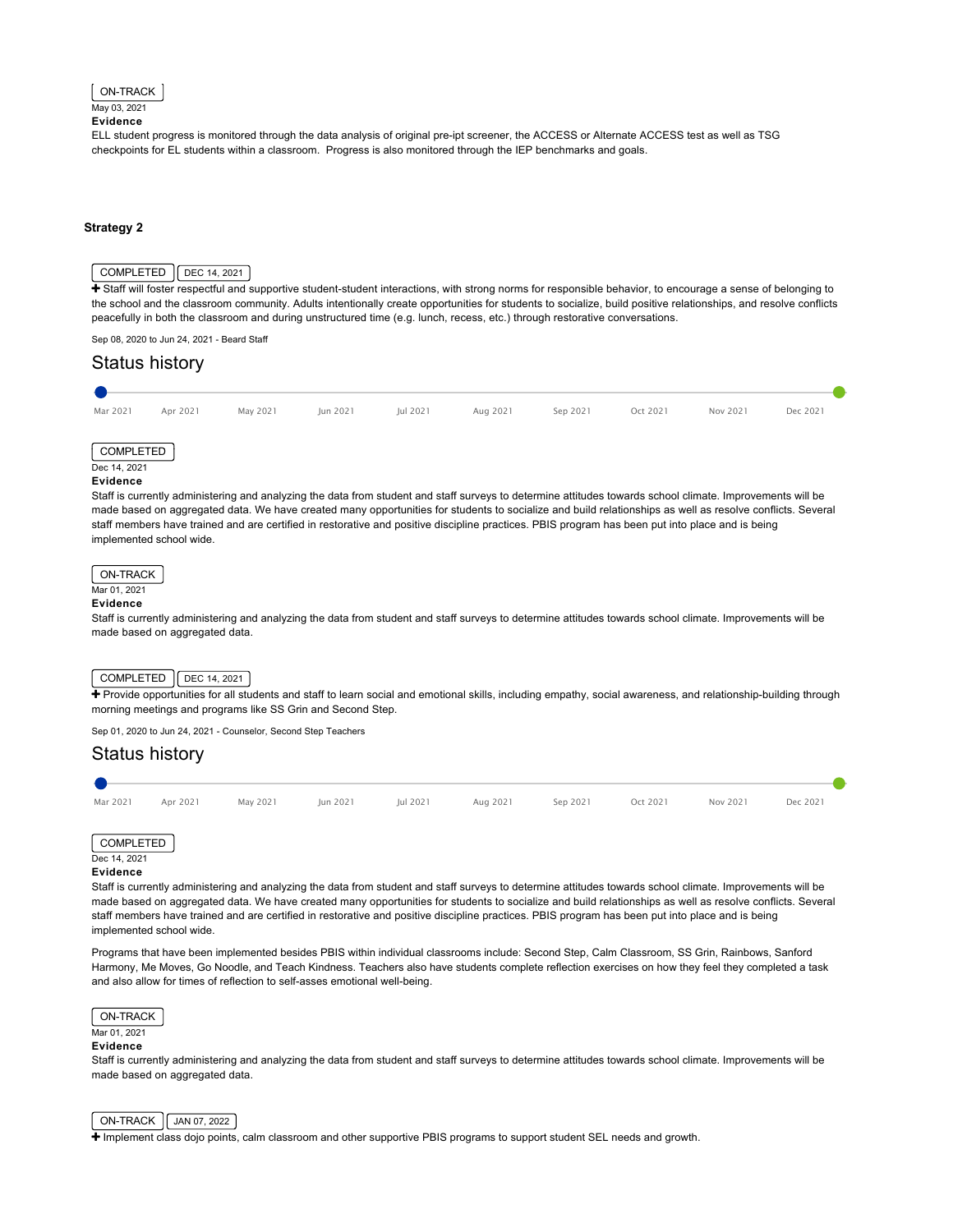### Sep 01, 2020 to Jun 24, 2021 - Beard Staff

# Status history





### **Evidence**

Due to vendor restrictions, ClassDojo was stopped being used as of July 1, 2021. Currently, some teachers have incorporated the use of Beard Bucks, Caught Being Kind, or other type of individual classroom reward system to encourage positive behavior within the classroom. The Culture and Climate team is currently working on incorporating a school-wide program that is consistently building a community of trust and positive behavior.

The Beard School Store is in development and will be implemented starting the 3rd quarter.

Programs that have been implemented besides PBIS within individual classrooms include: Second Step, Calm Classroom, SS Grin, Rainbows, Sanford Harmony, Me Moves, Go Noodle, and Teach Kindness. Teachers also have students complete reflection exercises on how they feel they completed a task and also allow for times of reflection to self-asses emotional well-being.



### **Evidence**

Due to vendor restrictions, ClassDojo was stopped being used as of July 1, 2021. Currently, some teachers have incorporated the use of Beard Bucks, Caught Being Kind, or other type of individual classroom reward system to encourage positive behavior within the classroom. The Culture and Climate team is currently working on incorporating a school-wide program that is consistently building a community of trust and positive behavior.

Programs that have been implemented besides PBIS within individual classrooms include: Second Step, Calm Classroom, SS Grin, Rainbows, Sanford Harmony, Me Moves, Go Noodle, and Teach Kindness. Teachers also have students complete reflection exercises on how they feel they completed a task and also allow for times of reflection to self-asses emotional well-being.

ON-TRACK

# Mar 01, 2021

**Evidence**

Staff and students continue to utilized SEL programs including Dojo, Calm Classroom, PBIS, RP, and Second Step to support overall SEL growth.

# $COMPLETED$   $\bigcap$  DEC 14, 2021

+ [Students with higher levels of need have assigned staff who check in frequently or serve as mentors. Use supportive adult-student relationships to prevent](https://ciwp.cps.edu/plan/pdfContent/2707?id=2707&actionPlanOnly=False&accessKey=hca339838bs46#) and de-escalate behavior or attendance issues. This will include service providers to be on the behavior support teams of the school.

Sep 01, 2020 to Jun 23, 2021 - Crisis Team, Admin, classroom teachers, service providers



### COMPLETED Dec 14, 2021

### **Evidence**

RSPs are members of the Climate and Culture team and meet regularly on Fridays to discuss the individual needs of students on a case by case basis. A Behavioral Health Team meets on Wednesdays as well to discuss students' progress and any necessary follow ups that need to be completed with students that may be of concern.

An after school program has been started that provides opportunities for students with special needs to integrate with their general education for peer role modeling.

# ON-TRACK

Mar 01, 2021

### **Evidence**

RSPs are members of the Climate and Culture team and meet regularly on Wednesdays to discuss the individual needs of students on a case by case basis.

### $COMPLETED$   $DEC 14, 2021$

+ Adults frequently acknowledge students for their positive contributions to the school community. Build a platform in which staff and students can be [celebrated for their accomplishments regularly. Examples include, the board outside of the IEP conference room for staff, incentives, publishings, website](https://ciwp.cps.edu/plan/pdfContent/2707?id=2707&actionPlanOnly=False&accessKey=hca339838bs46#) photos, assembly as a few examples.

Sep 01, 2020 to Jun 24, 2021 - ILT, classroom teachers, service providers, counselor, events committee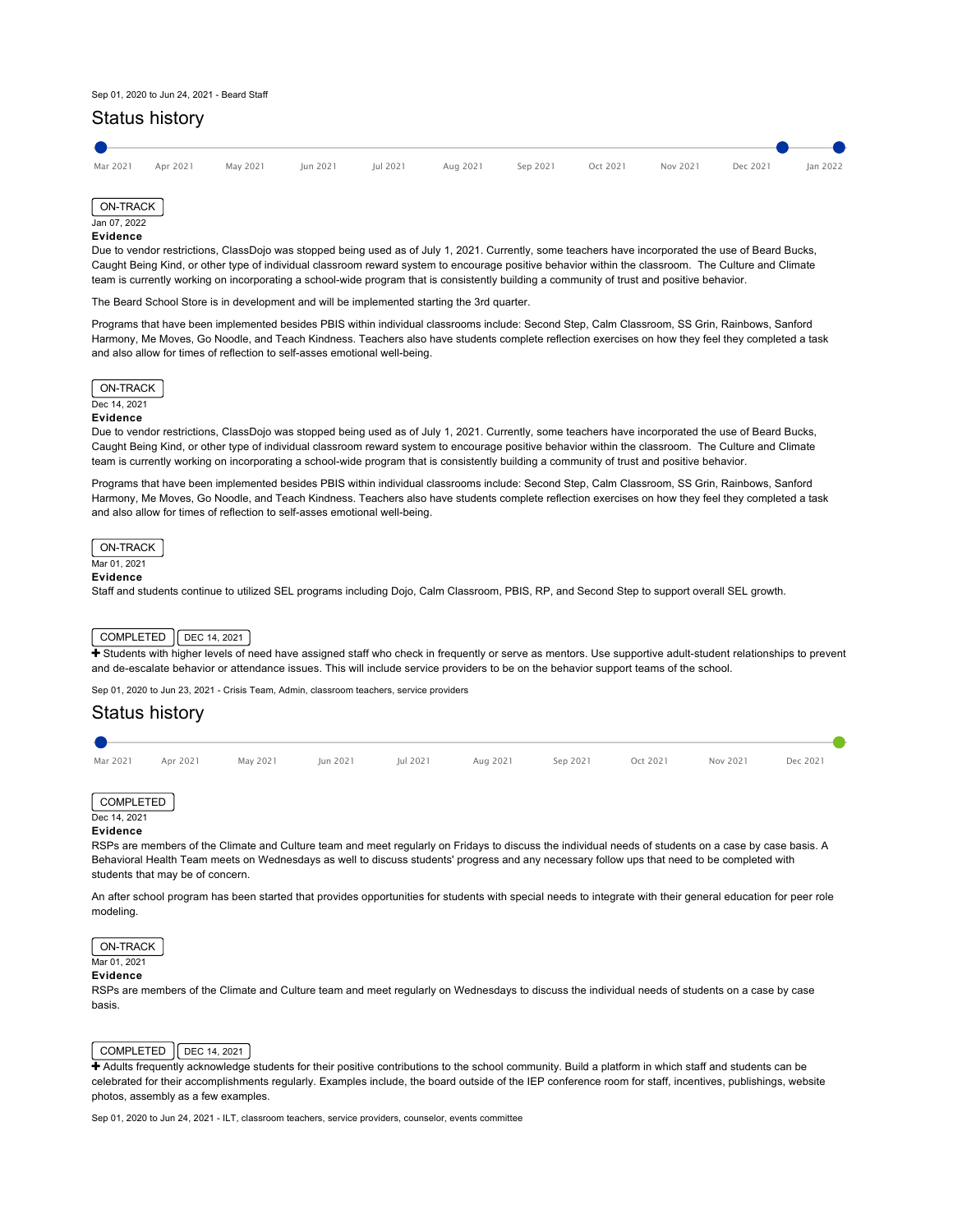# Status history

# COMPLETED

# Dec 14, 2021

# **Evidence**

A "caught being kind" bulletin board is posted in the main hallway in which pictures are posted of students making positive choices. Within the Seesaw program, teachers are able to post pictures and other activities of students cooperating within the classroom on joint projects. Parents are encouraged to comment on their students' work as well to strengthen the school-to-home connection. Morning announcements have been announced each morning where birthdays, DonorsChoose projects, etc. are announced. PBIS visuals are used to reinforce preferred behavior. Perfect attendance is posted on Seesaw and children receive certificates to students with perfect attendance each month. During various learning units throughout the school year, a celebration of learning for that particular topic is displayed in the hallways for parents and other school staff and students to view. Bulletin boards within the hallways and within the classrooms have student created work that showcases their abilities and learning.

We encourage all students to use their voice within the school by participating in the Beard Ballot to express their opinions and help make school wide decisions including the naming of our school turtle. Students have participated in the morning announcements as well as the pledge which also encourages them to take pride in a leadership role.



### **Evidence**

We worked on a kindness curriculum and posted a bulletin board where we celebrated students who were "caught being kind". On ClassDojo teacher appreciate week activities were posted for parents to acknowledge their teachers. Morning announcements have been announced each morning where birthdays, DonorsChoose projects, etc. are announced. PBIS visuals are used to reinforce preferred behavior. Perfect attendance is posted on Class Dojo and children receive certificates to students with perfect attendance each month.

### ON-TRACK | JAN 07, 2022

+ [Provide frequent opportunities for teachers to collaborate, learn from each other, have peer observations, build positive relationships and a sense of](https://ciwp.cps.edu/plan/pdfContent/2707?id=2707&actionPlanOnly=False&accessKey=hca339838bs46#) community among staff (i.e, plan for restorative conversation during professional development time). Focus on adult SEL.

Sep 01, 2020 to Jun 24, 2021 - Classroom Teachers, paras, staff, admin

# Status history Mar 2021 Apr 2021 May 2021 Jun 2021 Jul 2021 Aug 2021 Sep 2021 Oct 2021 Nov 2021 Dec 2021 Jan 2022 ON-TRACK Jan 07, 2022 **Evidence**

Administration has provided staff with self-care PDs to promote healthy self-care practices. Calm Classroom techniques have been introduced to school wide professional development days to encourage self-care among the staff. Staff is participating in adult-wellness and community building activities such as Secret Santa, a virtual shout-out board to other employees, a hyped up music list which compiles a list of staffs' favorite music. Opportunities outside of the work environment (staff outings) are organized as is allowed during the pandemic and current COVID restrictions and/or protocols. The Padlet website is being used to encourage staff members to complete shout outs.

During grade level team meetings or after school (in-person or virtual), staff members have met to collaborate on ideas for different learning units. Due to COVID restrictions, peer observations are currently on hold but will be revisited once COVID restrictions lift.



Administration has provided staff with self-care PDs to promote healthy self-care practices. Calm Classroom techniques have been introduced to school wide professional development days to encourage self-care among the staff. Staff is participating in adult-wellness and community building activities such as Secret Santa, a virtual shout-out board to other employees, a hyped up music list which compiles a list of staffs' favorite music. Opportunities outside of the work environment (staff outings) are organized as is allowed during the pandemic and current COVID restrictions and/or protocols.

During grade level team meetings or after school (in-person or virtual), staff members have meet to collaborate on ideas for different learning units. Due to COVID restrictions, peer observations are currently on hold but will be revisited once COVID restrictions lift.



# **Evidence**

**Evidence**

Moral Committee continues to engage staff with get-to-know-you bulletin board.

ON-TRACK Mar 01, 2021

Administration has provided staff with self-care PDs to promote healthy self-care practices.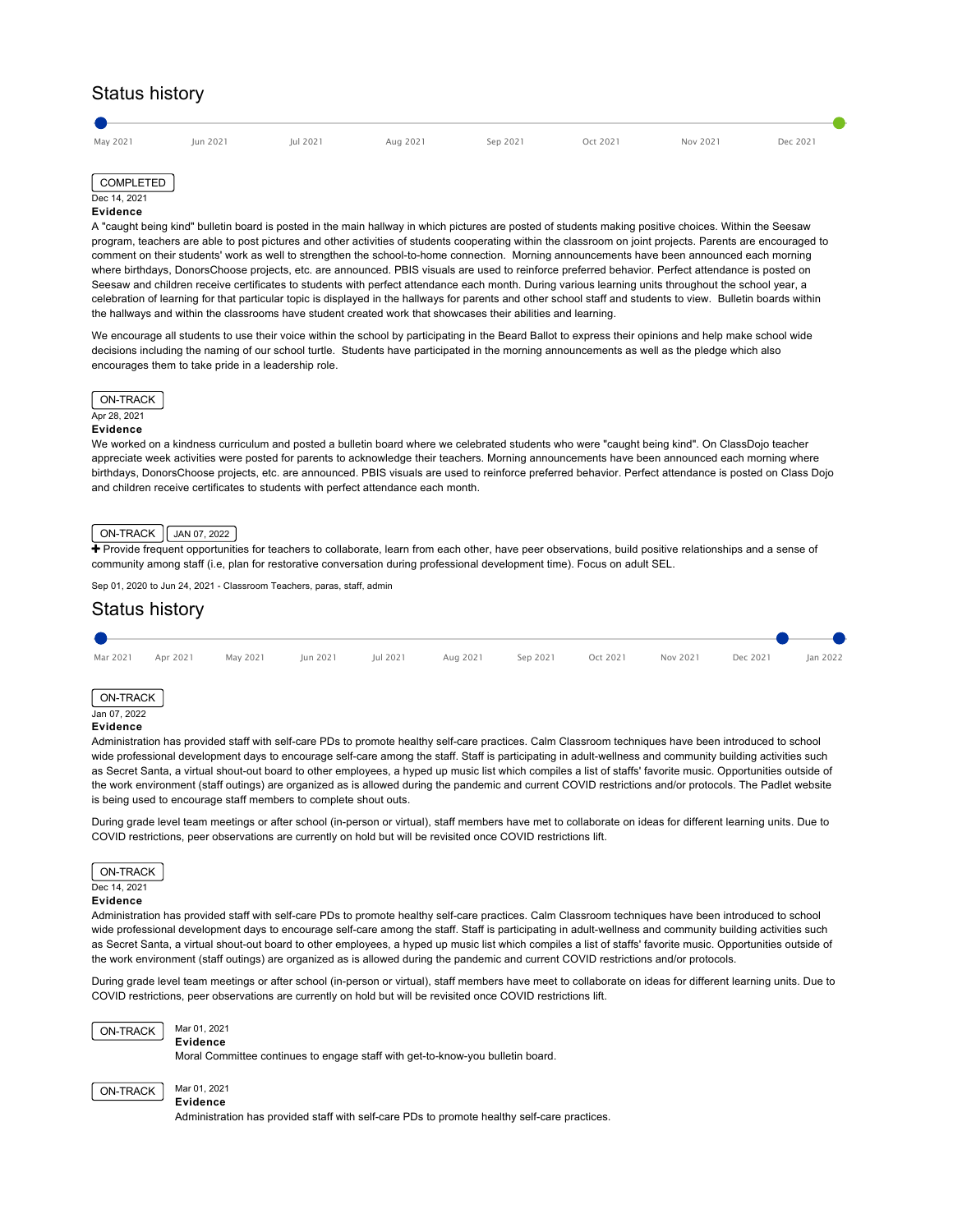### $COMPLETED$   $DEC 14, 2021$

The [Create a strategy for staff to bring up issues and resolve conflicts using restorative and open dialogue.](https://ciwp.cps.edu/plan/pdfContent/2707?id=2707&actionPlanOnly=False&accessKey=hca339838bs46#)

Sep 08, 2020 to Jun 23, 2021 - PPC, ILT, admin

# Status history



# **Evidence**

The PPC committee gives the staff opportunities to freely express themselves in regards to the morale of the school . There is an anonymous google form that has been shared with all staff so that they can anonymously share their concerns. The PPC brings the concerns to admin and they work together to come to a resolution. Those resolutions are shared with staff in writing.

A school wide induction program has been established for all newer teachers and teachers that are new to Beard. This program meets once to twice a month as needed. New teachers are also encouraged to seek out their mentors at any time a question arises.

Each week individual classroom teams fill out collaboration notes in which a section is listed where any questions or concerns for administration can be listed.



### **Evidence**

The PPC committee gives the staff opportunities to freely express themselves in regards to the morale of the school . There is an anonymous google form that has been shared with all staff so that they can anonymously share their concerns. The PPC brings the concerns to admin and they work together to come to a resolution. Those resolutions are shared with staff in writing.

A school wide induction program has been established for all newer teachers and teachers that are new to Beard. This program meets once to twice a month as needed. New teachers are also encouraged to seek out their mentors at any time a question arises.

Each week individual classroom teams fill out collaboration notes in which a section is listed where any questions or concerns for administration can be listed.



# Dec 14, 2021

### **Evidence**

The PPC committee gives the staff opportunities to freely express themselves in regards to the morale of the school . There is an anonymous google form that has been shared with all staff so that they can anonymously share their concerns. The PPC brings the concerns to admin and they work together to come to a resolution. Those resolutions are shared with staff in writing.

A school wide induction program has been established for all newer teachers and teachers that are new to Beard. This program meets once to twice a month as needed. New teachers are also encouraged to seek out their mentors at any time a question arises.

Each week individual classroom teams fill out collaboration notes in which a section is listed where any questions or concerns for administration can be listed.

# ON-TRACK

## Dec 14, 2021

# **Evidence**

The PPC committee gives the staff opportunities to freely express themselves in regards to the morale of the school . There is an anonymous google form that has been shared with all staff so that they can anonymously share their concerns. The PPC brings the concerns to admin and they work together to come to a resolution. Those resolutions are shared with staff in writing.

A school wide induction program has been established for all newer teachers and teachers that are new to Beard. This program meets once to twice a month as needed. New teachers are also encouraged to seek out their mentors at any time a question arises.

Each week individual classroom teams fill out collaboration notes in which a section is listed where any questions or concerns for administration can be listed.



# **Evidence**

The PPC committee gives the staff opportunities to freely express themselves in regards to the morale of the school . There is an anonymous google form that has been shared with all staff so that they can anonymously share their concerns. The PPC brings the concerns to admin and they work together to come to a resolution. Those resolutions are shared with staff in writing.

A school wide induction program has been established for all newer teachers and teachers that are new to Beard. This program meets once to twice a month as needed. New teachers are also encouraged to seek out their mentors at any time a question arises.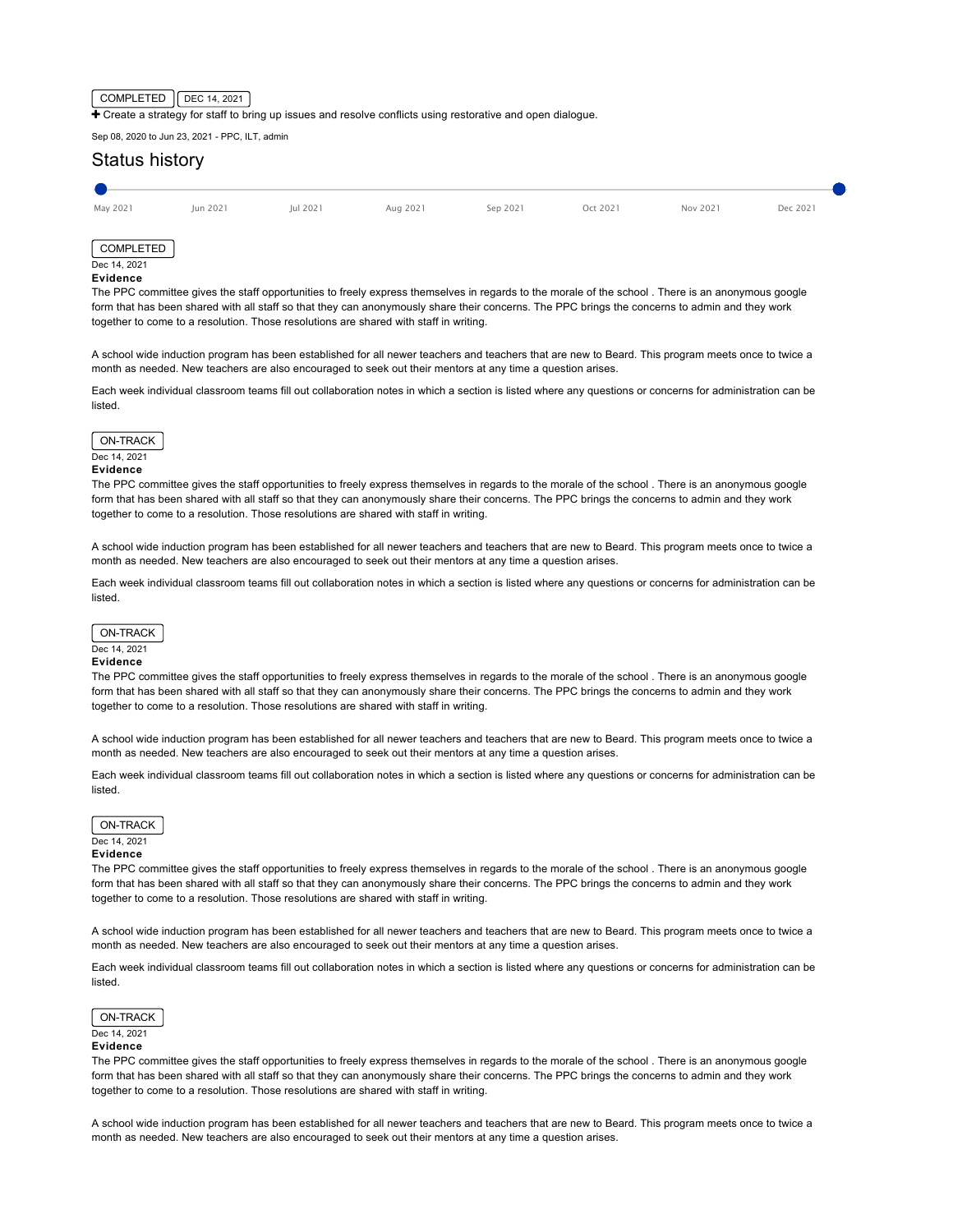Each week individual classroom teams fill out collaboration notes in which a section is listed where any questions or concerns for administration can be listed.



### **Evidence**

The PPC committee gives the staff opportunities to freely express themselves in regards to the morale of the school . There is an anonymous google form that has been shared with all staff so that they can anonymously share their concerns. The PPC brings the concerns to admin and they work together to come to a resolution. Those resolutions are shared with staff in writing.

A school wide induction program has been established for all newer teachers and teachers that are new to Beard. This program meets once to twice a month as needed. New teachers are also encouraged to seek out their mentors at any time a question arises.

Each week individual classroom teams fill out collaboration notes in which a section is listed where any questions or concerns for administration can be listed.



### **Evidence**

The PPC committee gives the staff opportunities to freely express themselves in regards to the morale of the school . There is an anonymous google form that has been shared with all staff so that they can anonymously share their concerns. The PPC brings the concerns to admin and they work together to come to a resolution. Those resolutions are shared with staff in writing.

A school wide induction program has been established for all newer teachers and teachers that are new to Beard. This program meets once to twice a month as needed. New teachers are also encouraged to seek out their mentors at any time a question arises.

Each week individual classroom teams fill out collaboration notes in which a section is listed where any questions or concerns for administration can be listed.

### ON-TRACK

# Dec 14, 2021

# **Evidence**

The PPC committee gives the staff opportunities to freely express themselves in regards to the morale of the school . There is an anonymous google form that has been shared with all staff so that they can anonymously share their concerns. The PPC brings the concerns to admin and they work together to come to a resolution. Those resolutions are shared with staff in writing.

A school wide induction program has been established for all newer teachers and teachers that are new to Beard. This program meets once to twice a month as needed. New teachers are also encouraged to seek out their mentors at any time a question arises.

Each week individual classroom teams fill out collaboration notes in which a section is listed where any questions or concerns for administration can be listed.

# ON-TRACK

# Dec 14, 2021

**Evidence**

The PPC committee gives the staff opportunities to freely express themselves in regards to the morale of the school . There is an anonymous google form that has been shared with all staff so that they can anonymously share their concerns. The PPC brings the concerns to admin and they work together to come to a resolution. Those resolutions are shared with staff in writing.

A school wide induction program has been established for all newer teachers and teachers that are new to Beard. This program meets once to twice a month as needed. New teachers are also encouraged to seek out their mentors at any time a question arises.

Each week individual classroom teams fill out collaboration notes in which a section is listed where any questions or concerns for administration can be listed.

ON-TRACK Dec 14, 2021

# **Evidence**

The PPC committee gives the staff opportunities to freely express themselves in regards to the morale of the school . There is an anonymous google form that has been shared with all staff so that they can anonymously share their concerns. The PPC brings the concerns to admin and they work together to come to a resolution. Those resolutions are shared with staff in writing.

A school wide induction program has been established for all newer teachers and teachers that are new to Beard. This program meets once to twice a month as needed. New teachers are also encouraged to seek out their mentors at any time a question arises.

Each week individual classroom teams fill out collaboration notes in which a section is listed where any questions or concerns for administration can be listed.

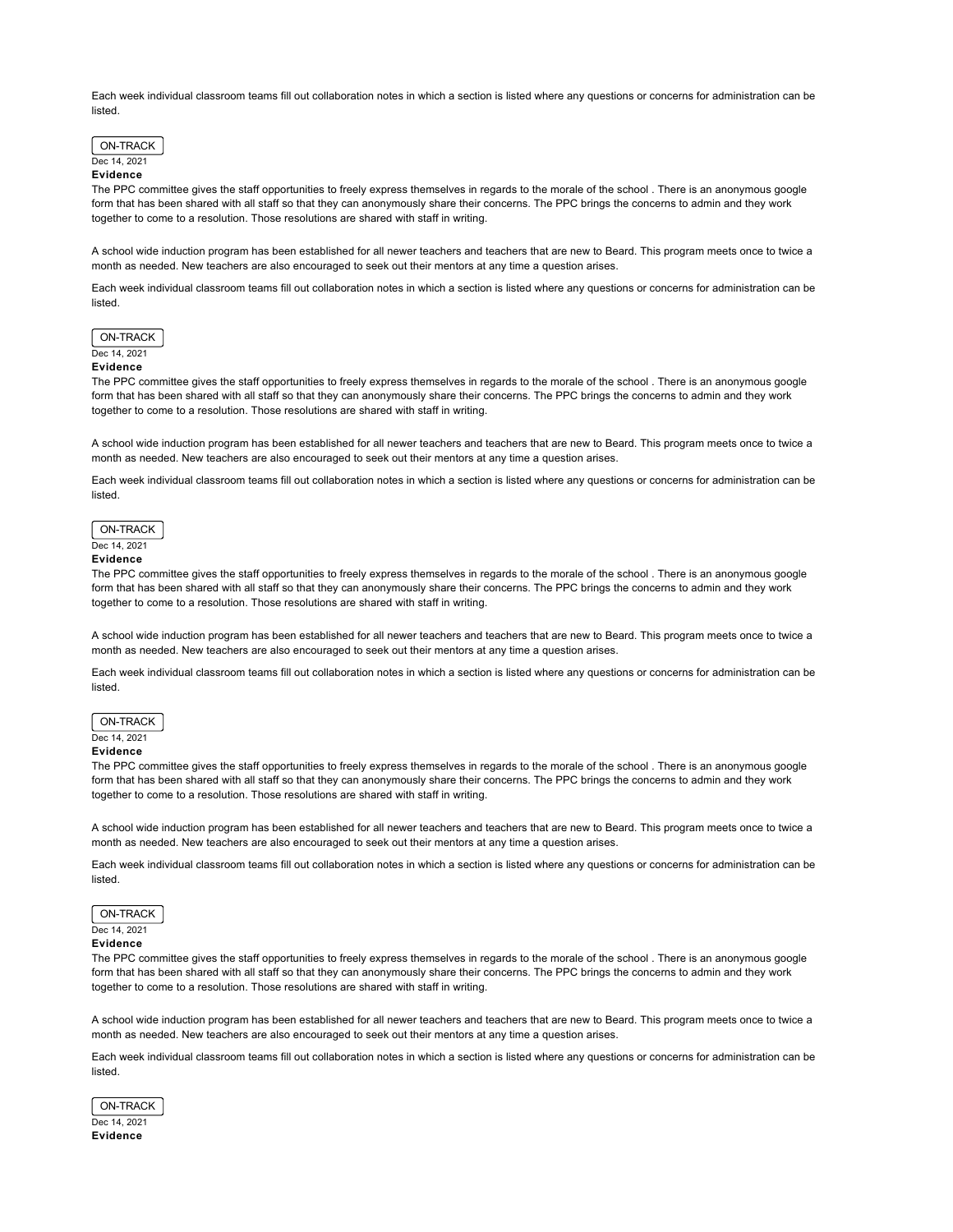The PPC committee gives the staff opportunities to freely express themselves in regards to the morale of the school . There is an anonymous google form that has been shared with all staff so that they can anonymously share their concerns. The PPC brings the concerns to admin and they work together to come to a resolution. Those resolutions are shared with staff in writing.

A school wide induction program has been established for all newer teachers and teachers that are new to Beard. This program meets once to twice a month as needed. New teachers are also encouraged to seek out their mentors at any time a question arises.

Each week individual classroom teams fill out collaboration notes in which a section is listed where any questions or concerns for administration can be listed.



# **Evidence**

The PPC committee gives the staff opportunities to freely express themselves in regards to the morale of the school . There is an anonymous google form that has been shared with all staff so that they can anonymously share their concerns. The PPC brings the concerns to admin and they work together to come to a resolution. Those resolutions are shared with staff in writing.

A school wide induction program has been established for all newer teachers and teachers that are new to Beard. This program meets once to twice a month as needed. New teachers are also encouraged to seek out their mentors at any time a question arises.

Each week individual classroom teams fill out collaboration notes in which a section is listed where any questions or concerns for administration can be listed.



### Apr 28, 2021 **Evidence**

The PPC committee gives the staff opportunities to freely express themselves in regards to the morale of the school . There is an anonymous google form that has been shared with all staff so that they can anonymously share their concerns. The PPC brings the concerns to admin and they work together to come to a resolution. Those resolutions are shared with staff in writing.

# $CANCELLED$   $APR 28, 2021$

[ILT team will develop a peer observation plan for all staff to observe one another while they are teaching.](https://ciwp.cps.edu/plan/pdfContent/2707?id=2707&actionPlanOnly=False&accessKey=hca339838bs46#)

Sep 01, 2020 to Jun 24, 2021 - ILT

# Status history

Apr 28

# CANCELLED | Apr 28, 2021

**Problem**

Due to the pandemic, peer observations have been cancelled.

### **Root Cause**

We are separated into pods due to the pandemic.

### **Next steps**

Once restrictions are lifted, according to CDC guidelines and CPS policy we will resume peer observations.

# COMPLETED  $\int$  JAN 07, 2022

[Invite the Beard School teachers to help plan and create celebrations for paraprofessional and teacher appreciation week. Teachers plan for](https://ciwp.cps.edu/plan/pdfContent/2707?id=2707&actionPlanOnly=False&accessKey=hca339838bs46#) paraprofessionals and paraprofessionals will plan for teachers.

Oct 01, 2020 to May 29, 2021 - Beard staff

# Status history

May 2021 Jun 2021 Jul 2021 Aug 2021 Sep 2021 Oct 2021 Nov 2021 Dec 2021 Jan 2022

COMPLETED Jan 07, 2022

# **Evidence**

Staff members continue to plan and create celebrations for paraprofessionals and other staff members on an ongoing basis, e.g. breakfast provided for paraprofessionals. Other examples are:

\*Adult Social/Emotional PD which included Beard staff members creating their own hype list of favorite music

\*Hot Cocoa Bar prior to winter break

\*Acknowledging staff birthdays and other accomplishments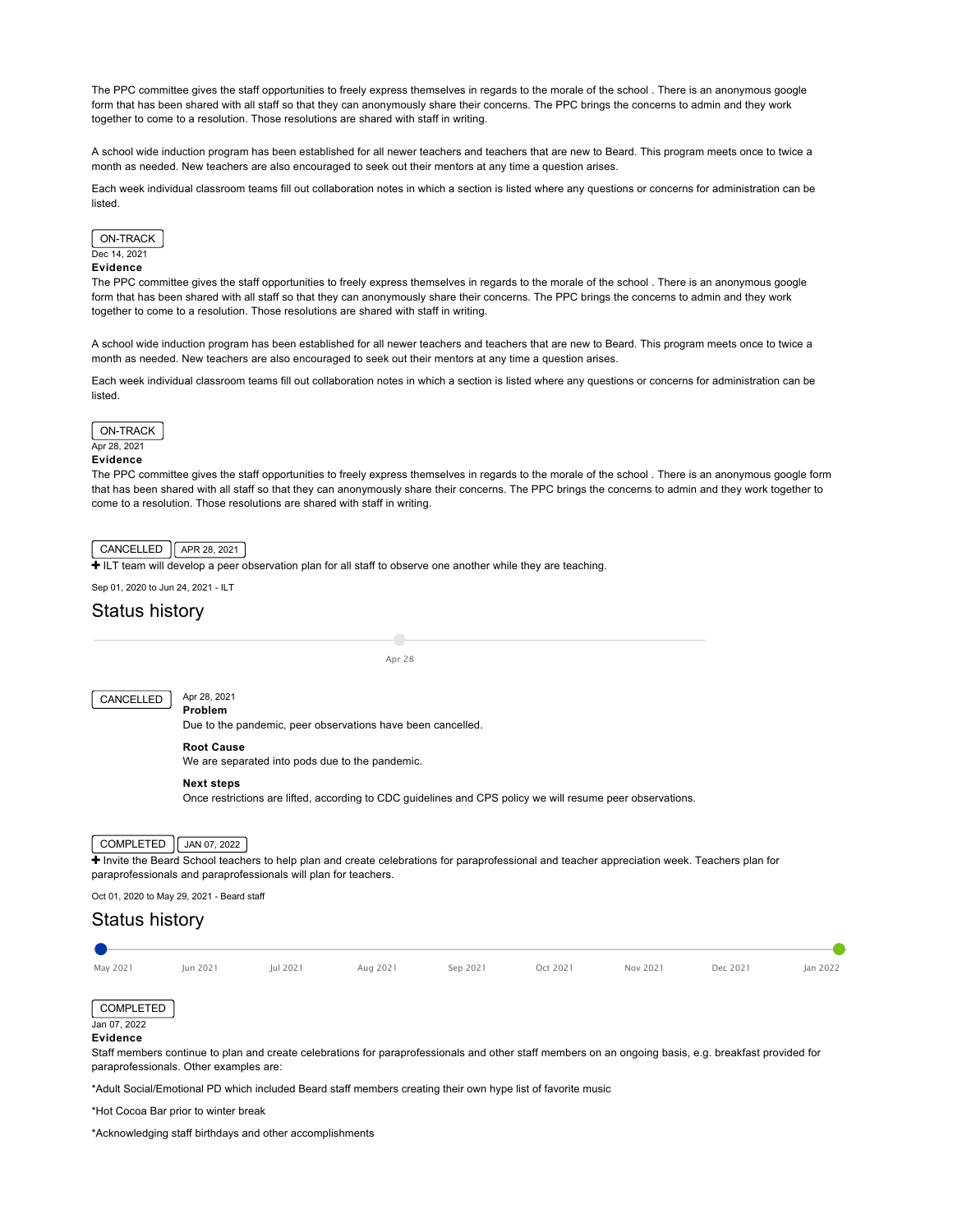\*Beard Social Committee creates a monthly staff appreciation events.



[Bring specific relationship building professional development to Beard.](https://ciwp.cps.edu/plan/pdfContent/2707?id=2707&actionPlanOnly=False&accessKey=hca339838bs46#)

Aug 30, 2020 to Jun 24, 2021 - ILT, admin, classroom teachers

# Status history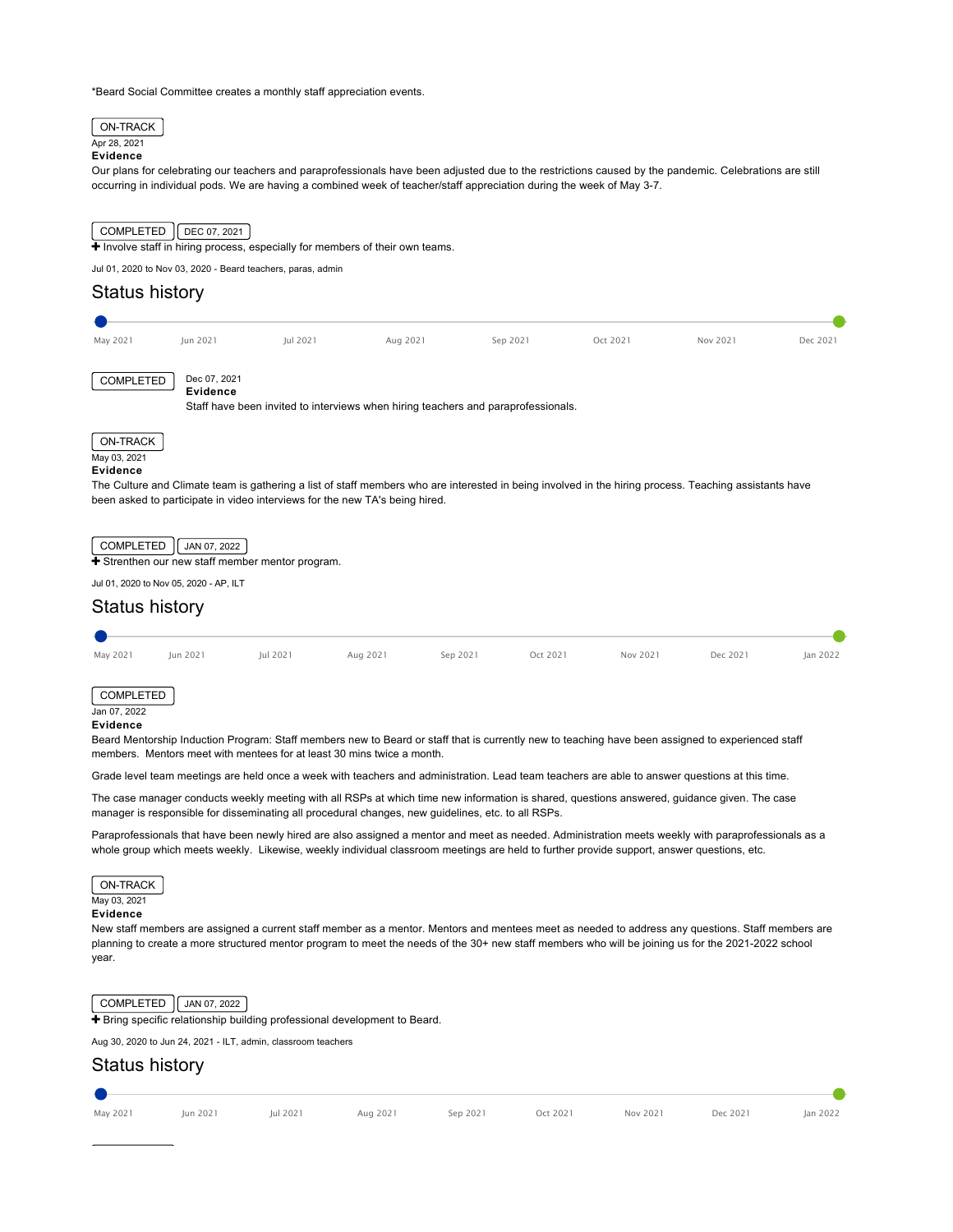### COMPLETED Jan 07, 2022 **Evidence**

Multiple opportunities of professional development for staff have been occurring:

\*Kristin Houvious from SEL Chicago provided relationship building professional development to all staff in November

\*Adult Social/Emotional Learning PD was given in November, 2021.

\*Calm Classroom Meditation was completed as a group in order to encourage sharing of thoughts, feelings, etc.

\*School counselor continually provides PD opportunities that support staff interactions and social/emotional well-being



# **Evidence**

Kristin Houvious from SEL Chicago provided relatioship building professional development to all staff twice during the 2019-2020 school year.

4 staff members were sent and trained to become Restorative Practice leads. They brought back what they learned to train the Beard Staff.

## COMPLETED JAN 07, 2022

[Provide students with visual surveys and the Beard Ballot to gauge their voice.](https://ciwp.cps.edu/plan/pdfContent/2707?id=2707&actionPlanOnly=False&accessKey=hca339838bs46#)

Sep 22, 2020 to Jun 24, 2021 - classroom teachers

# Status history

| May 2021                              | Jun 2021 | Jul 2021 | Aug 2021 | Sep 2021 | Oct 2021 | Nov 2021 | Dec 2021 | Jan 2022 |
|---------------------------------------|----------|----------|----------|----------|----------|----------|----------|----------|
| COMPLETED<br>Jan 07, 2022<br>Evidence |          |          |          |          |          |          |          |          |

\*Visual Surveys provided at beginning of year in which students were able to voice how they felt about Beard School

\*Beard Ballot occurs monthly so students can voice their opinions on questions such as "what should we name our turtle?" or "what would you rather do after break?"

\*There is a Caught Being Kind bulletin board to recognize students

\*Classrooms have created visual templates with all students to vote for the Beard Ballot

# ON-TRACK

Apr 28, 2021

### **Evidence**

As part of the Kindness Curriculum the Beard School students were sent a google form to assess their feelings on if they have a friend, if they feel safe at school, if they have an adult that they can talk to if they have a problem, and do you feel happy coming to school every day.

A Beard ballot was posted on Class Dojo during the time that everyone was learning remotely, the question was "What motivates you to learn more?" and "Do you feel supported at school?" Visuals were provided for students to use to answer the questions.

### $CANCELLED$   $APR 28, 2021$

[Work to provide families with outside play dates in which they could participate in fun activities outside of Beard School.](https://ciwp.cps.edu/plan/pdfContent/2707?id=2707&actionPlanOnly=False&accessKey=hca339838bs46#)

Sep 01, 2020 to Jun 23, 2021 - PAC and BAC

# Status history

Apr 28

CANCELLED Apr 28, 2021

**Problem**

Pandemic **Root Cause**

Pandemic

### **Next steps**

Once restrictions are lifted according to CDC guidelines and CPS policies these opportunities will be resumed.

# COMPLETED JAN 07, 2022

+ [Have faculty meetings either in person or through zoom so that staff is given chance to attend information shared around policies of the school. Offer](https://ciwp.cps.edu/plan/pdfContent/2707?id=2707&actionPlanOnly=False&accessKey=hca339838bs46#) webinar type meetings.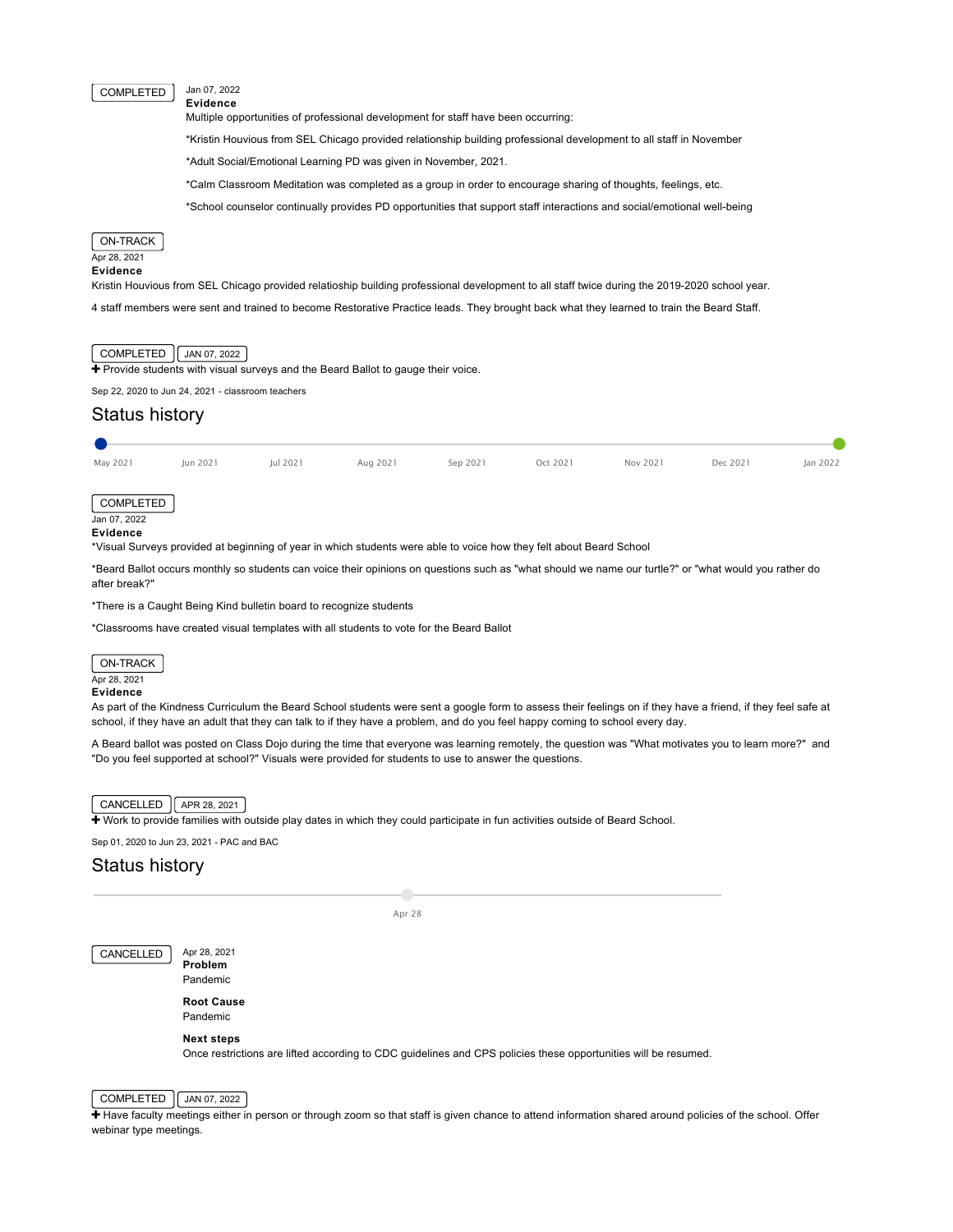### Sep 01, 2020 to Jun 24, 2021 - Beard Staff

# Status history May 2021 Jun 2021 Jul 2021 Aug 2021 Sep 2021 Oct 2021 Nov 2021 Dec 2021 Jan 2022 COMPLETED Jan 07, 2022 **Evidence** We have weekly team meetings, ILT, BHT/MTSS, Culture & Climate, Safety Committee, paraprofessional meetings, weekly RSP meetings, weekly individual classroom meetings, and any additional meetings as necessary.  $\overline{ON-TRACK}$  Apr 28, 2021 **Evidence** We have weekly team meetings, ILT, MTSS, paraprofessional meetings, and additional meetings as necessary. COMPLETED  $\sqrt{\frac{\text{JAN }07, 2022}}$  $\overline{+}$  [Build team building activities with parents, staff and community by partnering with a charity organization.](https://ciwp.cps.edu/plan/pdfContent/2707?id=2707&actionPlanOnly=False&accessKey=hca339838bs46#) Sep 01, 2020 to Jun 24, 2021 - Beard Staff, parents, community Status history May 2021 Jun 2021 Jul 2021 Aug 2021 Sep 2021 Oct 2021 Nov 2021 Dec 2021 Jan 2022 **COMPLETED** Jan 07, 2022 **Evidence** Partnerships have been formed with: \*HAS (Health Care Alternative Systems) \*UCAN \*Rainbows for All Children (Rainbows) is dedicated to being the premier source of support for all youth as they navigate grief and heal from loss, whether from death, divorce, deployment, or other trauma \*Catholic Charities. Parents and staff are aware of these outside resources and have been utilizing them. HAS will also be providing a PD for all staff members. ON-TRACK Apr 28, 2021

### **Evidence**

Every Friday a parent support group is offered. Tuesday's Child offered a meeting for parents about positive parenting strategies. A 4 week session was offered in Spanish.

### **[Strategy 3](#page-31-0)**

# <span id="page-31-0"></span> $COMPLETED$   $JAN 07, 2022$

[Integrate universal SEL skills instruction in disciplinary responses. Explicitly teach expected behavior and positively reinforce consistently school-wide](https://ciwp.cps.edu/plan/pdfContent/2707?id=2707&actionPlanOnly=False&accessKey=hca339838bs46#) expectations

Sep 08, 2020 to Jun 24, 2021 - staff, counselor

# Status history

| May 2021                              | Jun 2021 | Jul 2021 | Aug 2021 | Sep 2021 | Oct 2021 | Nov 2021 | Dec 2021 | Jan 2022 |
|---------------------------------------|----------|----------|----------|----------|----------|----------|----------|----------|
| COMPLETED<br>Jan 07, 2022<br>Evidence |          |          |          |          |          |          |          |          |

Every staff member was given a new set of PBIS visuals that are uniform school wide. Second Step kits are in every classroom. Second step lessons are taught each week in every classroom and also provided by our counselor. Calm Classroom is also implemented. Reflection sheets with visuals that we use with our restorative practices.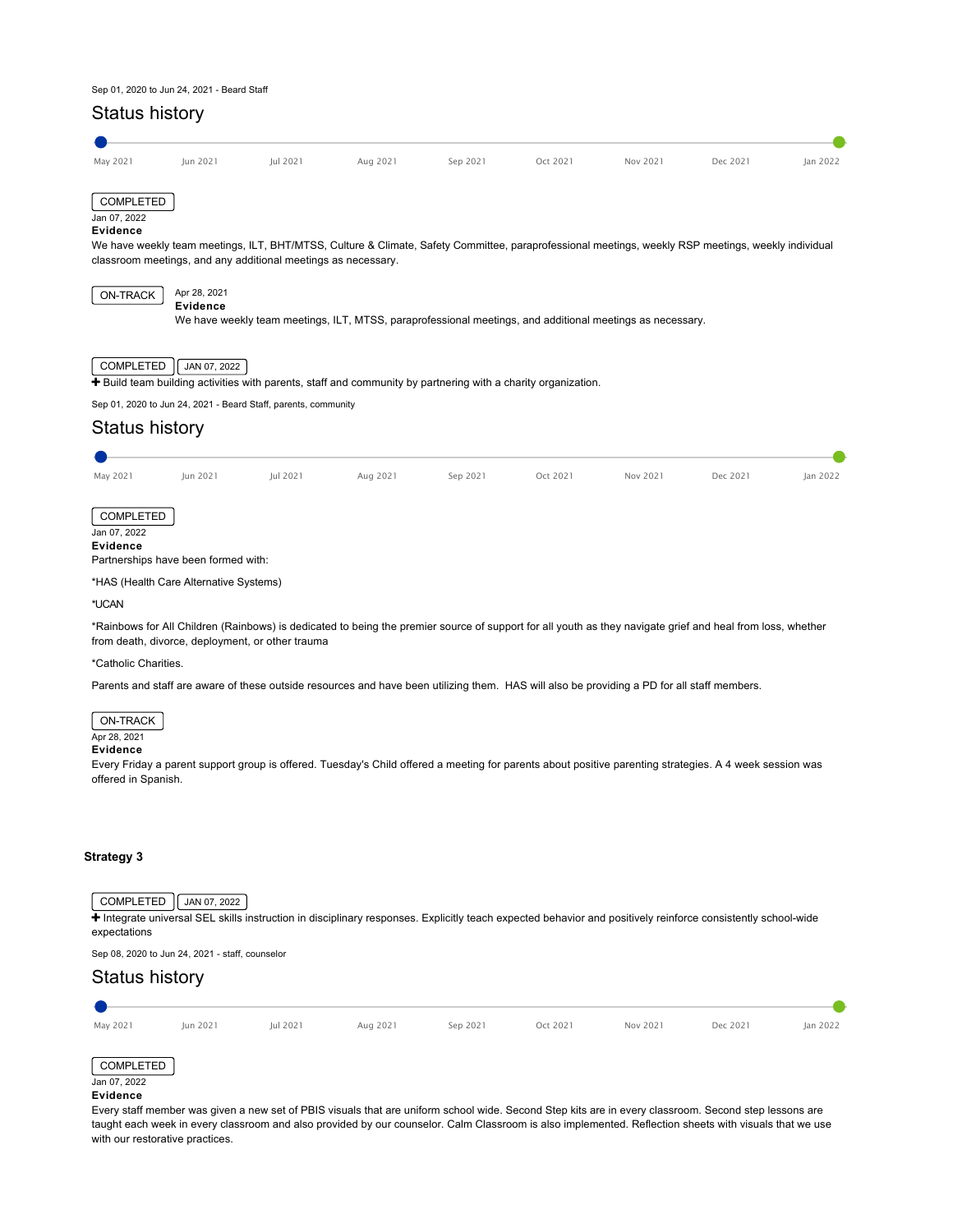

# Apr 28, 2021

**Evidence**

Every staff member was given a new set of PBIS visuals and the Second Step expectations. Second step lessons are taught each week in every classroom and also provided by our counselor and MTSS lead. Reflection sheets with visuals that we use with our restorative practices.



# Status history

| May 2021 | Jun 2021 | Jul 2021 | Aug 2021 | Sep 2021 | Oct 2021 | Nov 2021 | Dec 2021 | Jan 2022 |
|----------|----------|----------|----------|----------|----------|----------|----------|----------|
|          |          |          |          |          |          |          |          |          |



### **Evidence**

The SDQ is given by the classroom teacher, the ALQ is given as a pre and post in regards to SS Grin for the parent and teacher, TSG data is used to determine students needs in the area of social emotional development, Sandi, IEP data.

Staff members are meeting to analyze data that has been gathered for students with IEPs that are new to Beard who are being placed without the correct amount paraprofessional support.



# **Evidence**

The SDQ is given by the classroom teacher, the ALQ is given as a pre and post in regards to SS Grin for the parent and teacher, TSG data is used to determine students needs in the area of social emotional development, Sandi, IEP data.



[Use disciplinary interactions as opportunity to teach the IL SEL Standards and have restorative conversations.](https://ciwp.cps.edu/plan/pdfContent/2707?id=2707&actionPlanOnly=False&accessKey=hca339838bs46#)

Sep 01, 2020 to Jun 24, 2021 - Beard Staff, counselor

# Status history

| May 2021                                     | Jun 2021                                       | Jul 2021 | Aug 2021                                                                                                        | Sep 2021 | Oct 2021 | Nov 2021 | Dec 2021                                                                                                                                                       | Jan 2022 |
|----------------------------------------------|------------------------------------------------|----------|-----------------------------------------------------------------------------------------------------------------|----------|----------|----------|----------------------------------------------------------------------------------------------------------------------------------------------------------------|----------|
| <b>COMPLETED</b><br>Jan 07, 2022<br>Evidence |                                                |          |                                                                                                                 |          |          |          |                                                                                                                                                                |          |
|                                              |                                                |          |                                                                                                                 |          |          |          | Teachers and staff facilitate restorative conversations between students using modified techniques and visuals. This is integrated within every aspect of      |          |
| Beard School.                                |                                                |          |                                                                                                                 |          |          |          |                                                                                                                                                                |          |
| ON-TRACK                                     | Apr 28, 2021<br>Evidence                       |          | Teachers and staff facilitate restorative conversations between students using modified techniques and visuals. |          |          |          |                                                                                                                                                                |          |
| COMPLETED                                    | JAN 07, 2022                                   |          |                                                                                                                 |          |          |          | + Employ a PBIS system that guides students to take ownership, resolve conflict, and learn from their actions. Support all staff to engage in restorative      |          |
|                                              |                                                |          |                                                                                                                 |          |          |          | conversations and respond to behavior incidents in ways that de-escalate conflict, reteach expectations, repair relationships, and cause minimal disruption to |          |
|                                              | learning. Second Step, Anti-Bullying, SS Grin. |          |                                                                                                                 |          |          |          |                                                                                                                                                                |          |

Sep 01, 2020 to Jun 24, 2021 - Counselor, classroom teachers, service providers, MTSS team



### **Evidence**

According to our PBIS system students are recognized for positive behavior and can redeem their earned points for preferred rewards. First/then and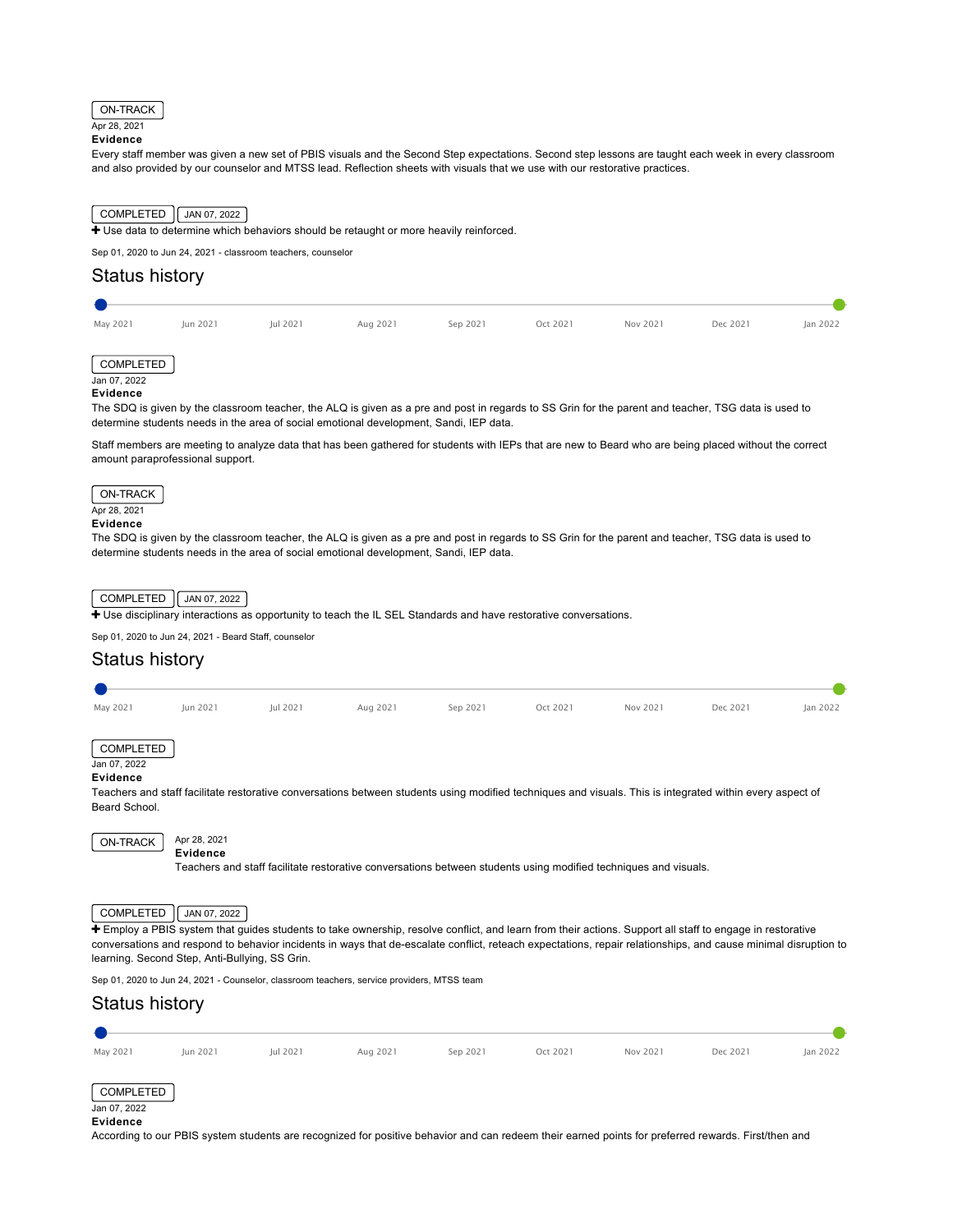working for cards are implemented according to student IEP's.

Teachers/staff facilitate restorative conversations to resolve conflict between students.

Second step lessons are taught by classroom teachers, counselor and MTSS lead.

SS Grin has been implemented.

Additionally, some staff members have been trained in QBS (Quality Behavior Solutions) as a de-escalation tactic for complex social/emotional or behavioral challenges. Additionally, the vp has completed and is a certified trainer in QBS.



### Apr 28, 2021

### **Evidence**

According to our PBIS system students are recognized for positive behavior and can redeem their earned points for preferred rewards. First/then and working for cards are implemented according to student IEP's.

Teachers/staff facilitate restorative conversations to resolve conflict between students.

Second step lessons are taught by classroom teachers, counselor and MTSS lead.

SS Grin has been implemented.

### COMPLETED  $\sqrt{$  JAN 07, 2022

+ [Designate a restorative practices coordinators/team, responsible for leading centrally-managed responses to behaviors using consistent restorative](https://ciwp.cps.edu/plan/pdfContent/2707?id=2707&actionPlanOnly=False&accessKey=hca339838bs46#) conversations.

Sep 01, 2020 to Jun 23, 2021 - ILT, Sarti, Karijolich, Counselor, AP, teachers, counselor, MTSS team

# Status history

| May 2021 | Jun 2021 | Jul 2021 | Aug 2021 | Sep 2021 | Oct 2021 | Nov 2021 | Dec 2021 | Jan 2022 |
|----------|----------|----------|----------|----------|----------|----------|----------|----------|
|          |          |          |          |          |          |          |          |          |

# COMPLETED

# Jan 07, 2022

### **Evidence**

We have a designated crisis response team that is available to respond when necessary. De-escalation techniques are used along with restorative conversations and appropriate visuals. There is a committee of teachers that have attended restorative practices PDs.

### ON-TRACK

# Apr 28, 2021

# **Evidence**

We have a designated crisis response team that is available to respond when necessary. De-escalation techniques are used along with restorative conversations and appropriate visuals.

# COMPLETED | JAN 07, 2022 |

[Provide opportunities for students to take responsibility for repairing harm caused by their actions, generate solutions, and resolve conflicts with peers or](https://ciwp.cps.edu/plan/pdfContent/2707?id=2707&actionPlanOnly=False&accessKey=hca339838bs46#) staff. This will be done through the use of calm reflective sheets and by providing areas within the school (calming areas) that allow for student to staff restorative conversations.

Sep 08, 2020 to Jun 24, 2021 - MTSS coordinator, crisis response team, ILT, counselor

# Status history May 2021 Jun 2021 Jul 2021 Aug 2021 Sep 2021 Oct 2021 Nov 2021 Dec 2021 Jan 2022 COMPLETED Jan 07, 2022 **Evidence**

Calm reflective sheets were posted throughout the school prior. Currently, these reflection sheets are available to all students within the classrooms. Restorative practices are utilized as conflicts arise. Each classroom has a calm down area and a sensory/reflection room. There are also contingency behavioral maps that is a flow chart for students saying, "if ----, then ----" to help visually support students with expressive language delays.

The school has a designated sensory room for students. Each classroom has a specific calming area available to students.

### ON-TRACK

### May 03, 2021

# **Evidence**

Calm reflective sheets were posted throughout the school prior to moving to remote learning in March, 2020. Currently, these reflection sheets are available to all students within the classrooms. Restorative practices are utilized as conflicts arise. Each classroom has a calm down area and a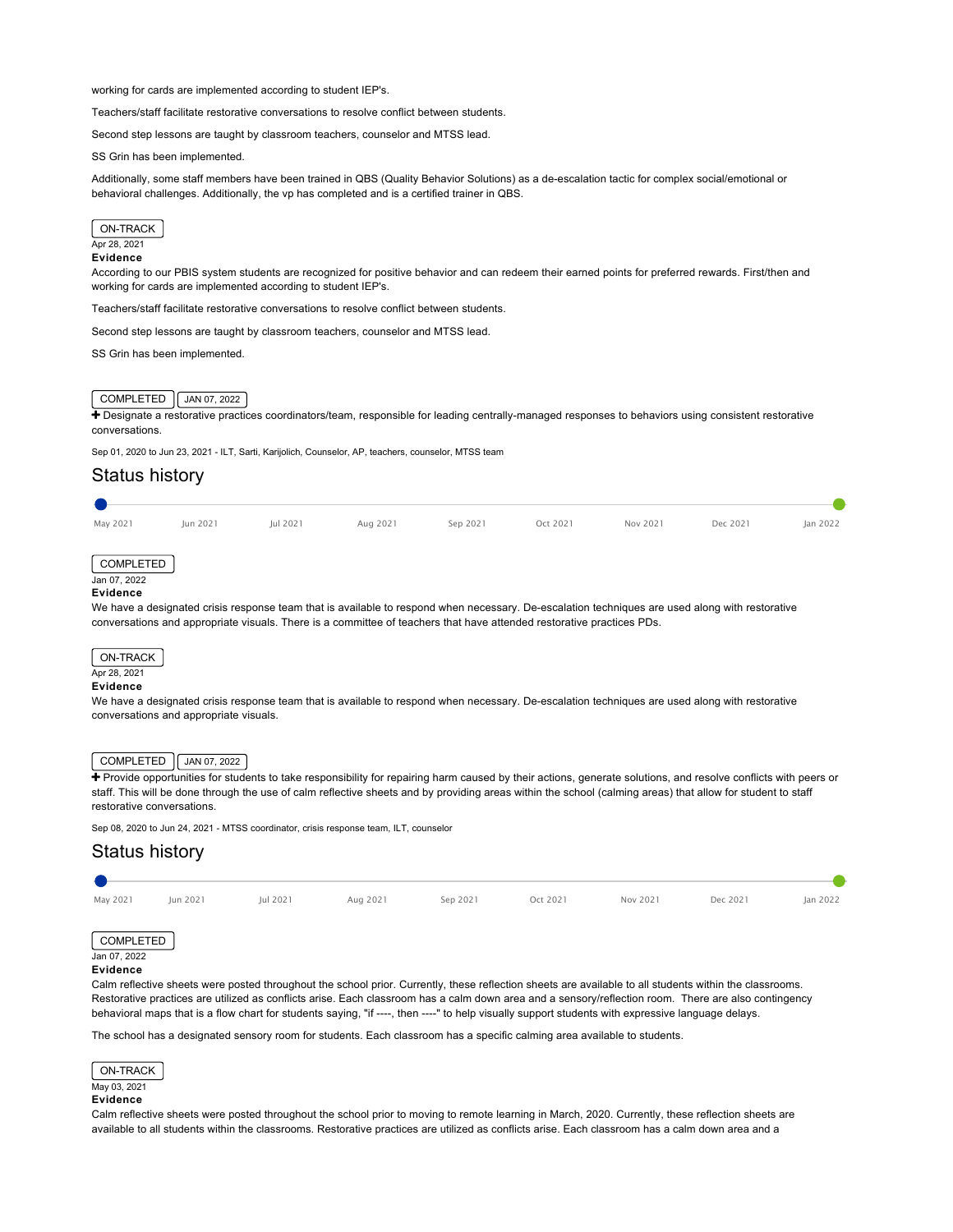### sensory/reflection room.

# COMPLETED JAN 07, 2022

+ [Beard staff will assess the root causes of student behaviors and utilizes a trauma-informed, multi-tiered approach to supportive social and emotional](https://ciwp.cps.edu/plan/pdfContent/2707?id=2707&actionPlanOnly=False&accessKey=hca339838bs46#) intervention such as SS grin, second step, calming areas, class dojo points, and calm classroom instruction.

Sep 01, 2020 to Jun 24, 2021 - Beard Staff and teachers, counselor, MTSS team

# Status history

| May 2021                  | Jun 2021 | Jul 2021 | Aug 2021 | Sep 2021 | Oct 2021 | Nov 2021 | Dec 2021 | Jan 2022 |
|---------------------------|----------|----------|----------|----------|----------|----------|----------|----------|
|                           |          |          |          |          |          |          |          |          |
| COMPLETED<br>Jan 07, 2022 |          |          |          |          |          |          |          |          |

### **Evidence**

Teachers collect data using a variety of anecdotals, checklists, IEP progress monitoring to determine antecedents of behaviors. Based on the data the interventions are put into place. From previous teachers, to current teachers, BHT, social worker, guidance counselor and school psychologist collaborate and consult with one another to determine the root cause of a behavior and come up with strategies to support the student.

Likewise, calming areas are within each classroom as well as a calming/sensory area within the school. Beard Bucks and the Beard School Store are being implemented to further encourage positive behavior.



### **Evidence**

Teachers collect data using a variety of anecdotals, checklists, IEP progress monitoring to determine antecedents of behaviors. Based on the data the interventions are put into place. From previous teachers, to current teachers, MTSS teacher, social worker, guidance counselor and school psychologist collaborate and consult with one another to determine the root cause of a behavior and come up with strategies to support the student.

Likewise, calming areas are within each classroom as well as a calming/sensory area within the school. ClassDojo has been implemented school wide to encourage students to follow PBIS standards to earn points for treasure chest or the school store. Calm Classroom is utilized multiple times throughout the day to support the social/emotional needs of all students.

### COMPLETED JAN 07, 2022

Twhen planning a disciplinary response, staff members reflect on the root cause or function of the behavior and consider whether adult behavior and/or trauma may be contributing to student behavior

Sep 08, 2020 to Jun 24, 2021 - ILT - MTSS team, service providers, classroom teachers, counselor

# Status history



COMPLETED  $\sqrt{JAN 07, 2022}$ 

 $\div$  [Engage families as partners when responding to behavioral incidents](https://ciwp.cps.edu/plan/pdfContent/2707?id=2707&actionPlanOnly=False&accessKey=hca339838bs46#)

Sep 08, 2020 to Jun 24, 2021 - teachers, service providers, parents, counselor

# Status history

| $14 - 2001$ | 1.1.2 2021 |  |
|-------------|------------|--|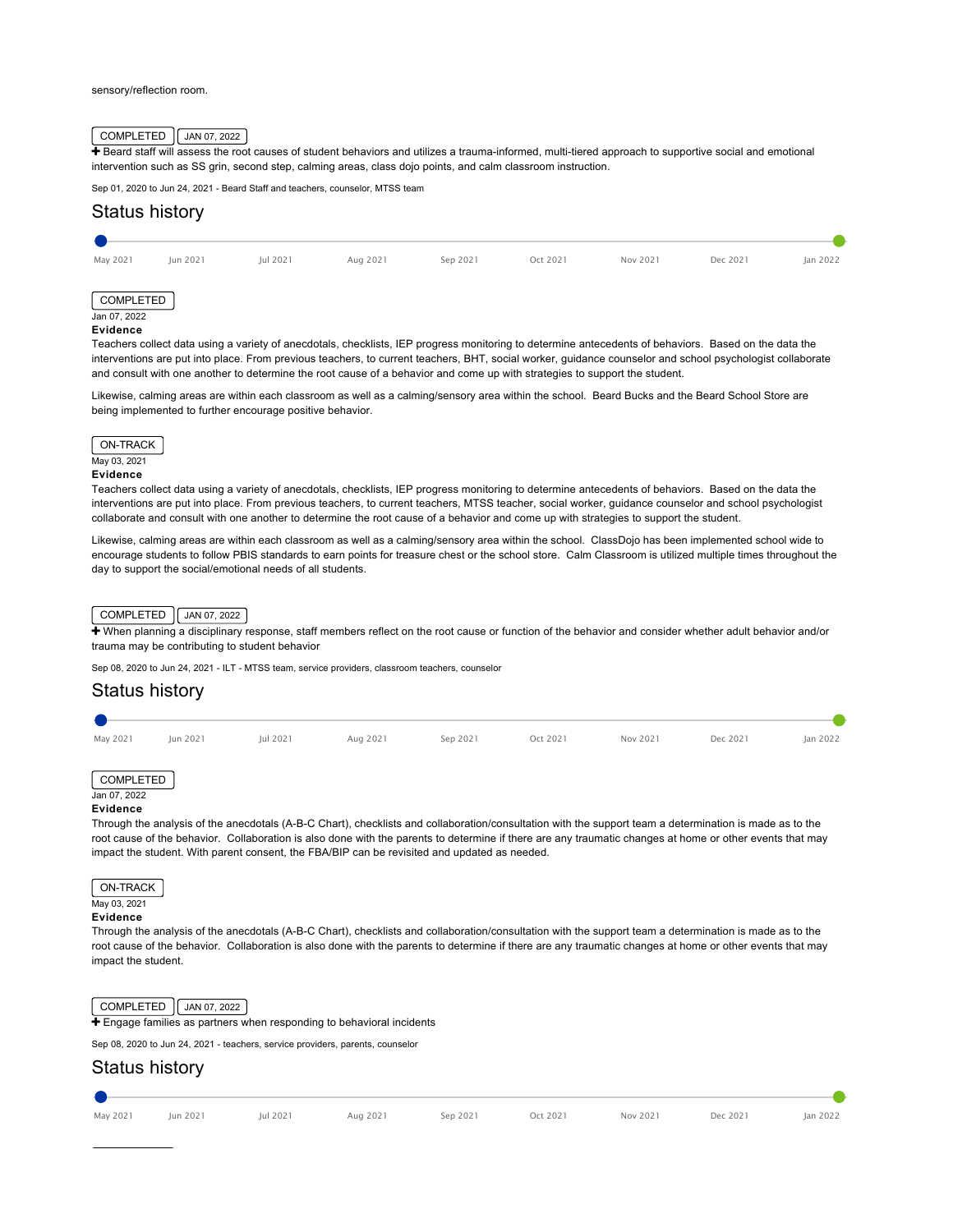# COMPLETED

### Jan 07, 2022 **Evidence**

Through the analysis of the anecdotals (A-B-C Chart), checklists and collaboration/consultation with the support team a determination is made as to the root cause of the behavior. Collaboration is also done with the parents to determine if there are any traumatic changes at home or other events that may impact the student. Parents are consulted to see if there are strategies that are being used at home that are successful so these can be implemented at school and vice versa.

### Communication is done with the parents through:

Daily communication logs, progress reports, IEP meetings, parent/teacher conferences, Seesaw, phone calls, or pickup/dropoff when applicable.

# ON-TRACK May 03, 2021

### **Evidence**

Through the analysis of the anecdotals (A-B-C Chart), checklists and collaboration/consultation with the support team a determination is made as to the root cause of the behavior. Collaboration is also done with the parents to determine if there are any traumatic changes at home or other events that may impact the student. Parents are consulted to see if there are strategies that are being used at home that are successful so these can be implemented at school and vice versa.

### Communication is done with the parents through:

Daily communication logs, progress reports, IEP meetings, parent/teacher conferences, ClassDojo, phone calls, or pickup/dropoff when applicable.

# COMPLETED | JAN 07, 2022

F [Support staff in understanding the impact of trauma on student behaviors and using trauma-sensitive approaches to discipline. Provide professional](https://ciwp.cps.edu/plan/pdfContent/2707?id=2707&actionPlanOnly=False&accessKey=hca339838bs46#) development training that will enhance teacher skill sets in restorative practices.

Sep 01, 2020 to Jun 24, 2021 - ILT, MTSS, counselor

# Status history





### Jan 07, 2022 **Evidence**

Professional development is continually provided by both the SEL Department from CPS as well as SEL Chicago in order to better understand the effect of trauma on students. Classroom team meetings occur weekly at which time the classroom team discusses any supportive strategies for a student that may be experiencing trauma. Some staff members have attended additional professional development meetings for restorative justice. This information has been shared with the entire staff after the staff has attended these trainings.

RSPs such as the school psychologist and school social worker attend team meetings attend to ensure that current school plan is up to date and assist with any changes to behavioral plans that need to be made and also keep open lines of communication between home and school.



### May 03, 2021

### **Evidence**

Professional development has been given to staff last year by both the SEL Department from CPS as well as SEL Chicago in order to better understand the effect of trauma on students. Classroom team meetings occur weekly at which time the classroom team discusses any supportive strategies for a student that may be experiencing trauma. Some staff members have attended additional professional development meetings for restorative justice. This information has been shared with the entire staff after the staff has attended these trainings.

### COMPLETED  $\sqrt{$  JAN 07, 2022

**+** [Employ a menu of interventions across multiple tiers of support in response to behavioral incidents](https://ciwp.cps.edu/plan/pdfContent/2707?id=2707&actionPlanOnly=False&accessKey=hca339838bs46#)

Sep 01, 2020 to Jun 24, 2021 - MTSS support teams, ILT, classroom teachers, para, service providers, counselor

# Status history



tier. The Culture and Climate Team also reviews students that have been referred to them and provides additional interventions. Tiers are reviewed monthly for effectiveness.

There is a log created in order to track potential students that may need referral services.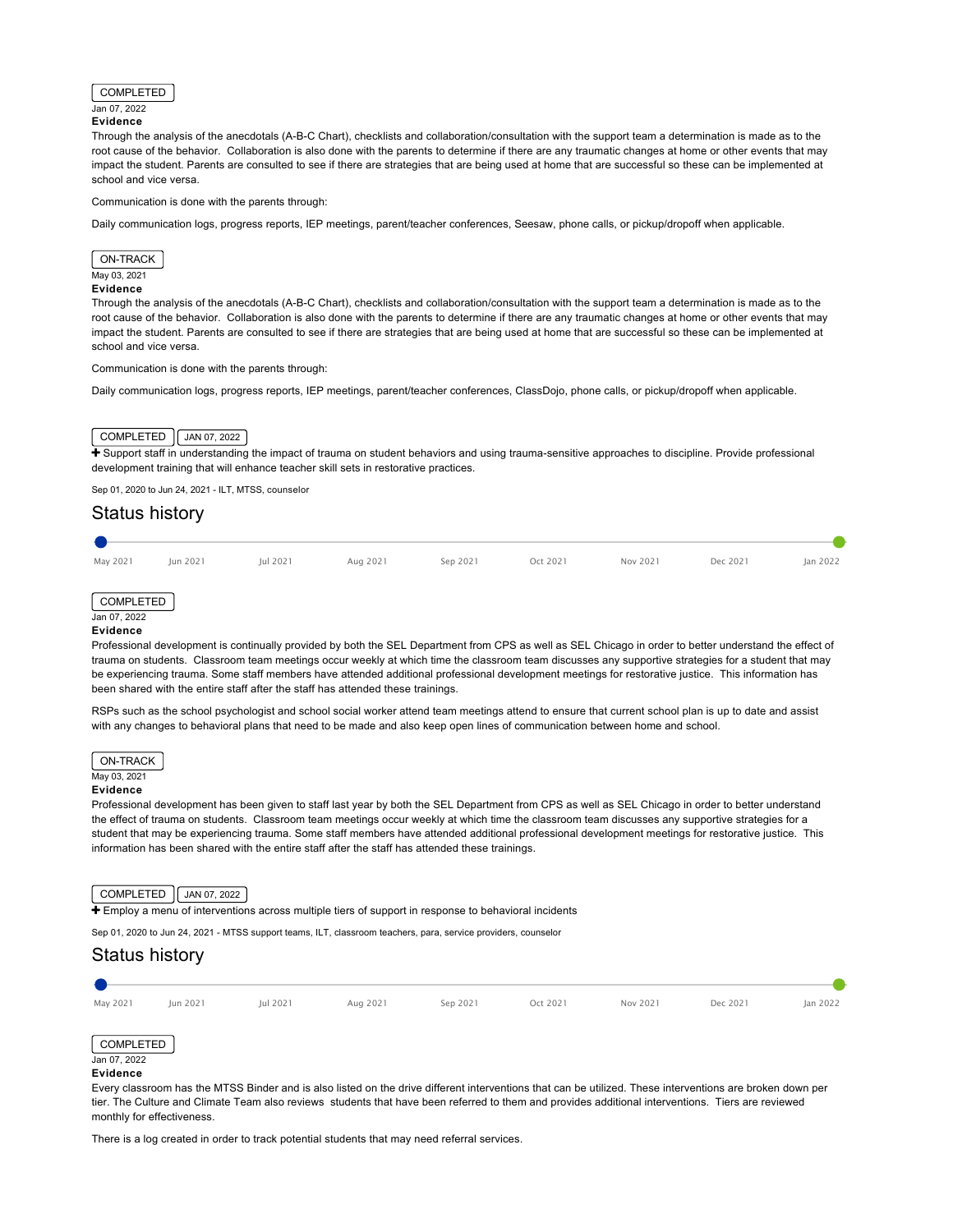### ON-TRACK

### May 03, 2021 **Evidence**

Every classroom has the MTSS Binder and is also listed on the drive different interventions that can be utilized. These interventions are broken down per tier. The Culture and Climate Team also reviews students that have been referred to them and provides additional interventions.

# COMPLETED | JAN 07, 2022

F Beard staff will employ a discipline system that ensures equity across groups of students, school-wide and district-wide. Suspensions are used as a last [resort and only when the student's attendance at school presents an imminent threat to the physical or emotional safety of specific students and/or staff, or](https://ciwp.cps.edu/plan/pdfContent/2707?id=2707&actionPlanOnly=False&accessKey=hca339838bs46#) the student has caused chronic or extreme interruption to other students' participation in school activities, and prior interventions were attempted.

Sep 01, 2020 to Jun 24, 2021 - crisis team, MTSS support team

# Status history May 2021 Jun 2021 Jul 2021 Aug 2021 Sep 2021 Oct 2021 Nov 2021 Dec 2021 Jan 2022

### COMPLETED Jan 07, 2022

# **Evidence**

Beard School utilizes a multi-tiered support system in collaboration with all team/staff members that are working with the student to assess how to best support the student. This starts with the use of PBIS, the three tiers of MTSS as well as a crisis intervention team to ensure that the student is being supported and safe while at school. Multiple staff members are trained in and certified in QBS in order to help deescalate any current or imminent threat of physical or emotional safety of the student. The determination of most appropriate LRE is completed during annual IEP updates or prior if needed.



# **Evidence**

Beard School utilizes a multi-tiered support system in collaboration with all team/staff members that are working with the student to assess how to best support the student. This starts with the use of PBIS, the three tiers of MTSS as well as a crisis intervention team to ensure that the student is being supported and safe while at school. Multiple staff members are trained in and certified in QBS in order to help deescalate any current or imminent threat of physical or emotional safety of the student.

# $COMPLETED$   $\boxed{\begin{bmatrix}$  JAN 07, 2022

[The school uses a standardized process for documenting and monitoring misconduct and disciplinary responses and accurately reports misconducts](https://ciwp.cps.edu/plan/pdfContent/2707?id=2707&actionPlanOnly=False&accessKey=hca339838bs46#) through official district reporting systems.

Sep 08, 2020 to Jun 24, 2021 - AP, teachers, MTSS and ILT team

# Status history

- May 2021 Jun 2021 Jul 2021 Aug 2021 Sep 2021 Oct 2021 Nov 2021 Dec 2021 Jan 2022
- 

# COMPLETED

### Jan 07, 2022 **Evidence**

Staff members are responsible for completing incidents reports in ASPEN, levels of support that are being given in MTSS, progress monitoring of behavior plans, as well as consulting/collaborating with team members and/or referring students for further behavioral intervention needs.



Staff members are responsible for completing incidents reports in ASPEN, levels of support that are being given in MTSS, progress monitoring of behavior plans, as well as consulting/collaborating with team members and/or referring students for further behavioral intervention needs.



[Providing students with celebration opportunities for their successes and work with families to include the parent engagement component in celebrations.](https://ciwp.cps.edu/plan/pdfContent/2707?id=2707&actionPlanOnly=False&accessKey=hca339838bs46#)

Sep 08, 2020 to Jun 24, 2021 - ILT team, Events committee, classroom teachers

# Status history

| May 2021 | Jun 2021 | Jul 2021 | Aug 2021 | Sep 2021 | Oct 2021 | Nov 2021 | Dec 2021 | Jan 2022 |
|----------|----------|----------|----------|----------|----------|----------|----------|----------|

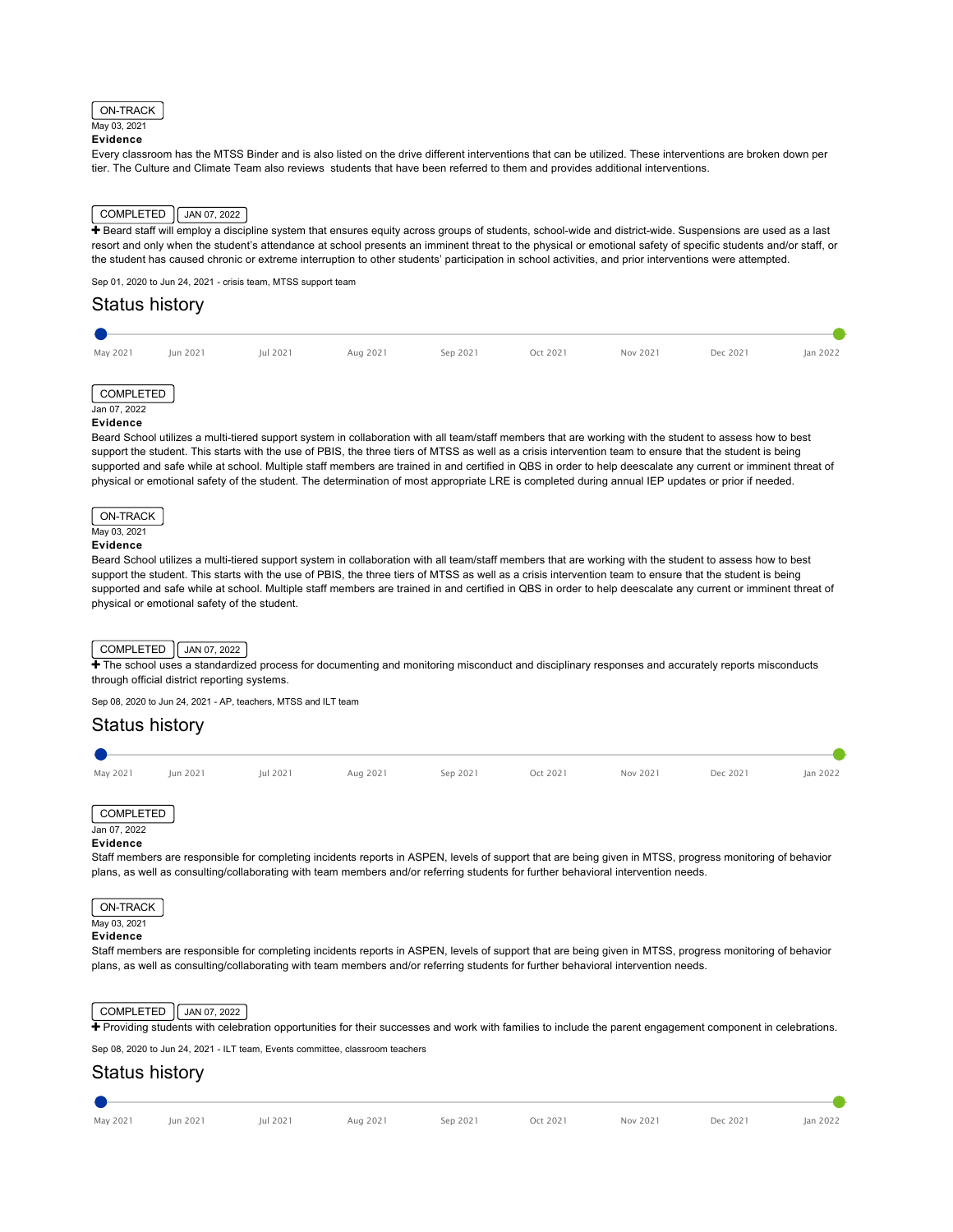

## **Evidence**

In preschool, there is a culminating activity or celebration of learning completed with the students that is shared with families via Seesaw. School wide events, such as the 100th Day, include parents by sharing photos on Seesaw. Student work is displayed in the hallway throughout the entire school to showcase the work they are completing in the classroom. Awards are given at the end of the school year that highlight a specific skill a student has excelled at during the given school year. As per COVID protocol allows celebrations are held with parents attending. Individual classrooms celebrate student successes throughout the school year.



### May 03, 2021 **Evidence**

In preschool, there is a culminating activity or celebration of learning completed with the students that is shared with families via ClassDojo. School wide events, such as the 100th Day, include parents by sharing photos on ClassDojo. Student work is displayed in the hallway throughout the entire school to showcase the work they are completing in the classroom. Awards are given at the end of the school year that highlight a specific skill a student has excelled at during the given school year. Prior to moving to remote learning, award ceremonies were held with parents attending. During remote learning at the end of 2019-2020 school year, celebrations were held in which parents were invited to participate in celebrating student accomplishments.

**[Fund Compliance](#page-37-0)**

# <span id="page-37-0"></span>ESSA Program

### **ESSA Schoolwide Program**

The school must annually review the schoolwide plan/program. The schoolwide program plan is available to CPS, parents, and the public, and the information in the plan is in an understandable and uniform format, and to the extent practicable in a language the parents can understand. Please list evidence for the ESSA Schoolwide Program requirements outlined below.

Non-title I school that does not receive any Title I funds

# Parent Involvement and Schoolwide Programs

### $\blacksquare$  I verify that the statement below is correct

Every Student Succeeds Act (ESSA), the reauthorization of the Elementary and Secondary Act of 1965 continues a legislative commitment to parental involvement. Central features of prior reauthorizations, such as school-parent compacts, parent involvement policies, and the parent involvement funding formula remain unaltered. However, the ESSA reauthorization represents a notable shift in the role of parent and family engagement in the schools. It includes new provisions increasing parental notification requirements, parental selection of educational options, and parental engagement in governance. It envisions parents as informed and empowered decision makers in their children's education.

### **[Parent and Family Plan](#page-37-1)**

### <span id="page-37-1"></span>**[Parent and Family Engagement Policy](#page-37-2)**

### **Complete**

<span id="page-37-2"></span>Schools must involve parents and family in the joint development and periodic review and revision of the ESSA, Title I school parental and family engagement plan and policy, and in the process of school review and improvement. Please describe how this will be accomplished.

The CIWP plan has invited all Beard stakeholders to attend development meetings from the start of January. It was created in conjunction with the voices of all that wanted to participate. The plan was created with the voices of all in attendance. This plan will presented to the Local School council at the Budget approval meeting on May 12th. Community members, parents, teachers, paraprofessionals, PAC, and related service providers will be able to join in on the zoom meeting where the entire plan will be presented.

The school will hold an annual meeting at a time convenient to parents and families during the first month of school to inform them of the school's participation in ESSA, Title I programs and to explain the Title I requirements and their right to be involved in the Title I programs. The school will also hold an annual Title I PAC Organizational meeting at which 4 PAC officers are elected and monthly meeting dates are identified. The school will also offer parental and family engagement meetings, including monthly school PAC meetings, at different times and will invite all parents and key family members of children participating in the ESSA, Title I program to these meetings, and encourage them to attend. Please describe how this will be accomplished. Please list the projected date of your Title I Annual Meeting and your Title I PAC Organizational Meeting

At the beginning of each year, an invitation is sent out to all family members to join Beard School for the PAC and BAC meetings. Two weeks prior to the meeting an agenda is sent out to all family members as a reminder that the meeting will be taking place. At the meeting, an organizational meeting is established. At the organizational meeting, officers are elected and dates for the rest of the calendar year are established. PAC and BAC members focus on establishing outside play dates and events for parents to participate on. They also help support planned school events.

At the request of parents, schools will provide opportunities for regular meetings, including the School Parent Advisory Council meetings, for parents and family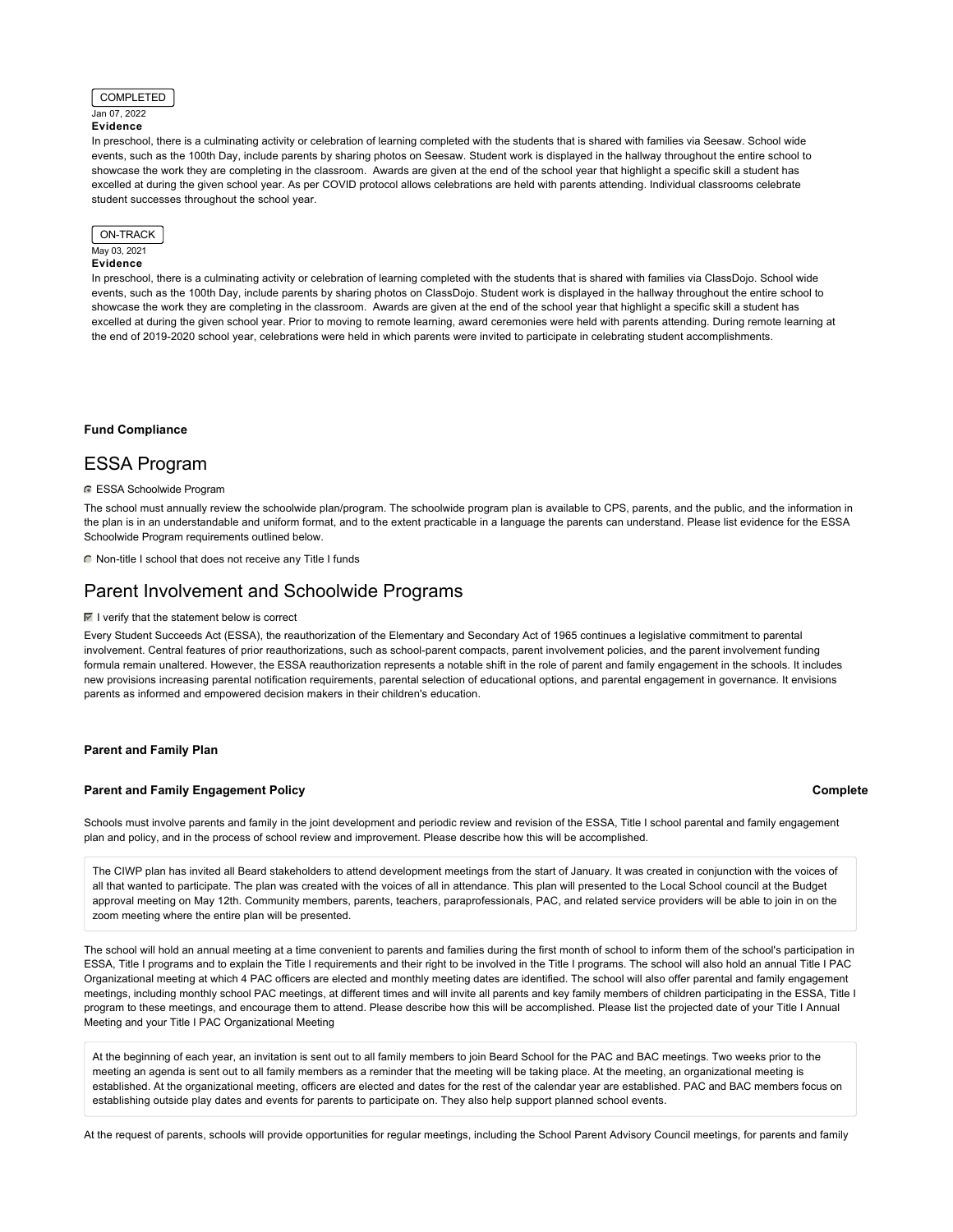members to formulate suggestions and to participate, as appropriate, in decisions about the education of their children. Please describe how the school will immediately respond to any such suggestions.

We will meet with parents that come to PAC meetings and incorporate suggestions and ideas in how mandated parent funds will be spent. Last year, they recommended that we partner up with SEL Chicago, and that is exactly what we did. We brought in the partnership and established meeting dates at the school that produced a very good turn out of involved parents. I foresee the partnership with our parents continuing in the same way. They also provide insight and suggestions into activities to be held at the school which all students can be involved in.

Schools will provide parents a report of their child's performance on the State assessment in at least math, language arts and reading. Please describe how this will be accomplished.

Twice a year, parent teacher conferences will be held in which student assessments and student progress toward their goals will shared with parents. Meetings will be scheduled so that all families get an opportunity to sit down with their teachers and discuss their child's goals and progress towards their goals. All students K through 3rd grade with IEP's will meet annually with the whole team to discuss the child's progress in achieving their IEP goals. Benchmark progress reports will be sent home for each child every quarter.

Schools will provide parents timely notice when their child has been assigned to, or taught by, a teacher who is not "highly qualified," as defined in the Title I Final Regulations, for at least four (4) consecutive weeks. Please describe how this will be accomplished.

Currently all teachers that work at Beard are highly qualified and so this will not happen. Beard goes through a rigorous hiring process and only hires highly qualified staff from the start of the interview process. Staff members that work at Beard are also encouraged to go back to school and obtain an ESL endorsement to provide ESL learning to students that require it in all classrooms.

Schools will assist parents of participating ESSA Title I children in understanding: the state's academic content standards; the state's student academic achievement standards; the state and local academic assessments including alternate assessments; the requirements of Title I, Part A; how to monitor their child's progress; and how to work with educators. Please describe how this will be accomplished.

At the start of each school year, teachers reach out to all of the parents of students on their case load and schedule a meet and greet with families. At this meeting they will goal set with parents using a craft, that is displayed throughout the year. A family picture is brought in, along with donations from the supply list. The parents are given a handbook which explains academic content standards, achievement standards, assessments that their children will be taking, how they will be informed about the results of those assessments. We will also share with parents ways in which we support students through MTSS. This will start at the meet n' greet, then be scheduled for parent teacher conferences twice a year.

Schools will provide information, resources, materials and training, including literacy training and technology, as appropriate, to assist parents and family members in working with their children to improve their academic achievement, and to encourage increased parental involvement. Please describe how this will be accomplished.

Beard plans to implement a remote learning plan at the start of the school year by providing students with ipads to use at home. At the meet n' greet, parents will receive a copy the student parent handbook. They will also be provided with information on when the PAC dates will be held. On the school website will be available a calendar of events which has all the dates and times of events that will involve parents through out the school year. Parent engagement is a crucial part of Beard School's mission and vision statement. We will use the platform of class dojo to get all families involved. This is where we will communicate daily to all of our families about parent engagement events that will be held at the school. It also is a place where parents can reach teachers.

Schools will educate all staff in the value and utility of contributions by parents and family and in how to reach out to, communicate and work with, parents and family as equal partners in the education of their children and in how to implement and coordinate parent and family programs and build ties with parents and family members. Please describe how this will be accomplished.

We will have professional development provided to all staff in parent involvement and engagement opportunities. We will have lead teachers oversee the PAC, BAC and PPLC committees. The ILT team will oversee the organization of parent involvement events such as the meet n' greet, fall fest, winter assemblies, author celebration day, 100 school days, end of year asemblies, science fair

Schools will, to the extent feasible and appropriate, coordinate and integrate parent and family programs and activities with Head Start, Reading First, Early Reading First involvement, Even Start, Home Instruction Programs for Preschool Youngsters, the Parents as Teachers Program, public preschool, and other programs, to further encourage and support parents and families in more fully participating in their children's education. Please describe how this will be accomplished.

All parents that select Beard School as their choice will be enrolled at the school. Parents will be provided with information about enrollment and be invited to the school meet and greet at the start of the school year. The school's website will also have a calendar of events that will inform families when parent activities will be taking place. They will also be enrolled into the Beard School communication platform called Class dojo.

Schools will ensure that information related to the school and parent and family programs, meetings, and other activities is sent to parents in understandable and uniform formats, including language. Please describe how this will be accomplished.

The school's website will have a calendar of events that will inform families when parent activities will be taking place. They will also be enrolled into the Beard School communication platform called Class dojo. On a daily basis, information will be posted on Class dojo reminding parents of when meetings take place. A monthly calendar will physically be sent home as reminders for all families around when engagement activities will be happening. In addition, the school website will have a list of all dates that will be posted monthly.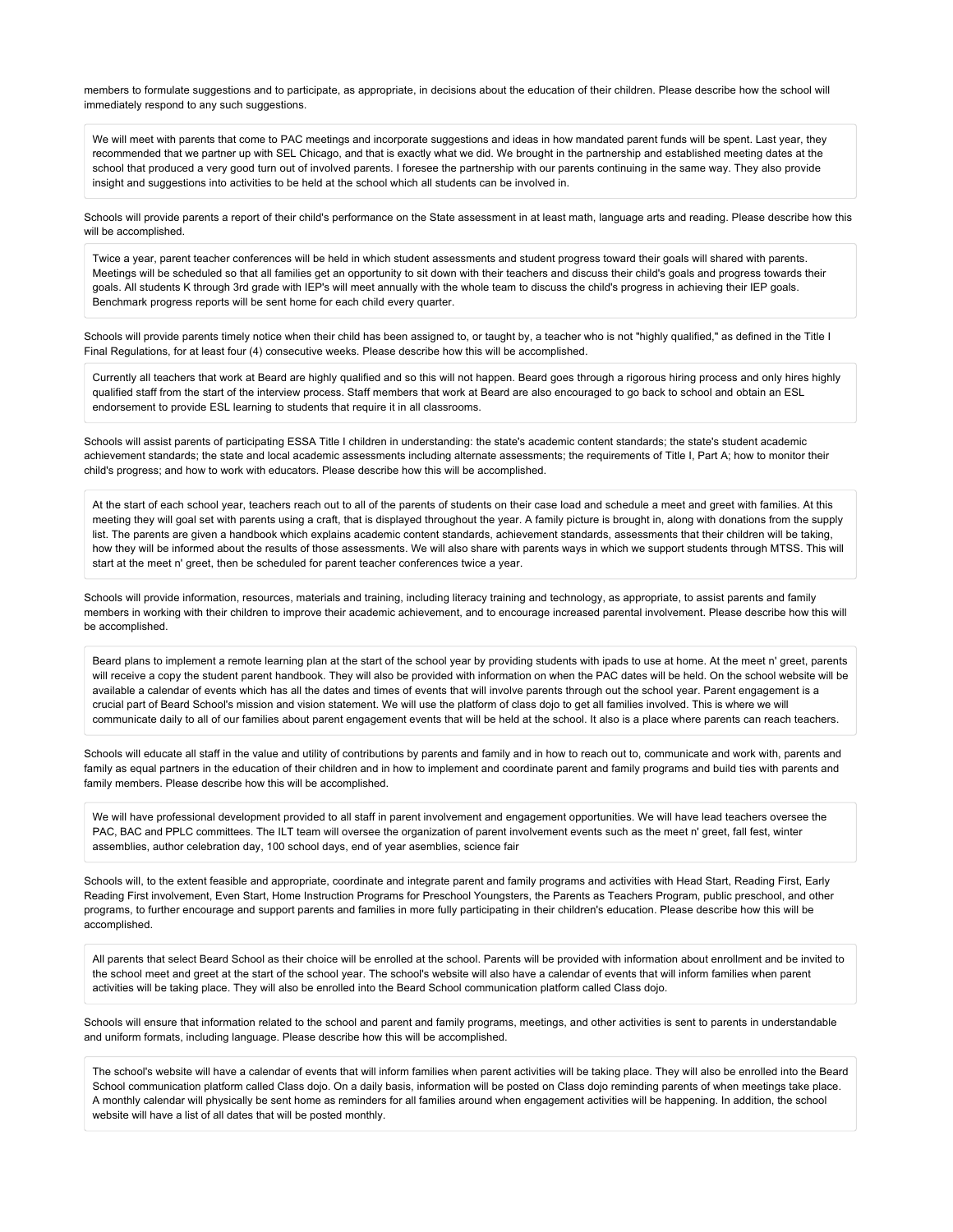Policy Implementation Activities

■ The LSC will approve the school improvement plan and monitor the CIWP.

### ⊽

In the CIWP, the school identifies current parental and family engagement practices and outlines activities related to expanding parent and family partnership programs.

### $\overline{\mathscr{C}}$

The school will coordinate the parent and family engagement programs identified in the CIWP.

### $\overline{\mathscr{S}}$

The school will evaluate the Parent and Family Engagement Policy for effectiveness and make improvements as necessary.

Explain why any of the boxes above are unchecked: (type "n/a" if all are checked)

n/a

### **[School-Parent Compact](#page-39-0)**

### **Complete**

<span id="page-39-0"></span>The school will provide high-quality curriculum and instruction in a supportive and effective learning environment that enables the participating student to meet the State's student academic achievement standards. Describe how the school will provide high-quality curriculum and instruction in a supportive environment. (Restate the school mission.)

Our mission is to provide students a common core aligned academic curriculum with high quality instruction through a supportive and safe environment. Holding high expectations for all students, staff will work to increase student achievement and obtain desirable student behaviors. With a highly trained and dedicated staff, Beard will utilize innovative and effective practices that ensure students have maximum opportunities to achieve established standards. This will be accomplished through intensive staff professional development and a highly developed level of collaborative school and parental partnership.

The school will hold parent-teacher conferences. Describe the kinds of parent-teacher conferences that will be held and the dates on which they are scheduled.

The school will follow the cps board approved calendar for days of parent teacher conferences. The two approved parent teacher conferences days are November 18, 2020 and April 21, 2020.. Sign up genius will be sent out to all families so that can sign up for a time in which to meet with their child's teacher.

The school will provide parents with frequent reports on their children's progress. Describe when and how the school will provide reports to parents.

Each quarter teachers will provide a progress report to parents of all students. Preschool teachers will provide parents with report cards on the TSG checkpoints, and K through 3rd grade teachers will provide parents with quarterly report cards and benchmark progress reports. This includes service providers also completing and providing parents with benchmark progress reports on the services they provide students.

The school will provide parents access to staff. Describe when, where and how staff will be available for consultations with parents.

All staff are provided with prep periods daily in which they can speak with parents or schedule a meeting. Daily home communication binders will be sent home with students to capture the student's progress throughout the day in grades K through 3. Parent teacher conferences are scheduled twice a year. A meet n' greet is scheduled at the beginning of the year where parents and meet with the classroom teacher. Many parent engagement events scheduled throughout the year also give parents chances to speak with their child's teacher.

The school will provide parents opportunities to volunteer and participate in their children's classes. Describe how and when parents and family members may volunteer, participate, and observe classroom activities.

All parents will be asked to complete the CPS volunteer application and be made an approved level 1 volunteer. Once parents pass that process, parents will be invited to participate in many parent engagement events offered at the school. Every month, a parent can volunteer to come into the classroom and read a story book to the class. For parents that want to observe their child in the classroom, they must complete an application and submit it to the case manager for approval. Parents are invited to attend all PAC, BAC and LSC meetings at the school.

The parents will support their children's learning. Describe how the parents will assist learning (i.e. monitoring attendance, homework completion).

At the start of the school year, a remote learning plan for all students will be put into place. An ipad will be provided to all students so that they can take it home and work on the Seesaw app at home. Teachers will provide students with homework or practice skills that will target any areas that need to be focused on. Parents will work with their children at home completing seesaw activities, daily and especially over the weekends.

The parents will participate in decisions relating to the education of their children. Describe when, where and how parents will consult with the school.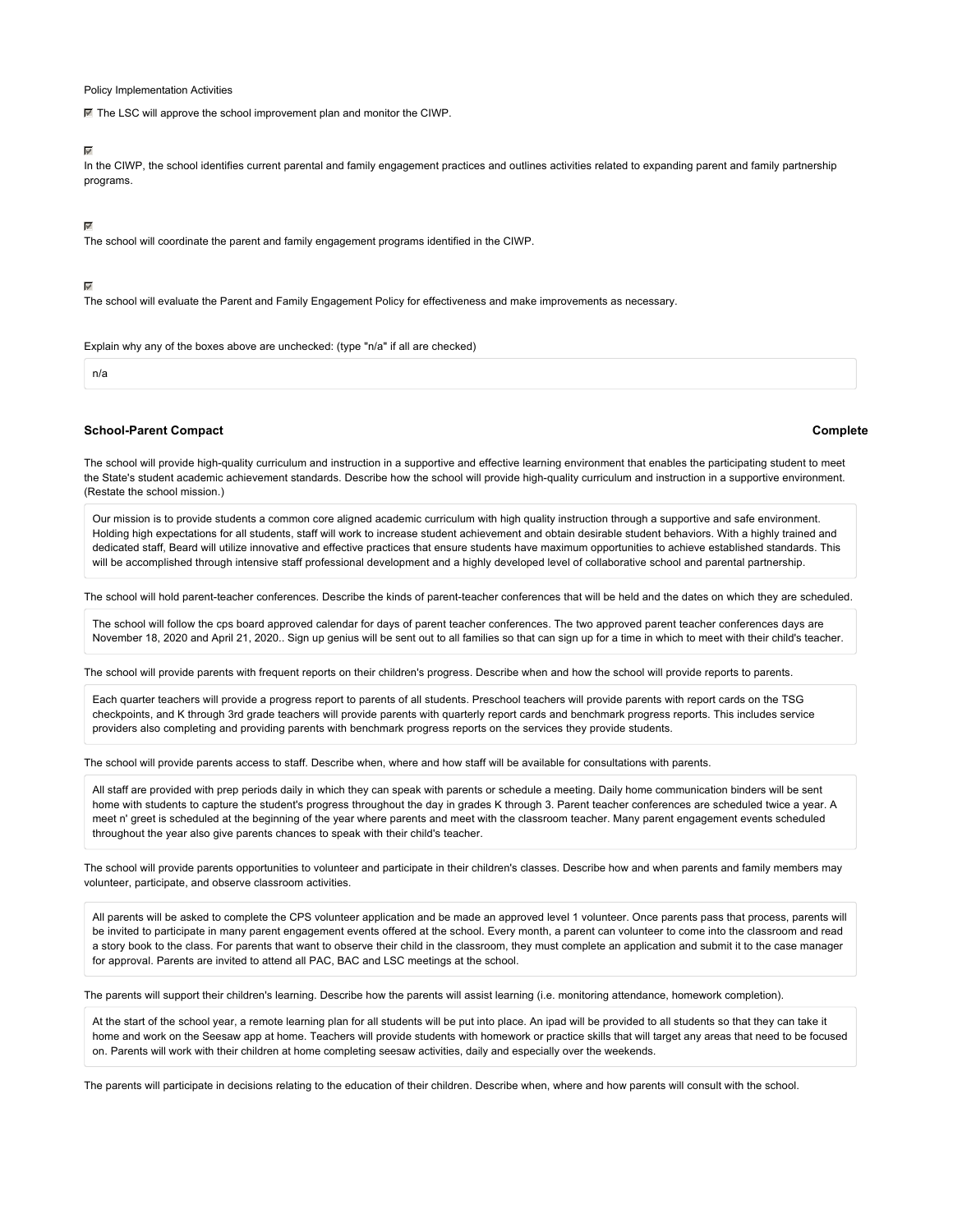Parents will be invited to participate and become PAC, BAC or LSC members. Each year, parents will be invited to attend CIWP meetings to discuss and review current plans in place. They will also be invited to the state of the school addresses where they can talk with the principal about the school's direction. Many opportunities will be provided to work with parents in school planning.

The students will share the responsibility for improved student academic achievement. Describe how the students will assure academic achievement (i.e. good attendance, positive attitude, class preparation).

Teachers will goal set with students and parents at the beginning of each school year. We will teach students Tier 1 interventions using a school PBIS program, calm classroom, class dojo and second step. We will have an MTSS interventionist that will work with students to help them be successful. The MTSS team will provide teachers with a team to discuss and plan for student success.

# **[Parent Budget](#page-40-0) Complete**

<span id="page-40-0"></span>Goals: Indicate goals, timeline of activities, resource material distribution and/or training topics that are designed to assist parents and families with increasing their students' academic achievement. The overarching goal is to increase student academic achievement through parental and family engagement involvement; specify your goals.

Parents will be provided with parent workshop training with SEL Chicago once a quarter. The first quarter will be paid for using PAC mandated parent funds. The other three quarters will be paid for by the school.

Allocate your Mandated Title 1 Parent and Family Engagement Funds to support your Parent and Family Engagement Program.

### Account(s) Description **Allocation Allocation Allocation**

| 51130,<br>52130 | <b>Teacher Presenter/ESP Extended Day</b><br>For Teacher presenter, ESP Extended Day, please remember to put money on the benefits line. Non-                                                                          | \$<br>Amount | .00. |
|-----------------|------------------------------------------------------------------------------------------------------------------------------------------------------------------------------------------------------------------------|--------------|------|
|                 | Instructional pay rate applies.                                                                                                                                                                                        |              |      |
| 53405           | <b>Supplies</b><br>In addition to supplies for parent program, please use this account to also purchase books for parents                                                                                              | \$<br>Amount | .00. |
|                 | only. Use this account for equipment with a per unit cost of less than \$500.                                                                                                                                          |              |      |
| 53205           | <b>Refreshments</b>                                                                                                                                                                                                    | \$<br>Amount | .00. |
|                 | Allocation CAN NOT EXCEED 25% of the Parent Budget. Refreshments must be used for Title 1 PAC<br>meetings, trainings and workshops.                                                                                    |              |      |
| 54125           | <b>Consultants</b>                                                                                                                                                                                                     | \$<br>273    | .00. |
|                 | For Parent Training Only. Consultant must have a CPS vendor number and paid with a Purchase Order<br>after service is rendered (NO CHECKS ARE ALLOWED). Services may not be rendered until a PO has<br>been generated. |              |      |
| 54505           | Admission and Registration Fees, Subscriptions and memberships<br>For Parents use only.                                                                                                                                | \$<br>Amount | .00. |
|                 |                                                                                                                                                                                                                        |              |      |
| 54205           | <b>Travel</b><br>Buses for Parents use. Overnight Conference travel- schools must follow the CPS Travel Policy. The                                                                                                    | \$<br>Amount | .00. |
|                 | CPS Parent Overnight Travel Approval Form and Conference Travel Form must be completed.                                                                                                                                |              |      |

54565 **Reimbursements** Allocation CAN NOT EXCEED 25% OF THE Parent Budget. All Parent Reimbursements related to Title 1 parent and family engagement must be paid from this account. Receipts must be clear, original, unaltered and itemized. School must keep all receipts.  $\$\;$  Amount .00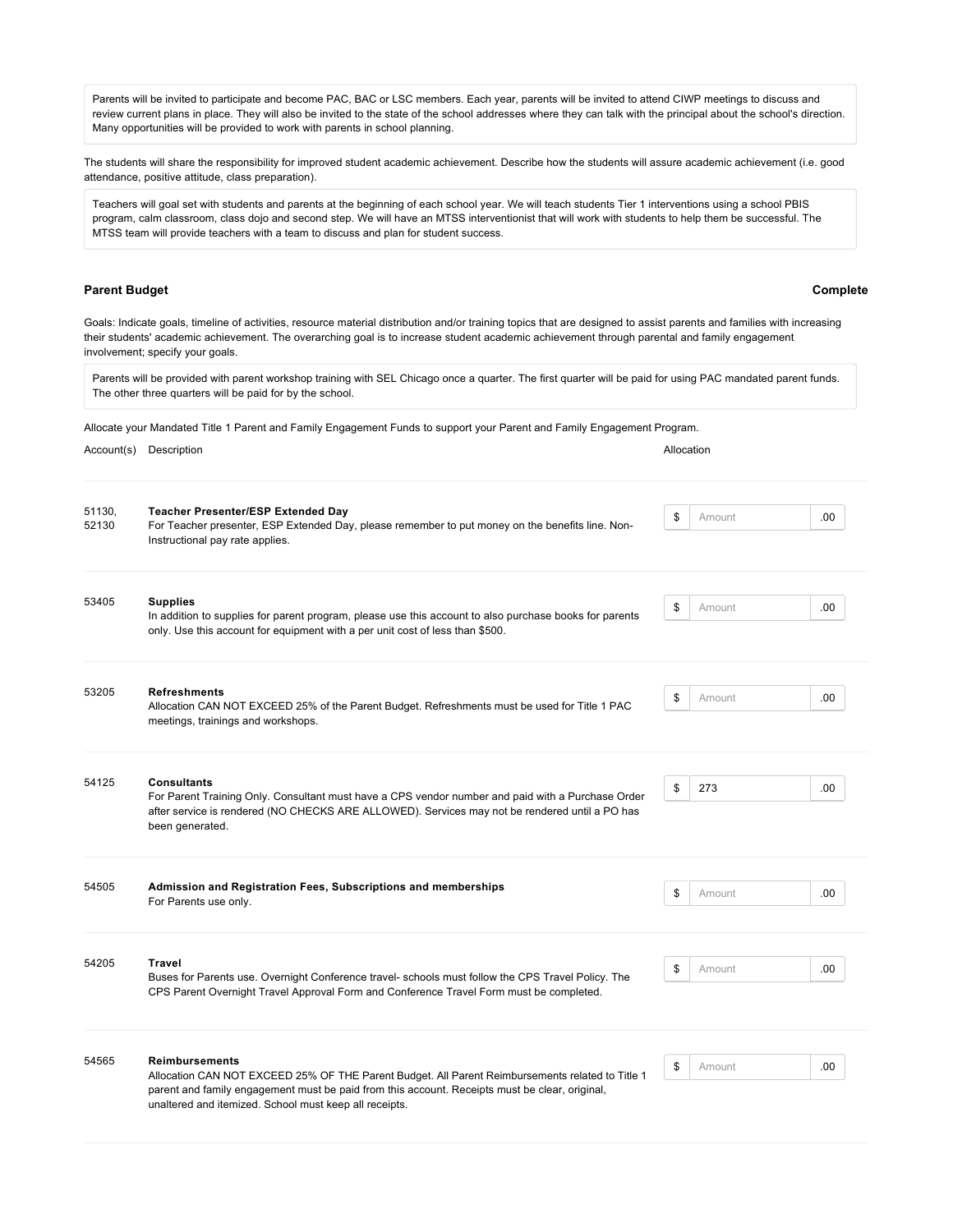| 53510 | Postage<br>Must be used for parent and family engagement programs only.                                                                                                                | \$<br>Amount | .00  |
|-------|----------------------------------------------------------------------------------------------------------------------------------------------------------------------------------------|--------------|------|
|       |                                                                                                                                                                                        |              |      |
| 53306 | Software                                                                                                                                                                               | \$<br>Amount | .00  |
|       | Must be educational and for parent use only.                                                                                                                                           |              |      |
| 55005 | <b>Furniture and Equipment</b>                                                                                                                                                         | \$<br>Amount | .00. |
|       | Must have a parent room or a secure place to keep furniture/equipment. Cannot be placed in the main<br>office or where staff and students have access too. To be used only by parents. |              |      |

# **[CIWP/Budget Approval](#page-41-0)**

# <span id="page-41-0"></span>Budget crosswalk

# **[Strategy 1](#page-41-1)**

<span id="page-41-1"></span>

| Theory of action | If we doEngage students through high quality instruction by providing each student a way or means to communicate<br>with, and plan for culturally relevant and high quality curriculum that is differentiated                                                                            |
|------------------|------------------------------------------------------------------------------------------------------------------------------------------------------------------------------------------------------------------------------------------------------------------------------------------|
|                  | then we seerelevant and personalized student learning achieved, higher order thinking questions asked, scaffolded<br>instruction delivered, student engagement in complex tasks with opportunities to make choices and have student voice                                                |
|                  | which leads toa 15% increase on TSG % data scores for preschool in reading and math for EOY expectations, a<br>25% increase on SANDI communication, reading, math and social emotional scores, and an increase in the amount of<br>communication devices/means each child has access to. |

# Resources Needed

| (Notes from CIWP development phase<br>to inform budget, talent, and<br>schedules) |                                                                                                                                                                                  |
|-----------------------------------------------------------------------------------|----------------------------------------------------------------------------------------------------------------------------------------------------------------------------------|
| Funding source                                                                    | Select all funding sources you plan to use to support the strategy (select "no cost" if the strategy has no budget<br>impact).                                                   |
|                                                                                   | $[X]$ Local $(115)$                                                                                                                                                              |
|                                                                                   | [X] Title I (332), II (353), III (356), Perkins (369), IDEA (220)                                                                                                                |
|                                                                                   | $[ ]$ IL-Empower (367)                                                                                                                                                           |
|                                                                                   | [] Other grants, including foundation grants and Fund 124                                                                                                                        |
|                                                                                   | [X] No cost                                                                                                                                                                      |
| Budget category(ies)                                                              | Select all the budget categories you plan to fund to support the strategy (Schools should limit the budget categories<br>selected to ONLY those directly impacting the strategy) |
|                                                                                   | [X] Teacher position                                                                                                                                                             |
|                                                                                   | [ ] ESP Position                                                                                                                                                                 |
|                                                                                   | [X] Substitute teacher (PD programming, etc)                                                                                                                                     |
|                                                                                   | [X] Ext. Day - Buckets                                                                                                                                                           |
|                                                                                   | [X] Supplies                                                                                                                                                                     |
|                                                                                   | [X] Equipment                                                                                                                                                                    |
|                                                                                   | [X] Materials                                                                                                                                                                    |
|                                                                                   | [ ] Textbooks                                                                                                                                                                    |
|                                                                                   | [X] Professional Development Consultants/vendors                                                                                                                                 |
|                                                                                   | [X] Conferences and associated expenses                                                                                                                                          |
|                                                                                   | [] Other                                                                                                                                                                         |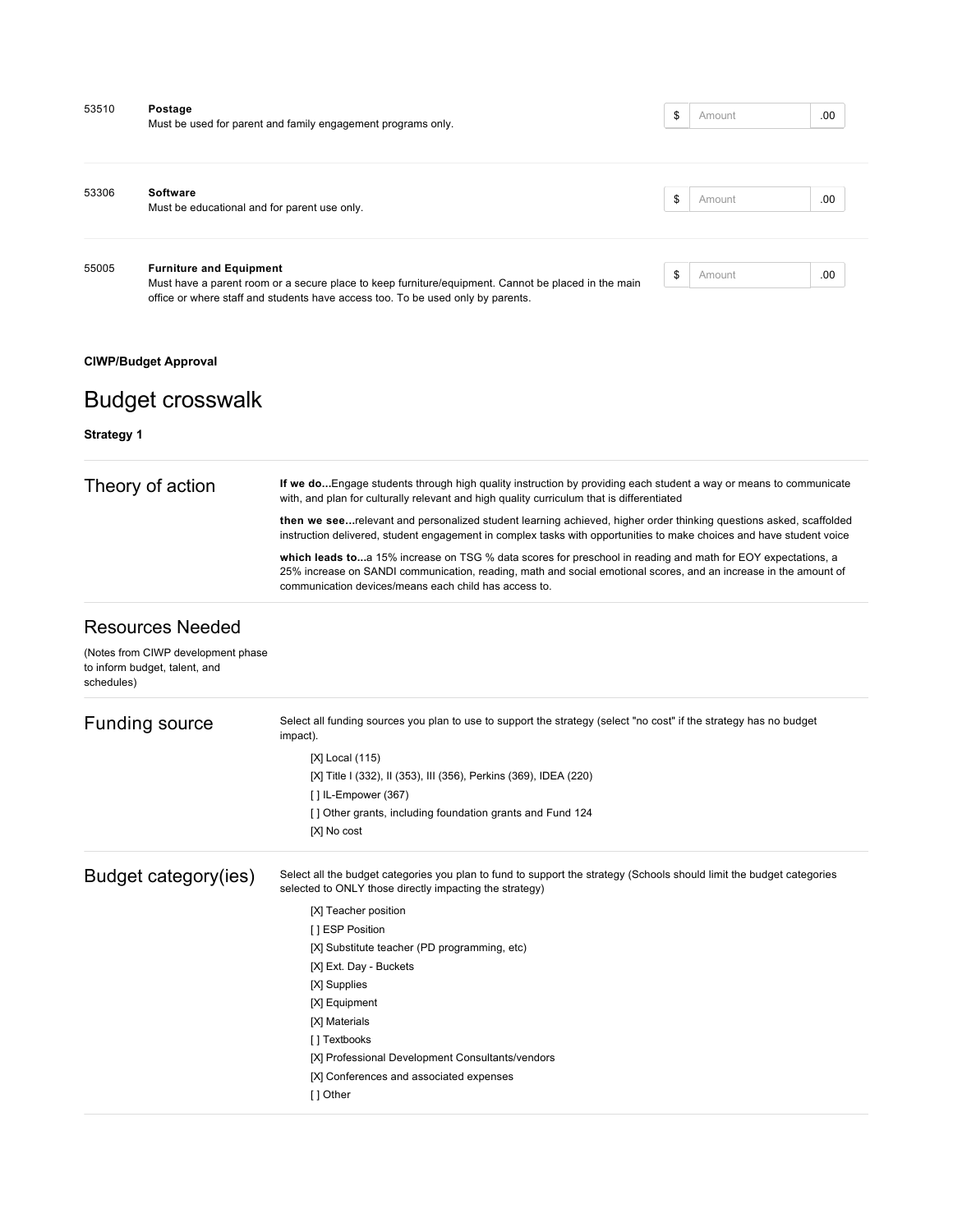<span id="page-42-0"></span>

| Achieving the strategy                                                            | Add additional context explaining how spending in this category supports your associated CIWP goals targeted by each<br>theory of action.                                                                                                                                                                                                                                                                                                              |
|-----------------------------------------------------------------------------------|--------------------------------------------------------------------------------------------------------------------------------------------------------------------------------------------------------------------------------------------------------------------------------------------------------------------------------------------------------------------------------------------------------------------------------------------------------|
|                                                                                   | Providing the same amount of resourcces to students and schools with different lived experiences, assets, and<br>challenges will maintain the status quo of unequal achievement. Please reference the draft CPS Equity Framework as<br>you connect your strategies with the opportunity gaps at your school. How does the spend in the above categories help<br>achieve the strategy outcome and what specific opportunity gap that will be addressed? |
|                                                                                   | Example: Adding an additional math teacher will support the implementation of smaller classes in 3rd-5th grades.                                                                                                                                                                                                                                                                                                                                       |
|                                                                                   | 3 prep teachers were purchased to provide prep coverage<br>.5 of Mtss teacher purchased<br>Art, PE, and Music will be provided to all students<br>.5 techco being shared with Edgebrook school                                                                                                                                                                                                                                                         |
| <b>Strategy 2</b>                                                                 |                                                                                                                                                                                                                                                                                                                                                                                                                                                        |
| Theory of action                                                                  | If we doFoster respectful and supportive student-student, student-staff and staff-staff interactions, with strong norms<br>for responsible behaviors to encourage a sense of belonging to the school and the classroom community                                                                                                                                                                                                                       |
|                                                                                   | then we seeStaff use restorative practice approaches towards students and one another, participate in peer<br>observations and peer teaching, demonstrate empathy and compassion towards others while developing trusting<br>relationships at the school, and contributing to the growth of a positive school environment                                                                                                                              |
|                                                                                   | which leads toAn increase in 10% scores on the 5 Essentials, 2% increase in staff and student attendance, 20%<br>increase in families that participate and engage at school events from the previous year, 10% increase in staff that<br>participate in school events both during and outside of the school day.                                                                                                                                       |
| <b>Resources Needed</b>                                                           |                                                                                                                                                                                                                                                                                                                                                                                                                                                        |
| (Notes from CIWP development phase<br>to inform budget, talent, and<br>schedules) |                                                                                                                                                                                                                                                                                                                                                                                                                                                        |
| <b>Funding source</b>                                                             | Select all funding sources you plan to use to support the strategy (select "no cost" if the strategy has no budget<br>impact).                                                                                                                                                                                                                                                                                                                         |
|                                                                                   | [X] Local (115)                                                                                                                                                                                                                                                                                                                                                                                                                                        |
|                                                                                   | [X] Title I (332), II (353), III (356), Perkins (369), IDEA (220)<br>$[ ]$ IL-Empower (367)                                                                                                                                                                                                                                                                                                                                                            |
|                                                                                   | [] Other grants, including foundation grants and Fund 124<br>[X] No cost                                                                                                                                                                                                                                                                                                                                                                               |
| Budget category(ies)                                                              | Select all the budget categories you plan to fund to support the strategy (Schools should limit the budget categories<br>selected to ONLY those directly impacting the strategy)                                                                                                                                                                                                                                                                       |
|                                                                                   | [X] Teacher position                                                                                                                                                                                                                                                                                                                                                                                                                                   |
|                                                                                   | [ ] ESP Position                                                                                                                                                                                                                                                                                                                                                                                                                                       |
|                                                                                   | [X] Substitute teacher (PD programming, etc)<br>[X] Ext. Day - Buckets                                                                                                                                                                                                                                                                                                                                                                                 |
|                                                                                   | [X] Supplies                                                                                                                                                                                                                                                                                                                                                                                                                                           |
|                                                                                   | [X] Equipment                                                                                                                                                                                                                                                                                                                                                                                                                                          |
|                                                                                   | [X] Materials                                                                                                                                                                                                                                                                                                                                                                                                                                          |
|                                                                                   | [ ] Textbooks                                                                                                                                                                                                                                                                                                                                                                                                                                          |
|                                                                                   | [X] Professional Development Consultants/vendors                                                                                                                                                                                                                                                                                                                                                                                                       |
|                                                                                   | [X] Conferences and associated expenses<br>[] Other                                                                                                                                                                                                                                                                                                                                                                                                    |
| Achieving the strategy                                                            | Add additional context explaining how spending in this category supports your associated CIWP goals targeted by each<br>theory of action.                                                                                                                                                                                                                                                                                                              |
|                                                                                   | Providing the same amount of resourcces to students and schools with different lived experiences, assets, and<br>challenges will maintain the status quo of unequal achievement. Please reference the draft CPS Equity Framework as<br>you connect your strategies with the opportunity gaps at your school. How does the spend in the above categories help<br>achieve the strategy outcome and what specific opportunity gap that will be addressed? |
|                                                                                   | Example: Adding an additional math teacher will support the implementation of smaller classes in 3rd-5th grades.                                                                                                                                                                                                                                                                                                                                       |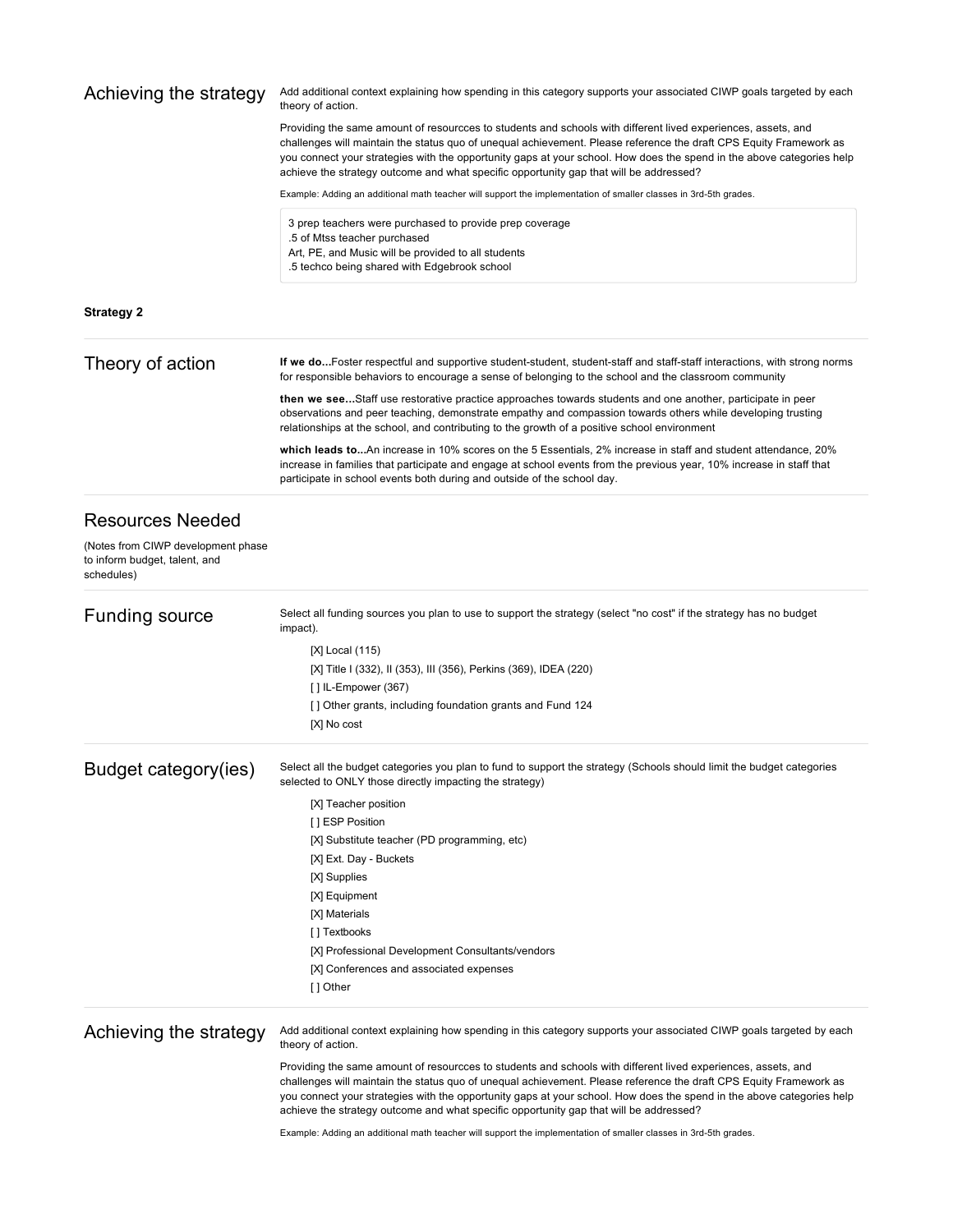<span id="page-43-0"></span>

|                                                                                   | Working to create collaborative culture with more teacher leadership and shared leadership practices, peer support<br>meetings, ensuring safe covid practices, end of the year celebrations, field day and end of year celebrations with<br>invitations to parents outside, paraprofessional support week                                                                                                                                              |
|-----------------------------------------------------------------------------------|--------------------------------------------------------------------------------------------------------------------------------------------------------------------------------------------------------------------------------------------------------------------------------------------------------------------------------------------------------------------------------------------------------------------------------------------------------|
| <b>Strategy 3</b>                                                                 |                                                                                                                                                                                                                                                                                                                                                                                                                                                        |
| Theory of action                                                                  | If we doDevelop and teach staff strategies that offer students and families instructive, restorative, supportive and<br>equitable approaches to relationship building                                                                                                                                                                                                                                                                                  |
|                                                                                   | then we seestaff will model and use positive language, practice PBIS protocols, data track, work with a menu of<br>tiered interventions to reinforce and reteach positive behavior expectations, and have restorative conversations                                                                                                                                                                                                                    |
|                                                                                   | which leads to1% increase in 5 Essentials parent engagement and school culture scores, 15% increase in TSG<br>social emotional learning scores, decrease in inappropriate student behaviors as tracked on data sheets in grades K<br>through 3, 25% increase on SANDI social emotional scores, and a 2% increase in attendance scores.                                                                                                                 |
| <b>Resources Needed</b>                                                           |                                                                                                                                                                                                                                                                                                                                                                                                                                                        |
| (Notes from CIWP development phase<br>to inform budget, talent, and<br>schedules) |                                                                                                                                                                                                                                                                                                                                                                                                                                                        |
| <b>Funding source</b>                                                             | Select all funding sources you plan to use to support the strategy (select "no cost" if the strategy has no budget<br>impact).                                                                                                                                                                                                                                                                                                                         |
|                                                                                   | [X] Local (115)                                                                                                                                                                                                                                                                                                                                                                                                                                        |
|                                                                                   | [X] Title I (332), II (353), III (356), Perkins (369), IDEA (220)                                                                                                                                                                                                                                                                                                                                                                                      |
|                                                                                   | $[$ ] IL-Empower $(367)$                                                                                                                                                                                                                                                                                                                                                                                                                               |
|                                                                                   | [] Other grants, including foundation grants and Fund 124<br>[X] No cost                                                                                                                                                                                                                                                                                                                                                                               |
| Budget category(ies)                                                              | Select all the budget categories you plan to fund to support the strategy (Schools should limit the budget categories<br>selected to ONLY those directly impacting the strategy)                                                                                                                                                                                                                                                                       |
|                                                                                   | [] Teacher position                                                                                                                                                                                                                                                                                                                                                                                                                                    |
|                                                                                   | [] ESP Position                                                                                                                                                                                                                                                                                                                                                                                                                                        |
|                                                                                   | [X] Substitute teacher (PD programming, etc)                                                                                                                                                                                                                                                                                                                                                                                                           |
|                                                                                   | [X] Ext. Day - Buckets                                                                                                                                                                                                                                                                                                                                                                                                                                 |
|                                                                                   | [X] Supplies                                                                                                                                                                                                                                                                                                                                                                                                                                           |
|                                                                                   | [X] Equipment                                                                                                                                                                                                                                                                                                                                                                                                                                          |
|                                                                                   | [X] Materials                                                                                                                                                                                                                                                                                                                                                                                                                                          |
|                                                                                   | [] Textbooks                                                                                                                                                                                                                                                                                                                                                                                                                                           |
|                                                                                   | [X] Professional Development Consultants/vendors                                                                                                                                                                                                                                                                                                                                                                                                       |
|                                                                                   | [X] Conferences and associated expenses<br>[ ] Other                                                                                                                                                                                                                                                                                                                                                                                                   |
| Achieving the strategy                                                            | Add additional context explaining how spending in this category supports your associated CIWP goals targeted by each<br>theory of action.                                                                                                                                                                                                                                                                                                              |
|                                                                                   | Providing the same amount of resourcces to students and schools with different lived experiences, assets, and<br>challenges will maintain the status quo of unequal achievement. Please reference the draft CPS Equity Framework as<br>you connect your strategies with the opportunity gaps at your school. How does the spend in the above categories help<br>achieve the strategy outcome and what specific opportunity gap that will be addressed? |
|                                                                                   | Example: Adding an additional math teacher will support the implementation of smaller classes in 3rd-5th grades.                                                                                                                                                                                                                                                                                                                                       |
|                                                                                   | focus on student assessments to drive instructional practices during teacher observations, Basic Structured<br>Teaching Training for teachers, Preschool Conference, Orton Gillingham training, Calm Classroom training, ELL<br>training by our ELPT, Epilepsy foundation training                                                                                                                                                                     |